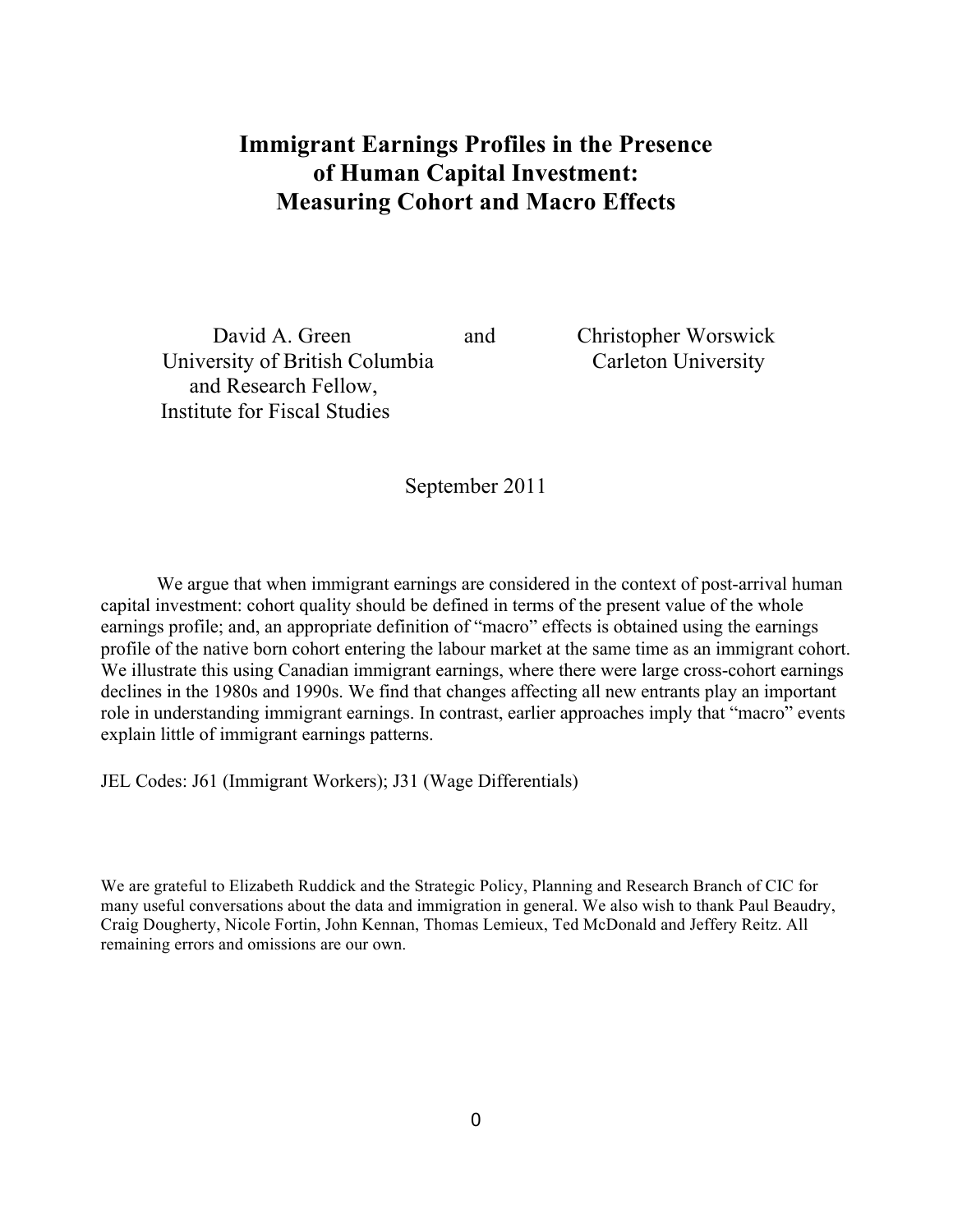# **Immigrant Earnings Profiles in the Presence of Human Capital Investment: Measuring Cohort and Macro Effects**

David A. Green and Christopher Worswick

There is considerable concern in a number of countries over large declines in earnings just after arrival for immigrants arriving in recent decades relative to those who arrived earlier. Studies in the US (e.g., Borjas(1995)) and Canada (e.g. Baker and Benjamin (1994)) document substantial declines in entry earnings for immigrants arriving in the 1980s relative to earlier immigrant cohorts. In a recent paper, Borjas and Friedberg (2009) document an improvement in the earnings of recent immigrants who arrived in the US in the latter half of the 1990s. However, evidence from CPS data indicates that the decline in earnings of new immigrants to the US continued after 2000. Aydemir and Skuterud (2005) show that the decline in entry earnings for immigrants to Canada continued into the 1990s. These cross cohort declines in earnings have often been interpreted as reflecting declines in skill or "quality" across cohorts which are then linked to changes in the source country composition of the inflow.

Duleep and Regets(1992, 2002) question this interpretation. In standard human capital theory, lower entry earnings may reflect greater investment and be rewarded by greater post-arrival earnings growth. Cohorts with the lowest entry earnings may have the highest present value of earnings in the host economy. Duleep and Regets document a strong negative correlation between entry earnings and post-arrival growth for US immigrants. Borjas(1999) demonstrates that this negative correlation depends on conditioning on education and claims that we should focus on unconditional (on education) results where there is a positive correlation between entry earnings and post-arrival growth. Whichever stance one takes on conditioning, Duleep and Regets(1992) are correct that cross-cohort movements in entry earnings form a poor measure of relative cohort performance once we consider the immigrant adjustment problem in the context of a human capital investment model. In this paper, we start from this insight, developing an alternative approach to measuring cohort "quality". We illustrate this approach by examining immigrant earnings performance in Canada, where well-documented, large cross-cohort declines in entry earnings in the 1980s have been followed by even larger declines in the 1990s and early 2000s.

Standard approaches to examining immigrant earnings involve writing single year earnings

1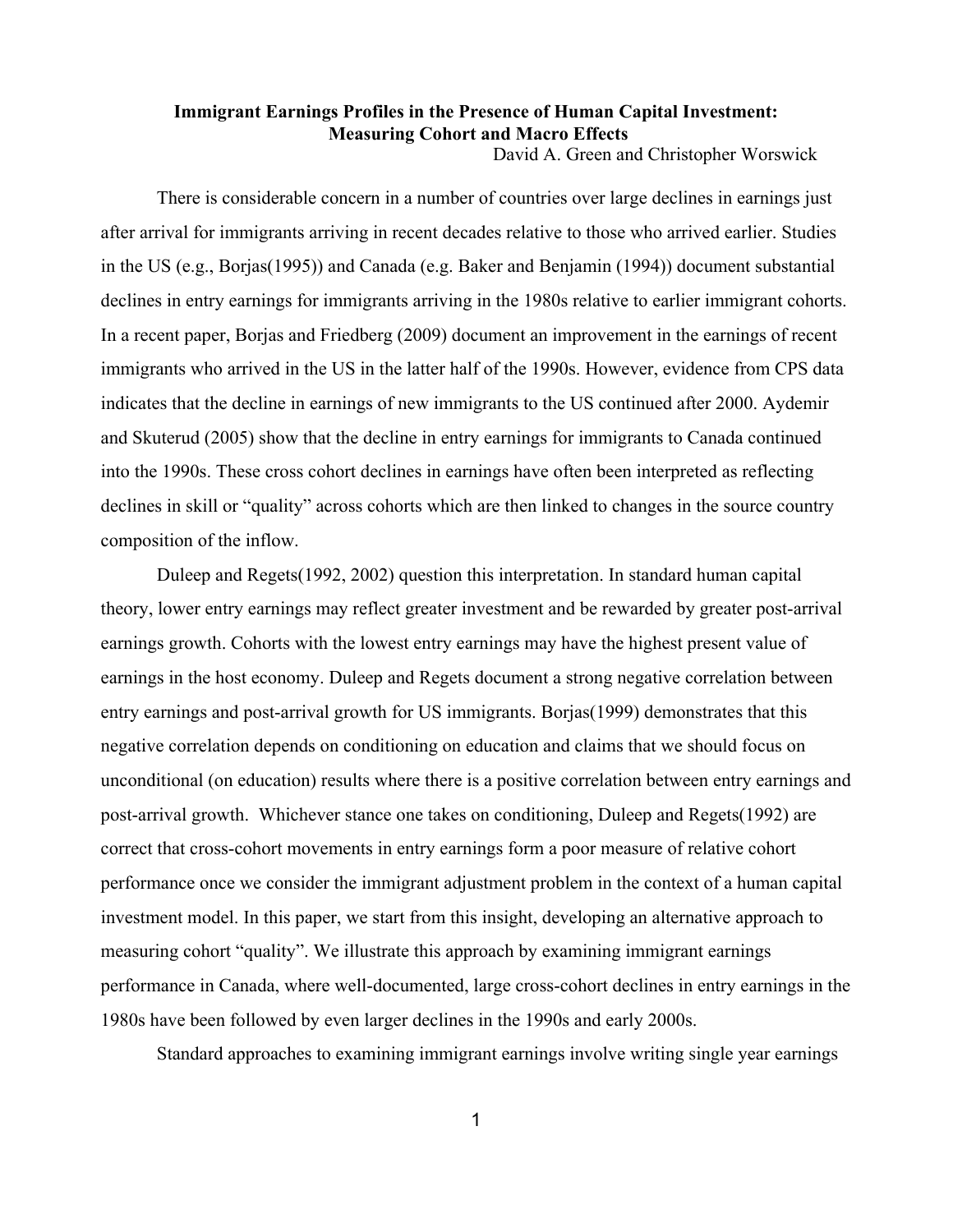regressions in terms of cohort, year and time since arrival effects. The well known identification problem arising from the collinearity of these effects is typically addressed by using a comparison group to identify the macro (year) effects. Estimates of the size and direction of differences across immigrant cohorts are well known to vary, in some cases quite substantially, with different comparison groups (Lalonde and Topel(1992), Borjas(1999)). Once we consider the problem within a framework of potential immigrant investment in human capital after arrival, however, the very notions of cohort and macro effects become murkier. As Duleep and Regets(1992) argue, differences in single year earnings of the type investigated in standard regression estimation may reflect different investment choices as well as (or in response to) underlying differences in skill levels across cohorts or differences in the macro environment. Trying to decompose, say, entry year earnings into cohort and year effects can be misleading. One possible response to this is to simply present the whole earnings-years-since-arrival profile for each cohort, as is done in, for example, Lalonde and Topel(1992) and Baker and Benjamin(1994). While this provides a complete picture, it does not supply the reader with a means of comparing two profiles that cross and have very different intercepts and slopes. We argue that in light of these points, comparisons of the present value of earnings in the host country provides an appropriate and useful framework for understanding true differences in cohorts, and we use a trick from Mincer(1974) to get estimates of the present values that do not require a reliance on wildly out of sample earnings projections.

We still, of course, need a comparison group to establish whether cross-cohort patterns in the present value of immigrant earnings reflect skill differences across cohorts or general macro effects. The life-cycle approach implies that we need to organize the earnings of the comparison group in cohorts, as well, in order to generate present values for earnings that match those for the immigrants. Further, we argue that the best comparison group is other new (native born) labour market entrants since their earnings patterns will reflect macro events in the context of human capital investments that are similar to those undertaken by immigrants.

Using matching native born new entrants as a comparison group also fits with the rather general definition of macro effects we use throughout the paper. We define the macro effects relevant for a particular immigrant cohort as the impact of economy-wide events on the average earnings of any worker entering the Canadian labour market at the same time as the immigrant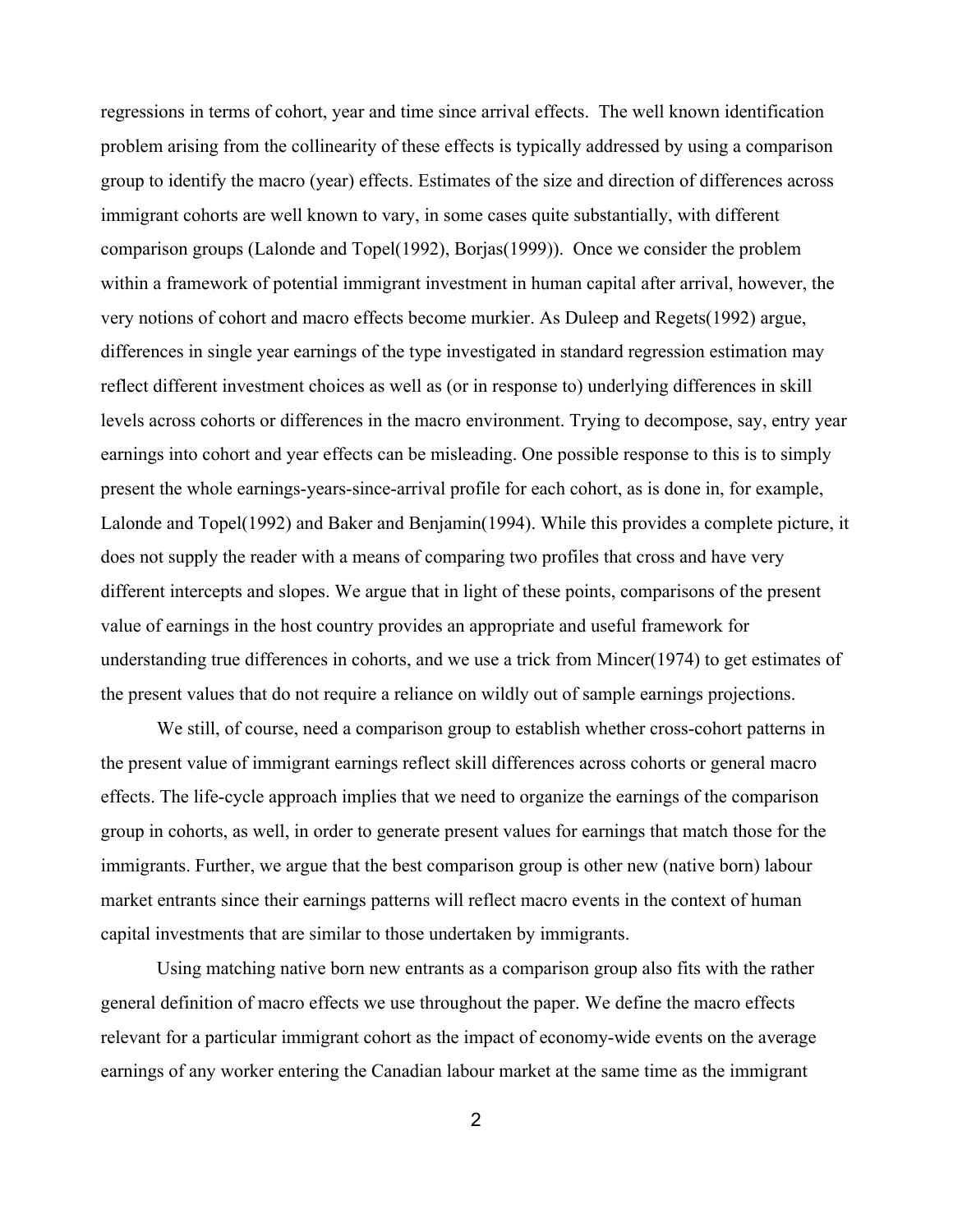cohort. Included in the set of economy-wide events we are contemplating are cyclical and growth movements in the economy, but also events such as the movement of the baby boom through the labour force and changes in educational institutions that affect the relative supply of skills in the economy. Moreover, we argue that in examining earnings, one cannot separate the impact of these events from investment responses to them and so our definition of macro effects is intended to reflect both overall economic events and the investment decisions of a general set of new entrants in reaction to those events. Immigrant cohort effects are then the movements in an immigrant cohort's earnings profile relative to the profile of other new entrants entering the labour market at the same time. These effects capture a combination of implicit skill differences and differences in responses to economy-wide events between immigrants and other new labour market entrants.

We examine immigrant earnings using a unique dataset formed by linking immigrant landing records for all immigrants entering Canada after 1980 to their tax records in all successive years up to and including 2003. Immigrant landing records contain application information, including source country, age at arrival, gender and education level at arrival. We focus only on males and divide our investigation by education levels and by age at arrival, both of which have important impacts on earnings patterns. Our native born data comes from large representative annual surveys (the Survey of Consumer Finance and the Survey of Labour and Income Dynamics). We confirm that the earnings patterns we obtain from combining these datasets match those from Census data. The datasets we use have advantages over the Census because we get earnings data at an annual frequency with, for the immigrants, a very large number of observations.

Using these data, we find that, over the past two decades, successive cohorts of immigrants have experienced larger and larger declines in entry earnings. The declines across the 1980s are large (on the order of .28 log points) and well documented (see, Baker and Benjamin(1994), Bloom, Grenier and Gunderson(1995), Grant(1999)). The declines in the 1990s were larger (.43 log points) and have been documented using Canadian Census data (see, for example, Aydemir and Skuterud, 2005). We show that the declines continued in the early 2000s. Borjas (1995), in an examination of US data, argues that macro events explain little of the observed cross-cohort earnings differences in that country and that, as a result, those differences should be interpreted as reflecting skill differentials. Macro effects defined using standard approaches play a similarly small role when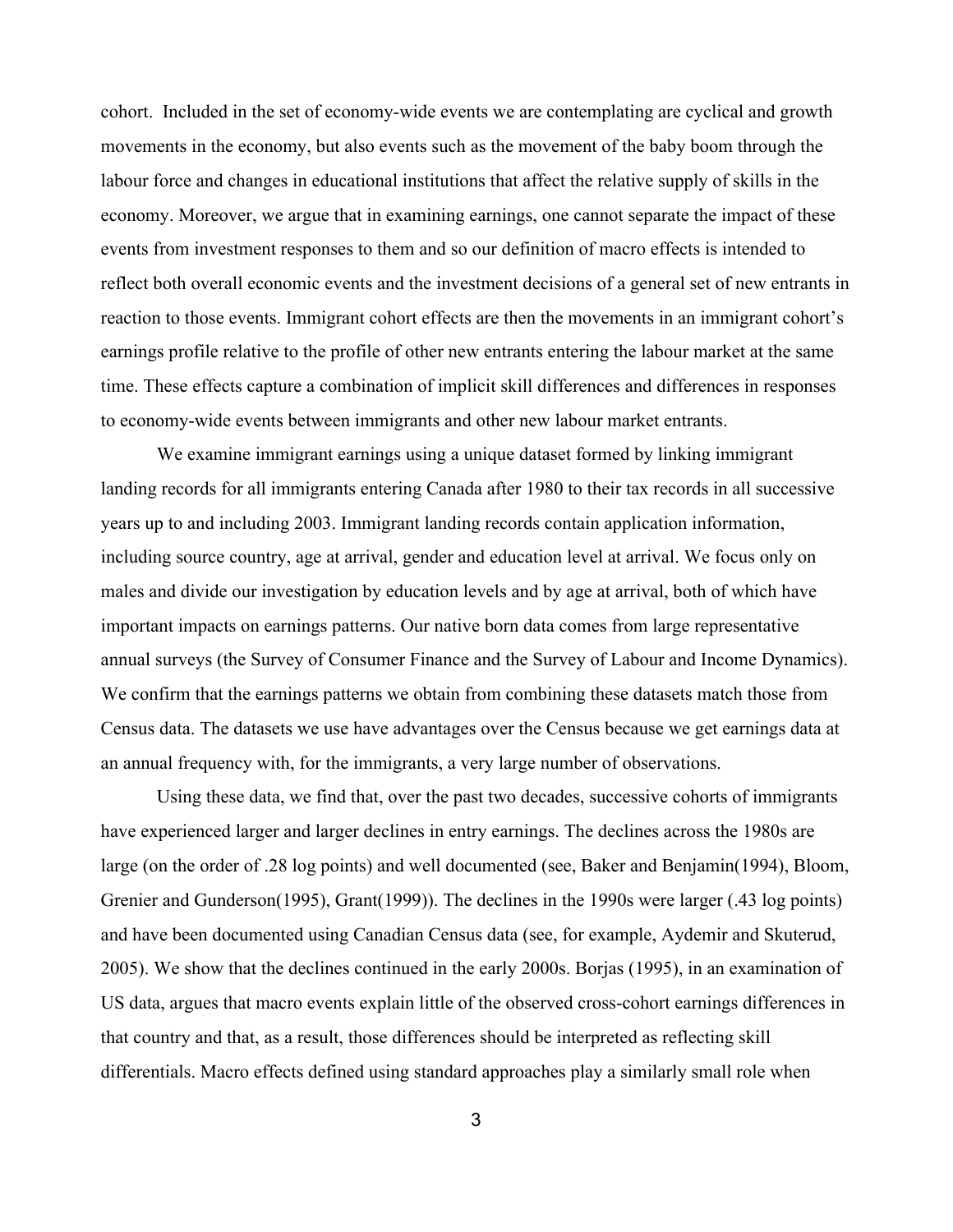using Canadian data. However, macro effects defined using native born new entrants arranged in cohorts play a much greater role. Native born new entrants also experience sizeable declines in earnings over this period and these declines account for half the decline in immigrant earnings in the 1980s. Most of the remainder of the decline is accounted for by changes in the source country composition of immigration. Thus, while about half the decline may be interpreted as resulting from falling "skill" levels across cohorts (due to shifts in source country composition), the other half is related to poorer outcomes for new labour market entrants in general. This implies a re-balancing of policy interest with less emphasis on immigrant specific issues and more on issues relating to outcomes for all new labour market entrants. The former set of issues would be addressed mainly through immigration policies while the latter would, for the most part, not be.<sup>1</sup>

Another key feature of earnings patterns for immigrants in this data is the evaporation of earnings differentials by years of foreign experience between the early 1980s and the 1990s. Thus, for the 1980-82 entry cohort, immigrants in all education groups have earnings patterns reflecting substantial "returns" to foreign experience. By the 1990-92 entry cohort, however, there is no evidence of any differential in entry earnings by years of foreign experience. The finding of a flat foreign experience profile fits with Friedberg(2000)'s results for Israel, but in Canada's case this represents a dramatic shift from earlier periods.

The paper proceeds in seven sections. The second section contains a description of the data and of the basic data patterns we are seeking to explain. In the third section, we set out a standard human capital investment model and define macro and cohort effects within the context of that model. In the fourth section, we describe our empirical model, discuss our approach to calculating the present value of earnings and present the main estimation results. In section five, we present robustness exercises and provide a comparison to estimates from more standard methods. In the sixth, we investigate the determinants of the cohort patterns set out in section four, including a decomposition exercise assigning the cross-cohort changes in the present value of earnings to: 1) general new entrant, 2) shifting source country composition, 3) shifting age at arrival composition,

 $<sup>1</sup>$  It is, of course, possible that it is the immigrant inflows themselves that are generating the worsening</sup> outcomes for all labour market entrants (see Card(2001) and Aydemir and Borjas (2007)). We do not address this issue in this paper.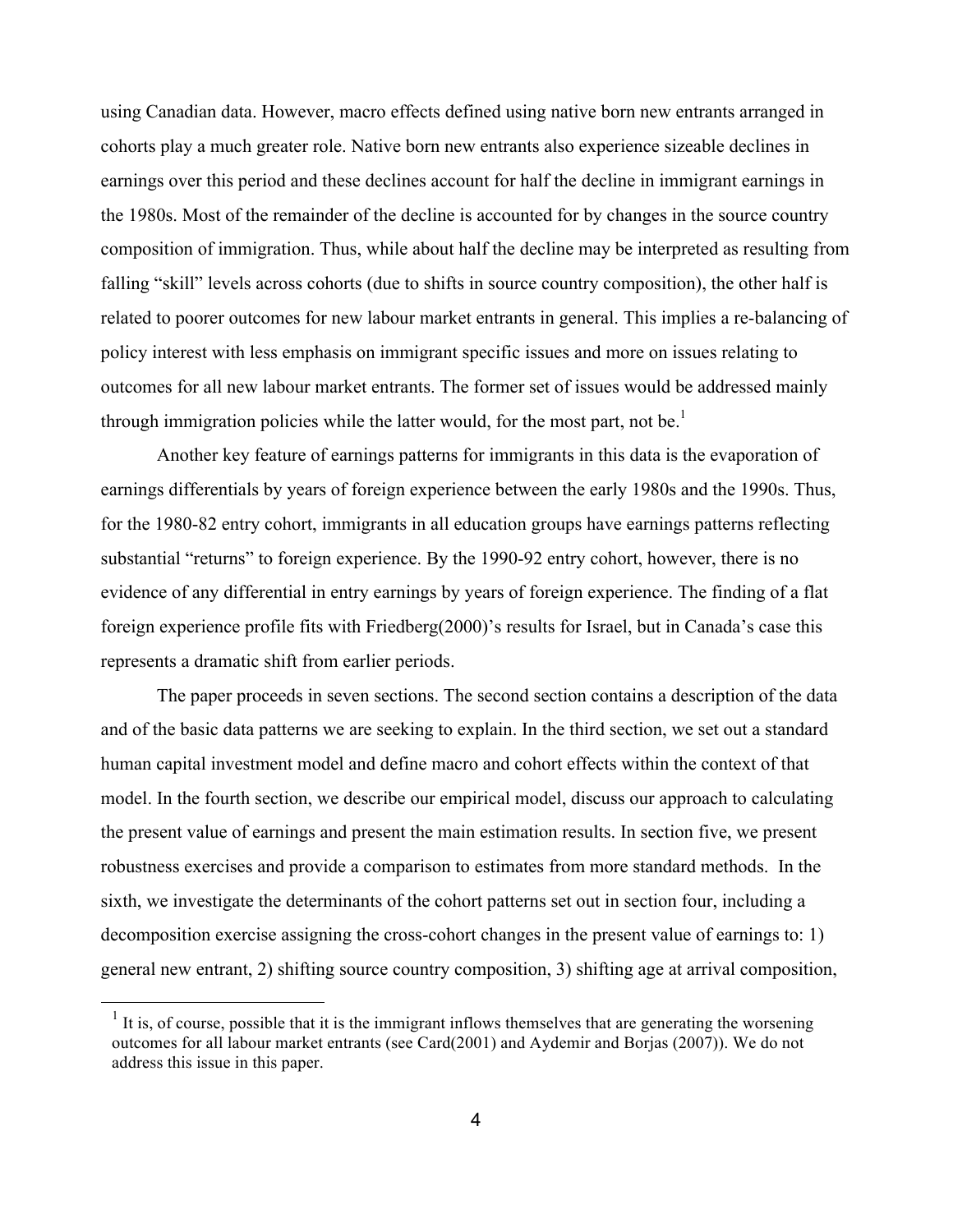and 4) shifting education composition effects. The final section concludes.

### **II Data and Basic Patterns**

#### **II.1 Data Description**

We examine earnings patterns using three datasets. For immigrants, we use a special dataset based on immigrant administrative data and tax data called the Immigrant Database (IMDB). For the native born, we use both the Survey of Consumer Finances (SCF) and the Survey of Labour and Income Dynamics (SLID). Both are large household surveys which can be used to generate statistics representative of the Canadian-born population. We use all available years for the individual level files from the SCF, 1981, 1982, 1984-1997, and use the SLID for the period 1996 through 2003 (using the overlapping years of 1996 and 1997 to account for possible differences in design across the two Statistics Canada surveys). We also use the IMDB tax year samples for the years 1981, 1982, 1984-2003, dropping the 1983 tax year data to improve comparability with the SCF, for which the 1983 data does not exist.

The IMDB is constructed from a linkage of the landing records for all the immigrants arriving in Canada after 1980 to their tax records in subsequent years. The landing records contain information collected by immigration officials as part of processing the immigrant application, including the immigrant's source country, gender, and their education level and age at time of arrival. Immigrant applicants are placed in one of three broad assessment categories, information on which forms part of our data: independents (applicants who are assessed based only on their skills education, experience, language ability, etc); family class (applicants who enter based on family relationships to people living in Canada); and refugees. This information from the landing records is linked to the individual tax records for subsequent years. This means, in part, that we do not observe individuals who do not file tax forms, though since we focus on individuals with positive earnings, this is unlikely to cause problems. Given the nature of the tax data, we do not know if immigrants obtain extra education or training after arriving in Canada since education is not reported on the tax form and, as a result, the education classification we use for immigrants is based on their education at time of arrival.

The SCF is a survey conducted annually up to 1997 as an add-on to the Labour Force Survey (LFS), Canada's general survey for determining labour market stocks and flows. From the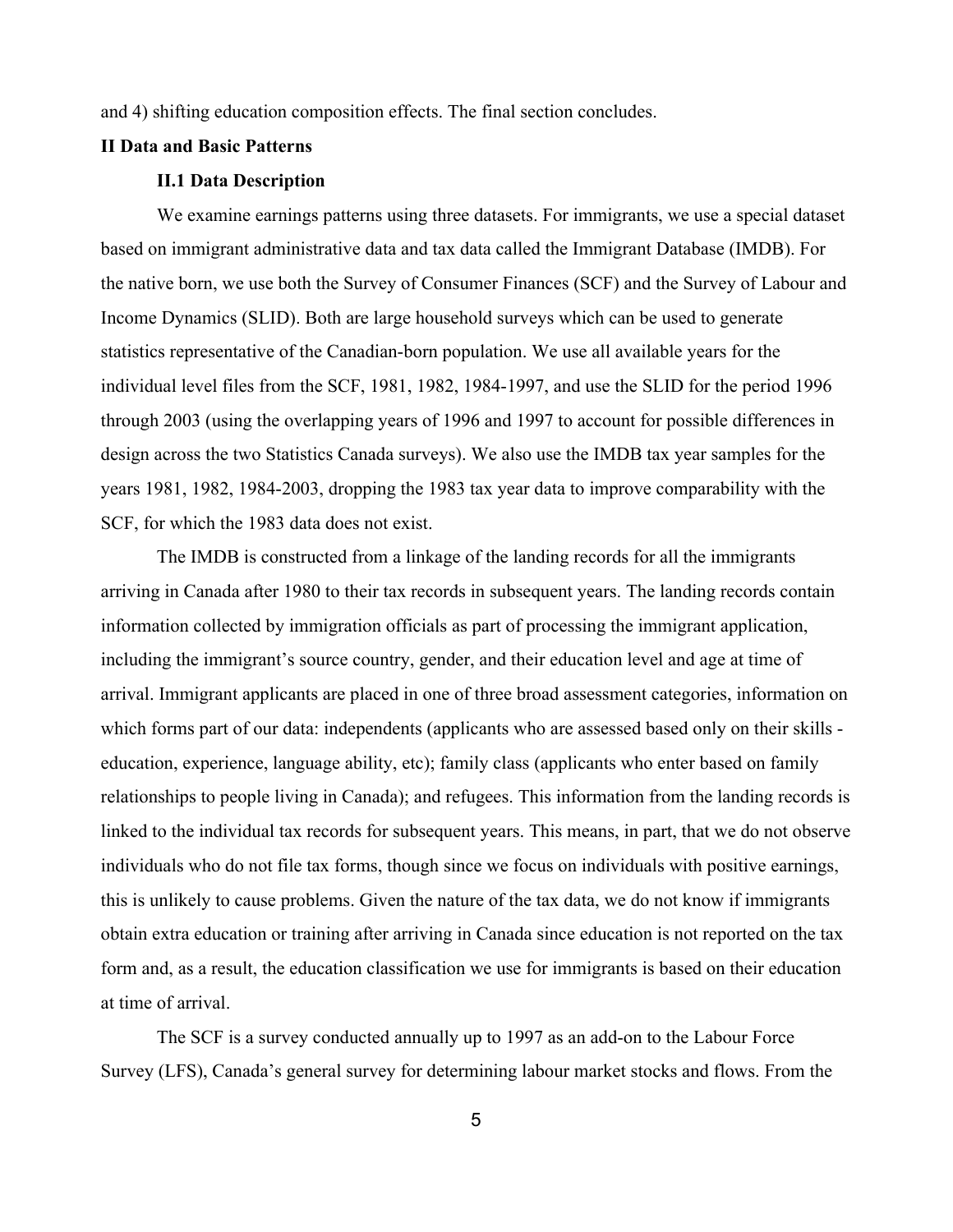SCF, we obtain data on annual earnings, age, education and gender for native born Canadians in order to generate a benchmark for the immigrant data. The SLID is a longitudinal survey, also built on the LFS sampling frame. We use it (with the provided weights) to generate cross-sections of data that are representative of the native-born population for the relevant survey year. We use it in this way so as to match the cross-sectional information available in the SCF data.

The outcome measure we use is real annual earnings, deflated using the CPI. We have no way of pro-rating immigrant earnings according to how long they were in the country in their landing year. In response, we do not use earnings data from the landing year. Thus, our entry earnings measure corresponds to the first full year after landing in Canada. Given that we are using annual earnings, our dependent variable will reflect variation in hours and weeks worked as well as wages, which is worth noting for immigrants, who tend to have high unemployment rates just after arrival (Reitz(2001)). For immigrants, earnings patterns for a given education at arrival group may also reflect educational upgrading, which we view as part of immigrant assimilation.

We divide the immigrant sample into cohorts defined by year of landing in Canada. Even though the IMDB is a true panel, in order to match with the SCF, we carry out our analysis by forming synthetic cohorts.<sup>2</sup> That is, we treat the data as a series of cross-sections. In each year, we identify the individuals who entered Canada in a given period and calculate their average earnings. The set of these averages across years constitutes the annual earnings path for the cohort. As we will see below, an educational break-down is crucial for understanding movements in overall earnings. Thus, we define cohorts by both landing year of entry and education level. This is simple for immigrants since we can group them according to a time invariant education measure (the education listed on their landing record). However, in the native born data we only see the individual's education in the current year and, so, need to restrict our attention to individuals for whom education is unlikely to change if we want to use education as a cohort definition dimension. For this reason, we focus our analysis on individuals (either native born or immigrant) whose age is greater than or equal to 25 (which we will call the age of entering the mature labour market). We also specify a maximum age for our samples of 64. We focus only on men in this analysis,

<sup>&</sup>lt;sup>2</sup> Data access restrictions also dictated that we treat the IMDB data this way.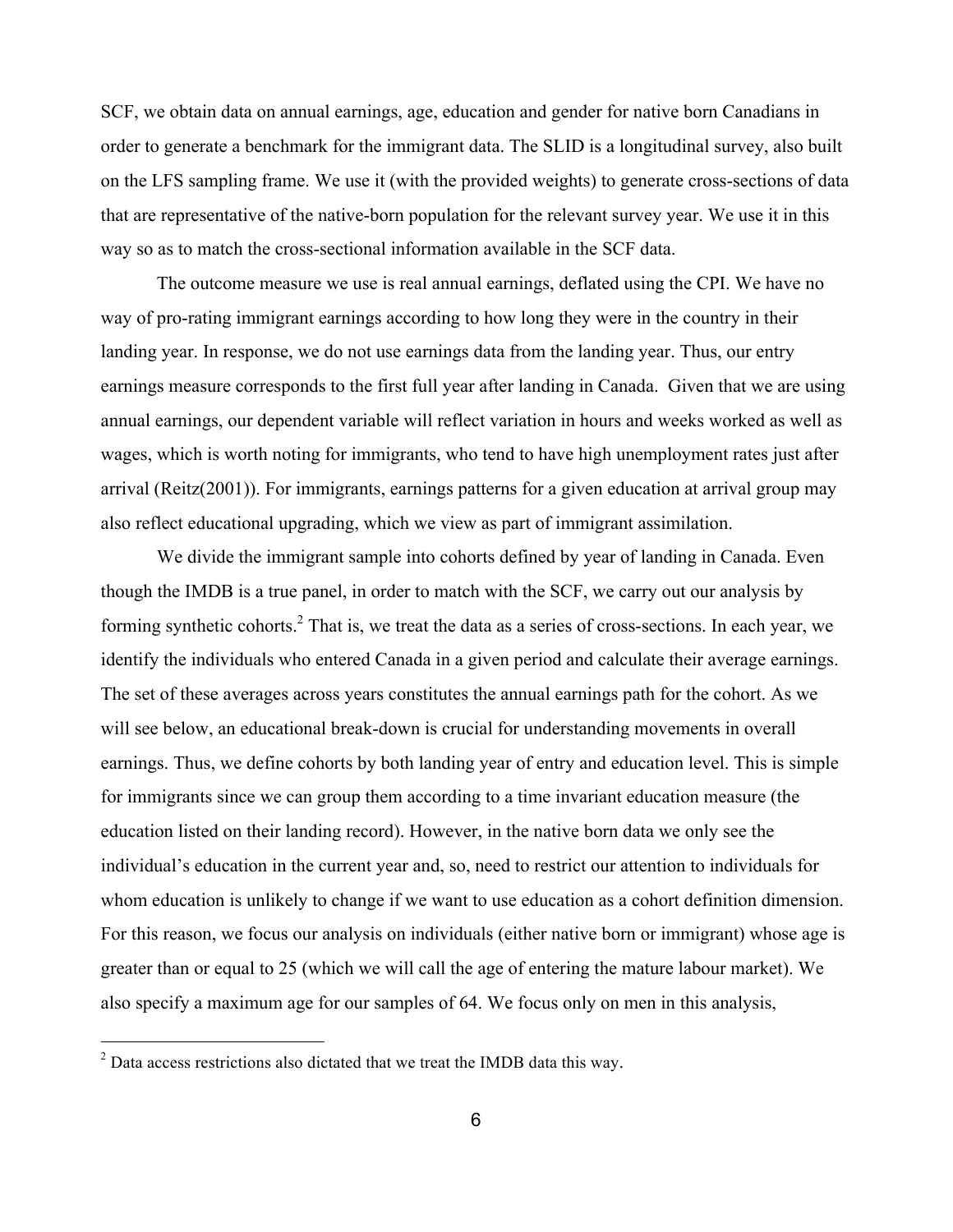addressing the very different patterns for females in another paper.

Immigrants are assigned to a given cohort according to the year of obtaining landed immigrant status in Canada. We define 7 cohorts: 1980-82, 1983-86, 1987-89, 1990-92, 1993-1996, 1997-1999 and 2000-2002. The cohort groupings are chosen to reflect a combination of immigration policy regimes and cyclical conditions. Thus, the 1980-82 period contains the beginning of a recession and a period in which immigration inflows were relatively large. The period 1983-86 contains a period of economic recovery but is also a period in which the immigration door was basically shut to independents: applicants could only enter the country through the family or refugee classes or if they had already arranged employment. In 1986, the arranged employment restriction was removed and the proportion of the inflow accounted for by independents increased again. However, the inflows in the next 5 to 8 years were still dominated by family and refugee class immigrants. Thus, the 1987-89 cohort enters in a period with this type of immigration policy in an economic boom and the 1990-93 cohort enters in a period with similar policy but a recession. The period 1993-96 exhibits no strong trends in the labour market, and in policy is marked by a move toward giving greater priority to independent class immigrants. The period 1997-99 reflects a period of strong labour market conditions while the period 2000-02 represents a period of turbulent macroeconomic conditions. We do not relate our results directly to policy regimes, but we do feel it is useful to organize the cohorts so that they are not a muddle of policies and labour market conditions.<sup>3</sup> We also organize the native born by cohort, in this case defined by their year of labour market entry, with cohorts defined using the same year groups as for immigrants. We define the year of labour market entry as the year in which they turn 25.

# **II.2 The Dependent Variable**

 $\overline{a}$ 

Due to access restrictions to the confidential IMDB data, we carried out our estimation in two steps. First, using the individual data of the IMDB, we estimated log earnings models that contained provincial dummy variables as well as dummy variables for each year-of- arrival/survey

<sup>3.</sup> Antecol, Kuhn and Trejo(2006) analyse the relationship between differences in immigration policy and differences in immigrant outcomes across countries.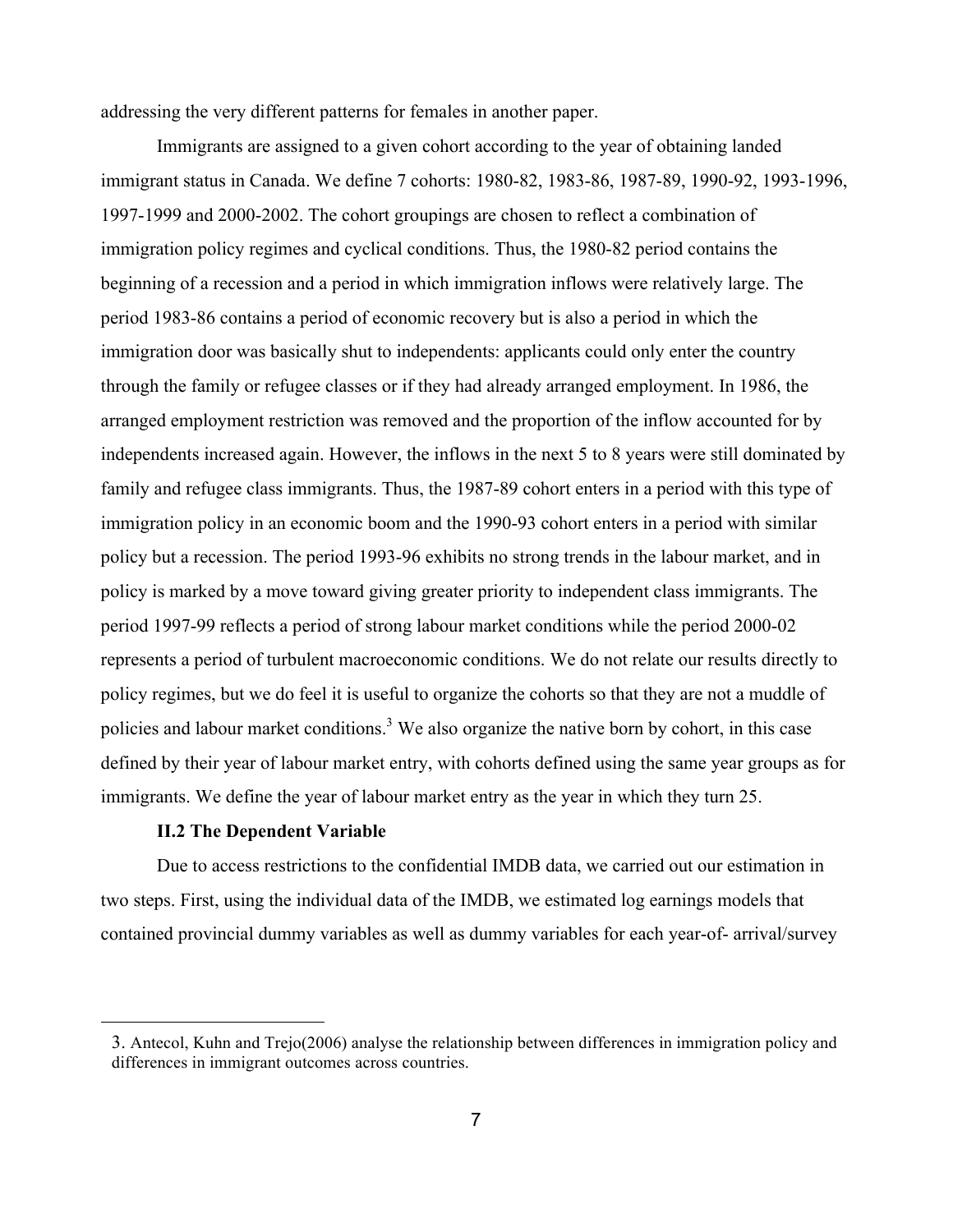year combination.<sup>4</sup> Three separate models were estimated for the three education groups: 1) high school diploma or less, 2) post secondary education below a university degree and 3) at least one university degree. For immigrants (for each education group), we carried this exercise out separately for four age-at-arrival categories: 25-29, 30-34, 35-39 and 40-44. Next, the synthetic cohort sample was generated by predicting the log earnings for each year-of-arrival/survey year/education/age-at-arrival cell holding the province of residence effect at the default value (Ontario). Therefore, provincial variation in earnings was removed from the synthetic cohort sample. The end result was an immigrant synthetic cohort sample containing predicted log earnings for approximately 950 cells (year of arrival/survey year/education/age-at-arrival combinations). It is this immigrant sample that we use in subsequent estimation. We also make use, later in the paper, of data created in the same way but also broken down by country of origin, resulting in a total of approximately 2800 cells. Sample sizes for each cell in the synthetic cohort samples vary but are typically around 100. Weighted least squares regression is employed throughout the analysis with the weights based upon the estimates of the standard errors of the predicted log earnings from the first stage regression analysis.

The equivalent first stage analysis was carried out for the native born samples generated using the combined SCF and SLID data. Regression models were estimated over the pooled individual data across all years of the SLID and the SCF with the same set of controls as were included in the first stage model estimated over the immigrant IMDB samples. As stated above, the native born cohorts are defined in terms of single years of entry into the mature labour market (assumed to be age 25). Three models were estimated according to the three education categories defined above. Unlike the immigrant case, we did not need to estimate the models separately by either age-at-arrival or country of origin since these dimensions are not relevant for the native born. From these three regression models, we predicted the log earnings for each native born cell based on the labour market cohort/survey year/education permutation holding the province variables at the Ontario default value. This results in a synthetic cohort sample of approximately 300 cells. In the second stage estimation described below, we combine the native born (SCF/SLID) and the

 $\overline{a}$ 

<sup>4.</sup> These regressions were actually run upon our request by a Statistics Canada employee using the confidential IMDB data.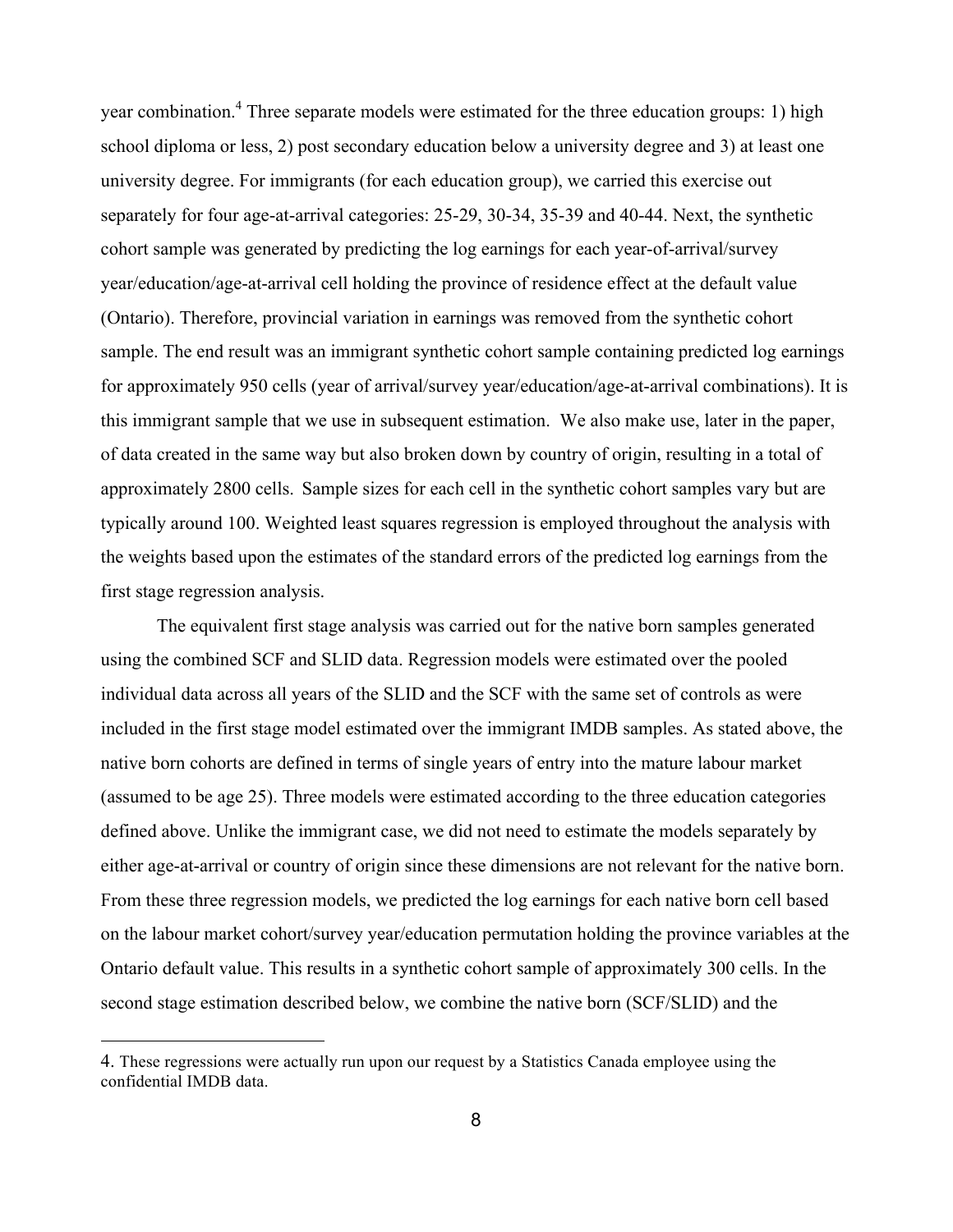immigrant (IMDB) synthetic cohort samples so that we can estimate immigrant/native born differences in earnings by cohort and with years-since-entry into the Canadian labour market.

### **II.3 The Pattern to be Explained**

To set out the basic patterns of interest, we begin, in Figure 1, with separate, earnings-Canadian experience profiles for each immigrant cohort with cycle effects removed. The plots correspond to fitted average earnings from a regression of average log earnings on a set of cohort dummy variables, a spline function in the years since entering the Canadian labour market (YSE) variable with a linear segment over the range 1 to 9 years and a second linear segment over the range 10 and more years, interactions of the 1 to 9 YSE spline segment and the cohort dummy variables, education dummy variables, and a de-trended unemployment rate variable.<sup>5</sup> The spline approach to the specification of YSE effects is unconventional in the immigration literature. However, we investigated different parameterizations of the YSE profiles and found that this spline approach best represented the underlying patterns in the data. The de-trended unemployment rate variable is included in an attempt to strip out cyclical variation and focus on long term patterns. We normalize the plots relative to the entry earnings for the 1980-82 cohort.

The most striking pattern in Figure 1, and the point of emphasis in this paper, is the dramatic fall in real earnings at time of arrival across cohorts. Relative to the 1980-82 entry cohort, earnings at arrival are .6 log points lower for the 1993-96 cohort and this trend of deteriorating entry earnings accelerates further for the 1997-99 cohort at .74 log points lower and 1.07 log points lower for the 2000-02 cohort. However, the cohorts with the lowest starting earnings also have the highest earnings growth rates after arrival. The overall pattern can be roughly divided into two periods: 1) the cohorts entering in the mid and late 1980s earn approximately .3 log points lower earnings at arrival than the 1980-82 cohort and, with profiles that are roughly parallel to the first cohort profile, do not catch up to them within the 20 year window; 2) the cohorts entering in the 1990s have much lower entry earnings but the cohorts since 1997 have also seen larger post-arrival earnings growth. The fact that the 1980s cohorts fell behind earlier cohorts (and the native born) and do not catch

 $<sup>5</sup>$  We use the acronym YSE rather than the more conventional YSM (for years-since-migration) since we</sup> also use an equivalent definition for the native born where YSE represents years since entering the Canadian labour market for the native born.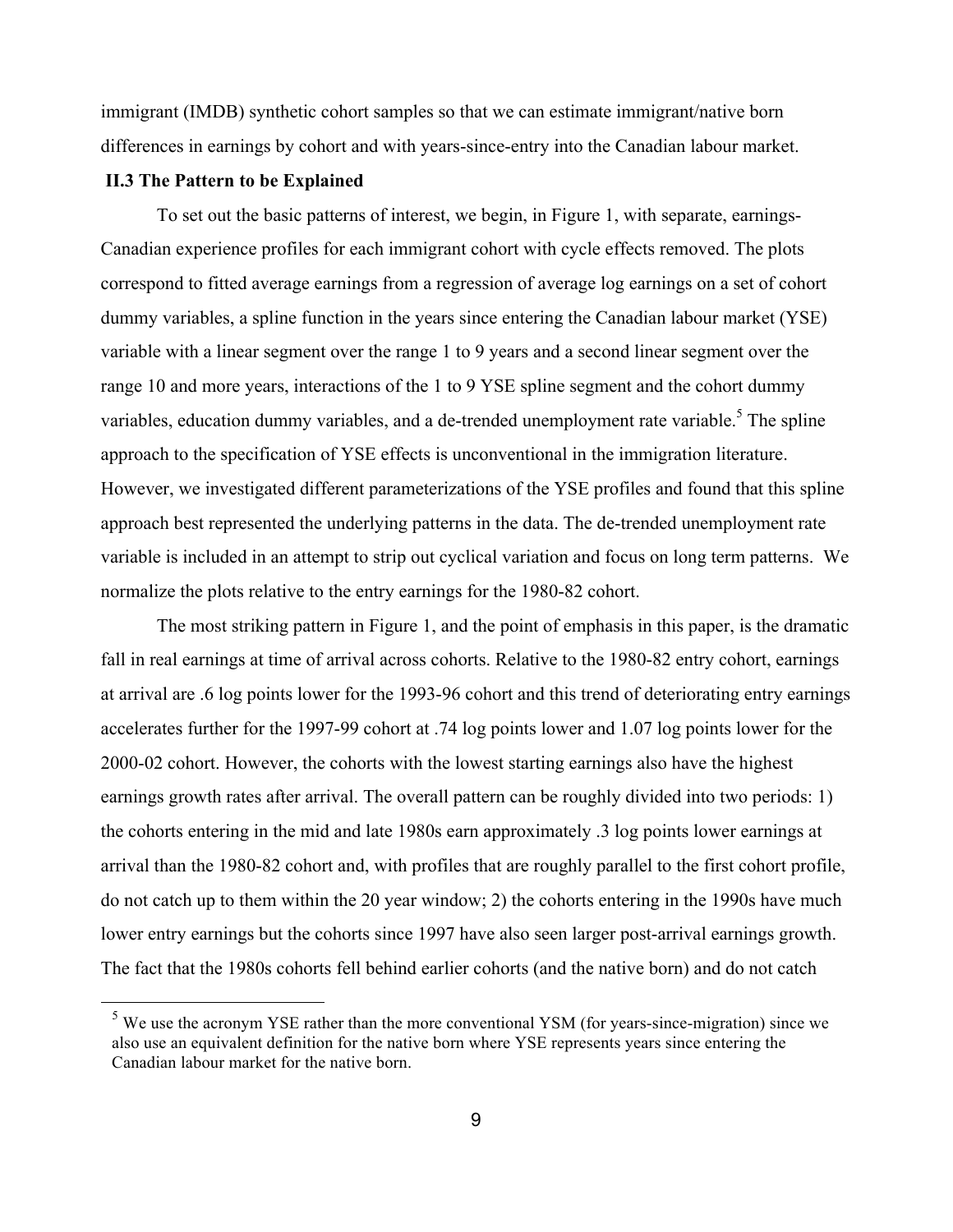back up has been the source of considerable investigation (e.g., Baker and Benjamin (1994), Bloom Grenier and Gunderson (1995), McDonald and Worswick(1998), and Grant(1999)). The fact that the 1990s entry cohorts have even lower entry earnings is also known  $(Li(2003))$ , Frenette and Morissette (2003), and Aydemir and Skuterud (2005)) but we are able to follow those cohorts longer. The results also match those for the US, where declines in entry earnings across cohorts has been extensively debated since first identified by Borjas(1985). While Borjas and Friedberg (2009), employing Census data, find an improvement in the entry earnings of recent immigrants who arrived in the US in the late 1990s (relative to those who had arrived in the early 1990s), they also present evidence from CPS data indicating very low earnings outcomes for the immigrant arrival cohorts entering the US after  $2000<sup>6</sup>$ 

All of the earlier literature on Canadian immigrant earnings uses data either from Censuses or the SCFs. If our estimates were substantially different from earlier studies, it would call into question the comparability, and possibly the validity, of our results. We carried out an extensive comparison of mean log annual earnings of recent cohorts of immigrants to Canada using both the IMDB and the Census. Due to grouping of arrival years in the public use samples of the Census, it was not always possible to match cohorts perfectly between the two data sources. However, in general, the differences in entry earnings across arrival cohorts were very similar. For example, we were able to compare the change in earnings of immigrants who had been in Canada for 1 to 5 years in the 1991 and 1996 Canadian Census files and the IMDB (the data actually correspond to 1990 and 1995). We used sample selection rules that mirrored those used in this paper. Using the IMDB, the change in log annual earnings between 1990 and 1995 was -.32 log points, compared to -.29 in the Census data. Thus, we believe that our results are comparable to those based on Census data, though we have presented them in a somewhat different form from earlier papers.

## **III Defining Cohort and Macro Effects**

The much poorer initial earnings levels in the 1990s, shown in Figure 1, raises concerns that Canada is doing worse either in terms of selecting or integrating immigrants. Of course, the period from 1990 to 1997 was a rough time in the Canadian labour market in general and it is possible that what

 <sup>6</sup>  $6$ See also Smith (2006) for an analysis of immigrant earnings in the US.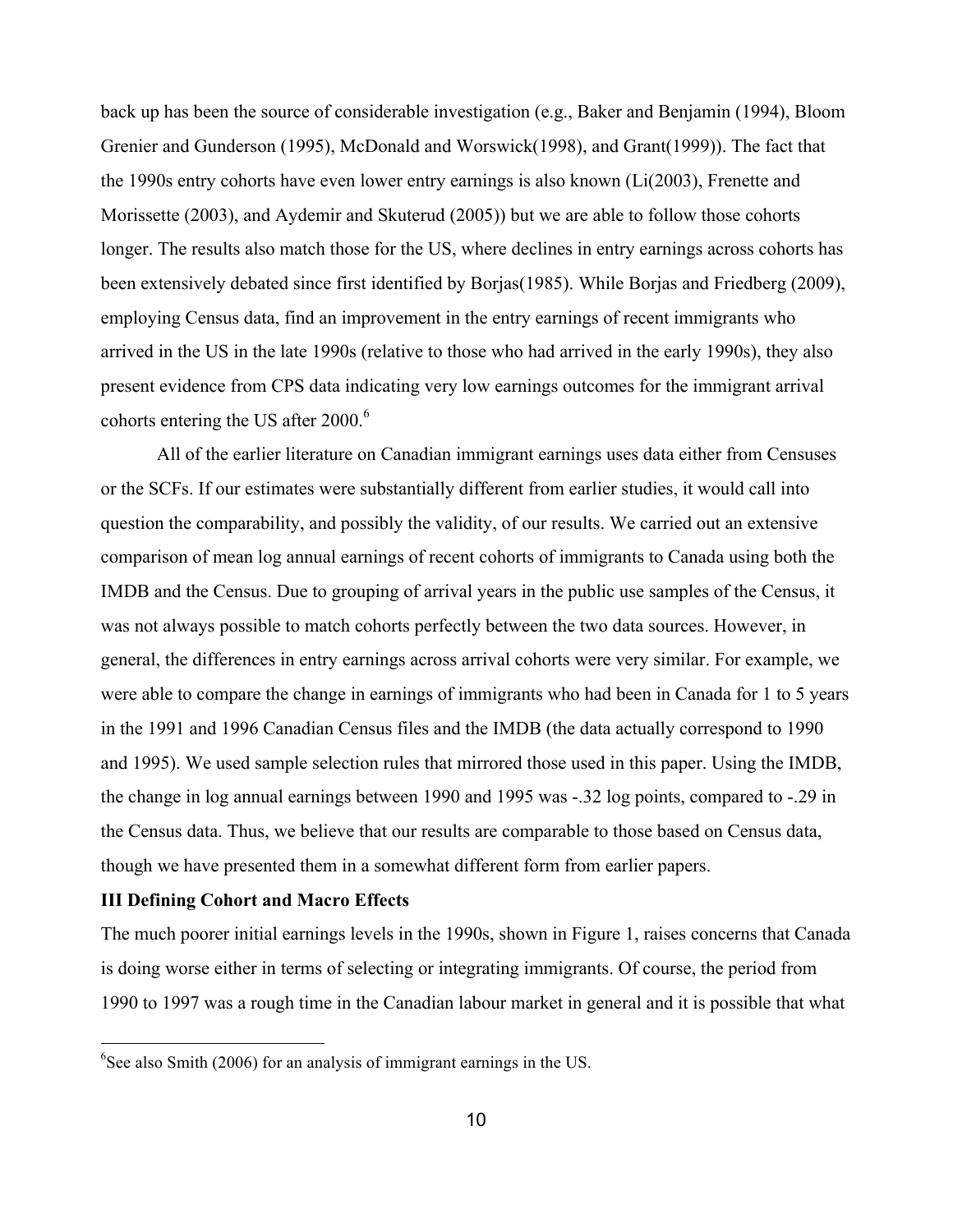appears to be an immigrant problem when viewed in isolation is actually a macro economic problem when viewed in broader perspective. To understand how to properly evaluate the relative outcomes for immigrants and other workers, we require a framework that can capture their potential differences and similarities.

# **III.1 Standard Approach**

Estimation in most papers on immigrant earnings is based on a standard human capital regression. As a purely heuristic device, we begin by re-deriving that regression, mainly using assumptions set out in Mincer(1974). In particular, we will assume that an individual, i, with schooling level, s, starts his working life with an initial stock of human capital,  $e^{Hsoi}$ . Each period thereafter, the individual decides on a proportion of time,  $I_{ix}$ , to devote to generating more human capital, spending the remaining time,  $(1 - I_{ix})$ , in generating earnings. Note that x indexes years of experience. Following Mincer, assume that the human capital stock grows at a rate ρI<sub>ix</sub>, where ρ is a parameter that the individual takes as given. The human capital stock available at x years of experience is then given by,

1) 
$$
H_{ix} = e^{H_{s0i}} e^{\int_{0}^{x} \rho I_{it} d\tau}
$$

Given period specific rental rates on human capital, R<sub>st</sub>, and the assuming that  $I_{ix} = \gamma_0 - \gamma_1 x$  (where,  $\gamma_0$  > 0 and  $\gamma_1$  > 0 are parameters chosen by the individual), we can write the log of earnings for an individual with schooling, s, and experience, x, in calendar year, t, as,

2) 
$$
\ln Y_{i_{\text{S}}t_{\text{x}}} = H_{s0i} + \ln R_{st} + \rho \gamma_0 x - 0.5 \rho \gamma_1 x^2 + \ln(1 - I_{ix})
$$

Finally, we assume that  $H_{s0i} = H_{s0} + \varepsilon_i^*$ , where  $H_{s0}$  is the human capital stock a randomly chosen individual would accumulate in s years of schooling and  $\varepsilon_i^*$  is interpreted as ability, written in terms of effective human capital the individual accumulated before entering the labour market. Given non-random selection into years of schooling,  $\varepsilon_i^*$  will have a non-zero mean,  $\mu_s$ , and we can write,  $H_{s0i} = H_{s0} + \mu_s + \varepsilon_i$ , where  $\varepsilon_i$  is mean zero. Using this and an approximation to the last term in 2), we arrive at a log earnings regression:

3) 
$$
\ln Y_{itx} = \mu_s + H_{s0} - \gamma_0 + \ln R_{st} + (\rho \gamma_0 + \gamma_1)x - 0.5 \rho \gamma_1 x^2 + \varepsilon_i
$$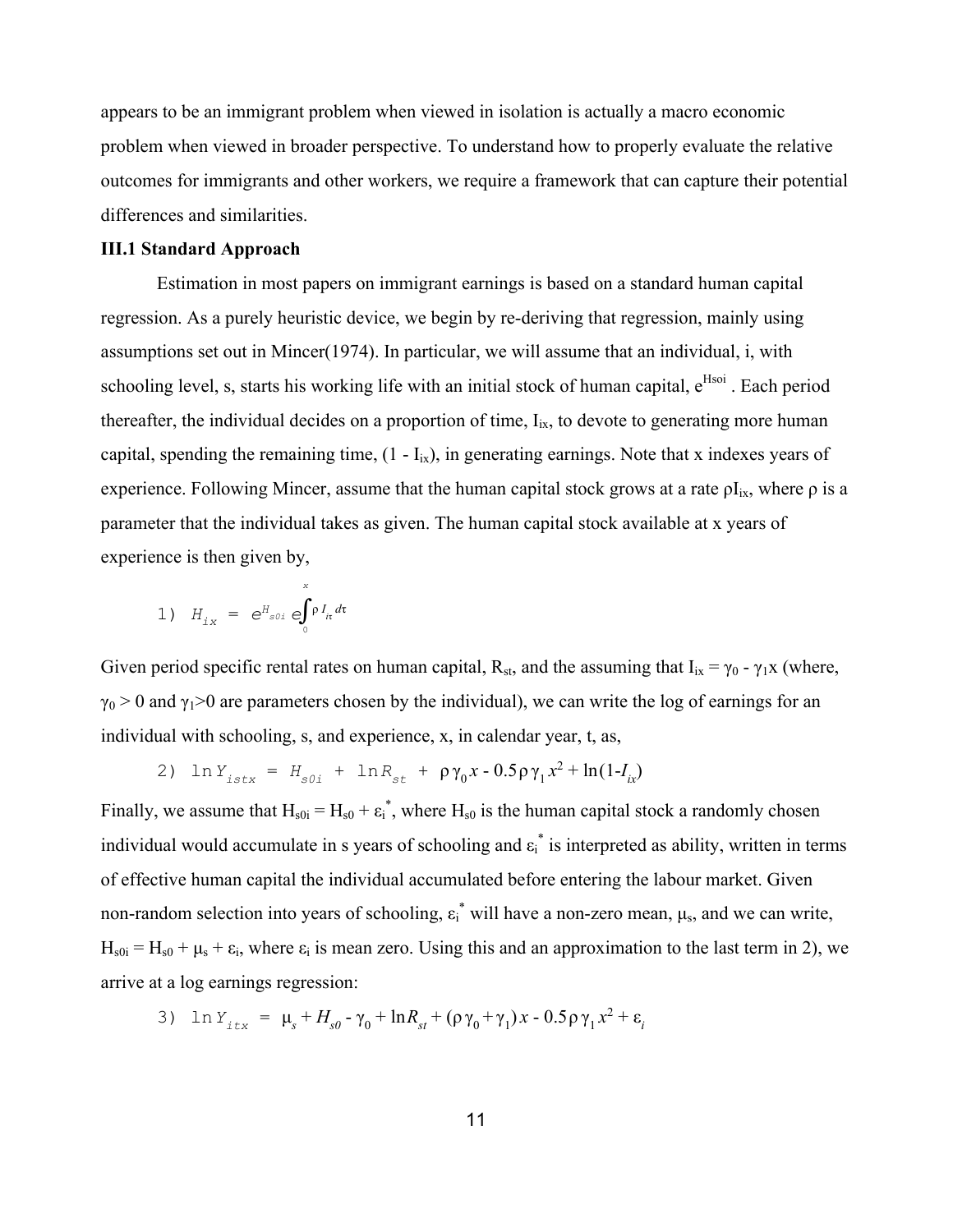This type of specification embodies the main conclusions from more rigorous derivations such as those found in the work following Ben-Porath(1967) while still allowing for a simple closed form representation for the earnings regression.

#### **III.2 Human Capital at Arrival and Investments after Arrival**

We are ultimately interested in the amounts of human capital different cohorts of immigrants effectively contribute to the host economy. From a policy perspective, knowing whether and why cohorts differ in this contribution could help in designing better immigrant selection and adaptation policies. If we define an immigrant cohort as a set of individuals who arrive in the same period and have the same level of education at arrival, we would expect differences in source country composition to be a prime source of differences across cohorts in their human capital contribution (Borjas(1987)). Referring to 3), it seems reasonable to assume that immigrants from different source countries differ in their values of  $H<sub>s0</sub>$  (reflecting differences in transferability of schooling human capital to the host economy) and  $\mu_s$  (reflecting systematic differences in ability).<sup>7</sup> Both of these elements have received considerable attention, with work as early as Chiswick(1978) emphasizing the importance of skill transferability and the line of work following Borjas(1985) emphasizing the importance of ability selection issues. Differences across cohorts might also arise from differences in speed of adaptation to the host economy, including the rate at which immigrants learn the host country language and how to implement their human capital in the host country labour market (Eckstein and Weiss(2004), Chiswick and Miller(2002), and Chiswick and Miller  $(2003))$ .<sup>8</sup>

Given potential differences in relative skill prices, average ability, the initial human capital stock and learning ability, different cohorts will choose different human capital investment paths,

 $<sup>7</sup>$  Note that parameters are not indexed by s from this point forward since our definition of cohort involves</sup> s and, hence, schooling levels will be captured in the cohort index. In the main part of our empirical work, we allow for completely separate earnings-experience profiles by schooling level, implying that all of the parameters in the underlying model vary with s.

<sup>8</sup> It is also possible that immigrants differ in their ability to learn, as captured in the ρ parameter above. However, differences in ρ imply earnings-experience profiles with different slopes but the same present value in these type of models so they cannot be the source of differences in the present value of lifetime earnings, which is what we define as relevant cohort effects below.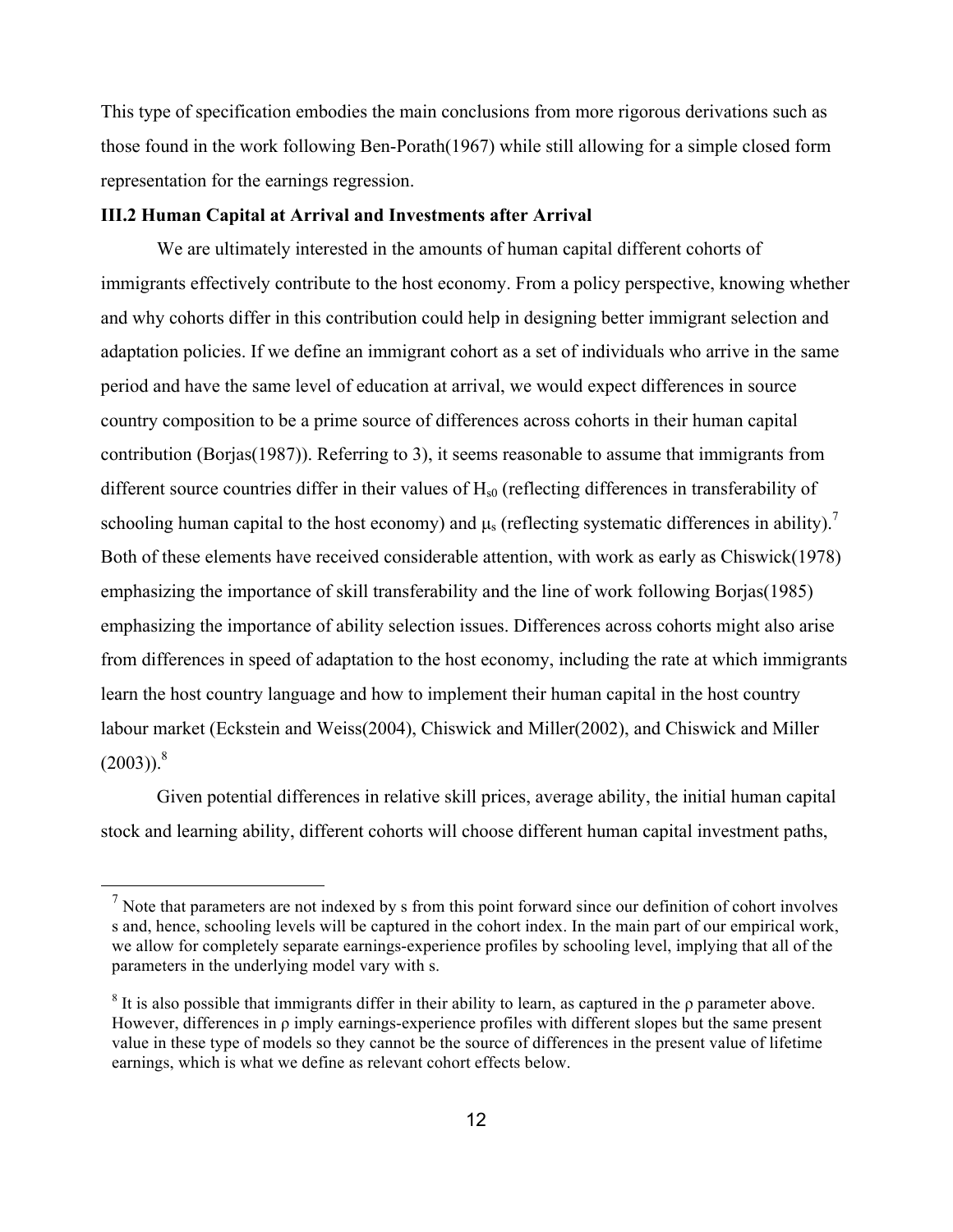reflected in  $\gamma_0$  and  $\gamma_1$ . As Duleep and Regets (1997, 2002) and Eckstein and Weiss(2004) point out, how these paths differ will depend on assumptions about how human capital stocks and investment time interact in the human capital production function. For example, following Duleep and Regets(2002), consider a version of the model which is simplified by having only two periods but in which we endogenize the choice of proportion of time spent investing in period  $1(I_1)$ . Further, assume an immigrant arrives with human capital stock,  $H_0$ , and can generate new human capital according to the production function,  $h = \beta_0 (I_1^{\beta_1} H_0^{\beta_2})$ . The latter production function implies complementarity in production between new investment time and the existing human capital stock. Given this, the present value of earnings for an immigrant equals:

4) 
$$
PV = R_1H_0(1 - I_1) + R_2(H_2 + \beta_0(I_1^{\beta_1} H_1^{\beta_2}))
$$

and optimal investment is given by:

5) 
$$
I_1^* = \left(\frac{R_2 \beta_0 \beta_1}{R_1 H_0^{1-\beta_2}}\right)^{\frac{1}{1-\beta_1}}
$$

Notice that the larger is  $\beta_2$ , the more relatively useful is human capital imported from the home country in generating host country human capital versus host country earnings. We might reasonably expect that immigrants from different host countries differ in their values for  $β_2$ . It is simple to show that  $I_1^*$  is increasing in  $\beta_2$ . Thus, immigrants from host countries with human capital that is more easily transferrable to learning than earning in the host country will have lower observed earnings in their first period after arrival  $(Y_1 = R_1H_0(1-I_1^*))$  because they spend more of their time investing. That investment, in turn, will imply higher second period earnings and, therefore, a steeper slope to the earnings profile. In this situation one could observe a given cohort having lower entry earnings (holding aside differences in the values for  $R_{st}$ ) because of low values for average ability and transferred human capital,  $\mu$  and  $H_0$ , (which would mean this is a poor quality cohort) or high values of initial investment,  $\gamma_0$  (which might mean this is a good quality cohort once future, higher earnings are taken into account).

Given these issues, it might appear that our goal should be to either parameterize  $\gamma_0$  and  $\gamma_1$  in terms of observables or eliminate them altogether so that we can identify the non-choice (after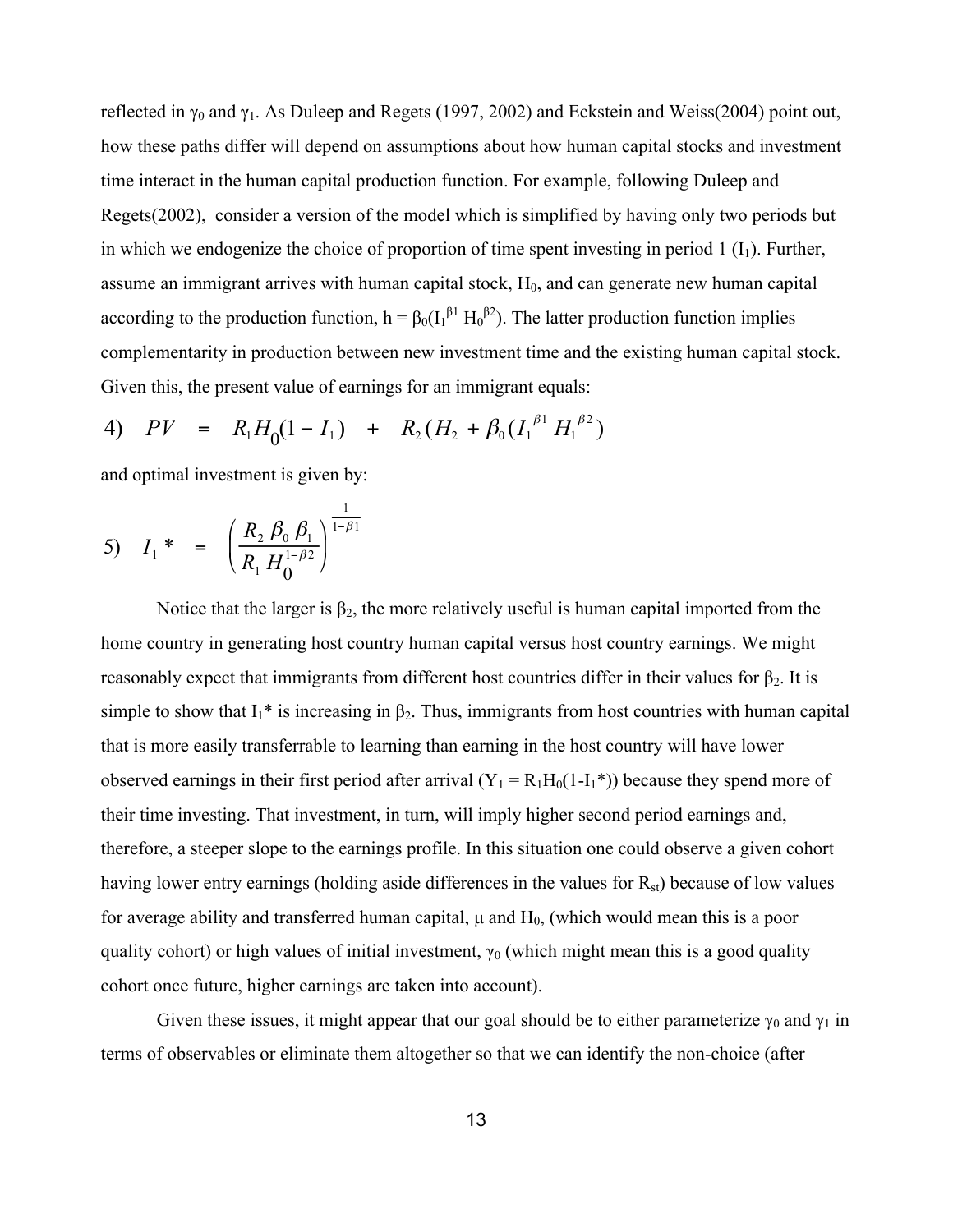arrival) elements of cohort earnings profiles:  $\mu$  and  $H_0$ . However, if we return to our definition of a relevant cohort effect as reflecting the amount of human capital an individual from a given cohort ultimately transfers to the host economy then  $\gamma_0$  and  $\gamma_1$  are also part of that effect. If two cohorts have the same values for the non-choice parameters but one (perhaps because of differential access to capital markets) invests more and ultimately creates more human capital then we would want to call the higher investing cohort a better cohort. Essentially, we want to identify which cohorts adapt better to the host economy, and that includes their human capital investment decisions.

Based on these arguments, we would like a measure of cohort "quality" that reflects the total amount of human capital implemented by a typical member of a cohort over their working lifetimes in the host economy. Of course, we want to account for the actual value of the human capital to the host economy (i.e., we do not want to count a person who was trained as a surgeon in their source country as contributing more than a person who was a janitor in their source country if both are taxi drivers in the host country). The natural measure for capturing these effects is the present value of earnings in the host country (PVEH), which, in the standard human capital model, reflects human capital actually employed in the economy, priced at the value put on it by the host economy.

#### **III.3 The Native Born Comparison Group and Macro Effects**

In a stationary macro environment, we could proceed by comparing PVEH for different cohorts. However, comparisons of PVEH values only provide a clean measure of cohort "quality" if the cohorts face the same macro environment. A common response to this is to use native born workers with the same schooling and experience as a given immigrant to benchmark macro effects. In terms of our framework, the goal would be to identify  $R_{st}$  by differencing movements in immigrant earnings relative to earnings for native born workers with the same experience and education. However, this simple approach does not work once we take account of human capital investment decisions made by native born workers. To see this, define native born cohorts as groups of workers with the same schooling level who enter the workforce in the same period. Different native born cohorts will face different  $R_{st}$  paths over their lifetime, perhaps because of differences in rates of technological change or cohort sizes. Assuming the workers can anticipate these differences to some extent, this will cause different cohorts to invest differently, i.e., to choose different values for  $\gamma_0$  and  $\gamma_1$ . Further, native born cohorts may differ in the quality of schooling based human capital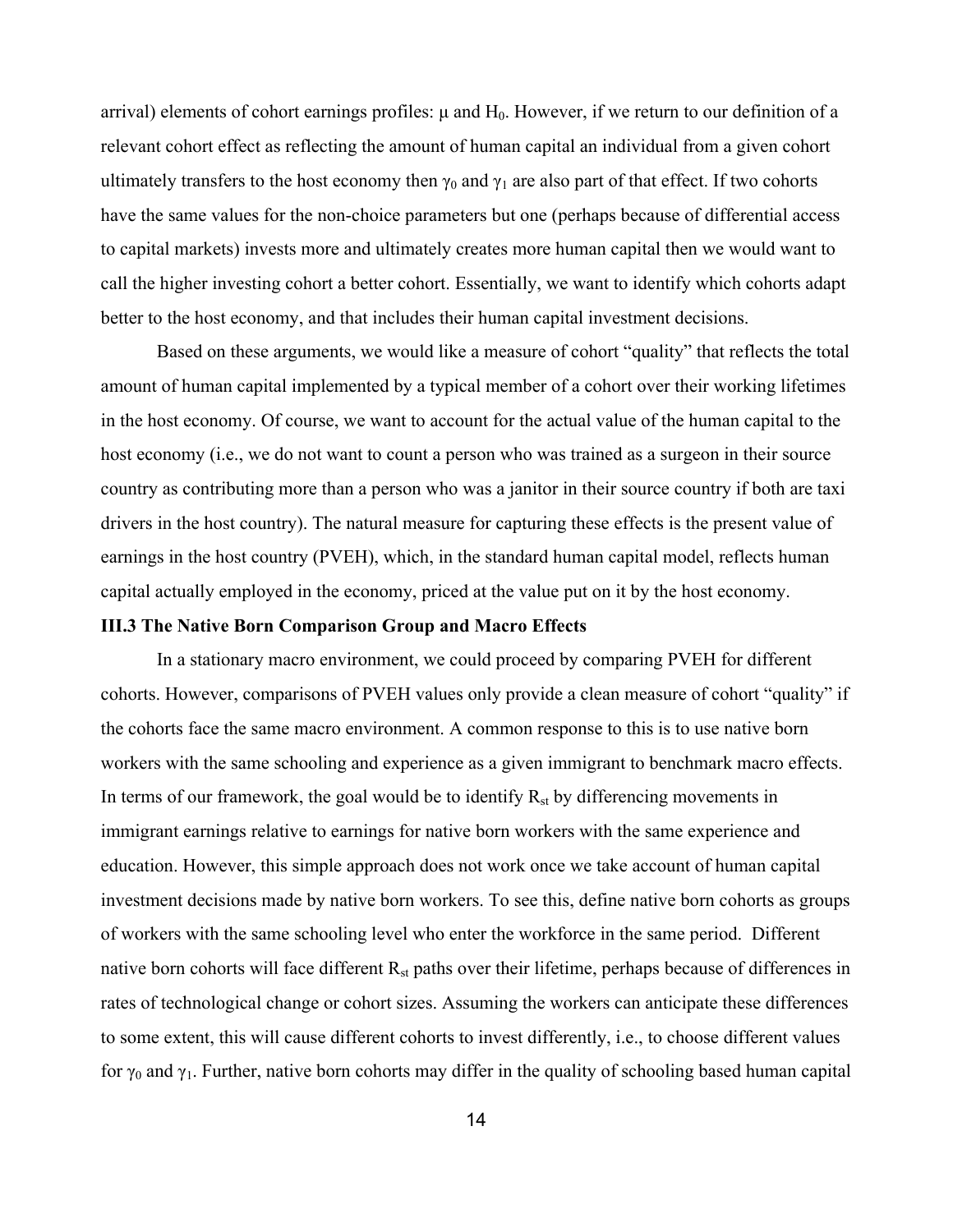$(H_{0c})$  and/or in who selects to go to school  $(\mu_c)$ . But if this is true then differences in native born average log earnings across different years, holding experience constant, will not identify general  $R_{st}$ 's for the economy. These differences, instead, will include differences in  $H_0$ ,  $\mu$  and cohort specific returns to skill, as well as differences in investment choices across cohorts.

These arguments imply that earnings patterns should differ across native born cohorts. Beaudry and Green(2000) organize Canadian data by labour market entry cohorts and find approximately 20% falls in real wages for both the high school and university educated between the 1981 and 1993 entry cohorts. Green and Townsend(2010) examine cohorts defined by when workers enter jobs, finding that successive job entry cohorts have lower wage profiles until the mid-1990s, after which both the profile intercepts and slopes rise. MaCurdy and Mroz(1995), for the US, and Gosling, Machin and Meghir (2000), for the UK, also find strong cohort patterns in earnings. Card and Lemieux(2001) examine educational wage premia in a cohort framework for the US, UK and Canada and find evidence that the premia differ according to the relative supply of university educated workers in a cohort. Thus, there is good reason to believe that we need to take account of native born cohort effects in any attempt to use the native born as a benchmark for immigrants.

Given these arguments, we need to reconsider our measure of macro effects. One way to define macro effects is in terms of what would happen to an immigrant's earnings if he were a typical worker rather than an immigrant. Having a measure of this would allow us to isolate what is special about immigrants from a specific cohort, which is our goal. Based on our discussion, we need to capture both movements in  $R_{st}$ , the pure skill prices, and also factors such as cohort size that affect a typical worker entering the labour market, immigrant or not. However, we also want to capture how the human capital investment decisions of a typical worker would respond to movements in these factors since this will allow us to isolate not only how immigrants are special in terms of their initial human capital endowments and the skill prices they face but also in terms of the investment decisions they make. Thus, the best benchmark is other workers who enter the labour market at the same time as a given immigrant cohort since their earnings will reflect both the relevant skill price movements and coincident investment decisions. In our empirical approach, we

15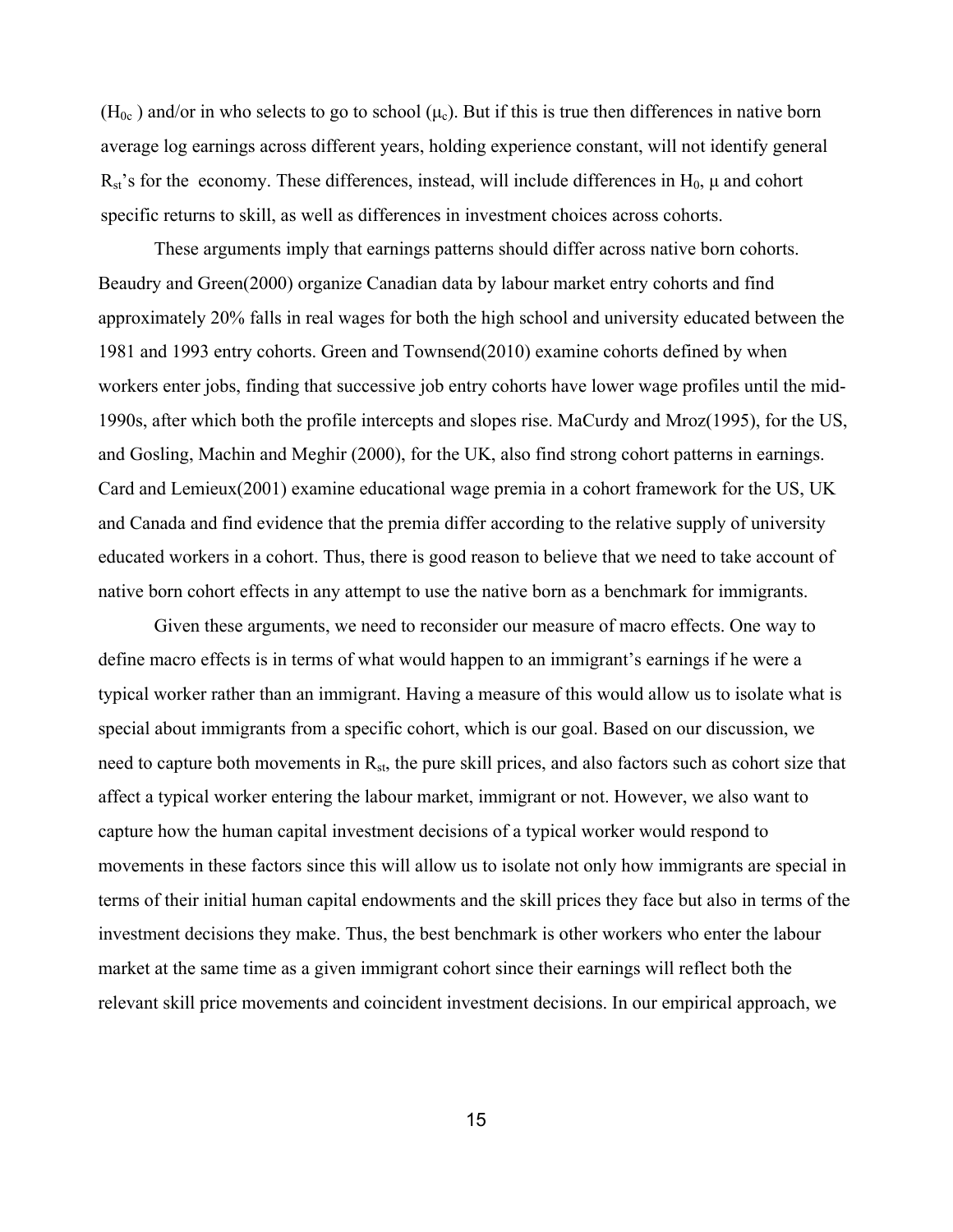implement this approach by matching immigrant cohorts with cohorts of native born workers entering the Canadian labour market at the same time.<sup>9</sup>

#### **III.4 Introducing Age at Migration**

We have implicitly conducted the discussion to this point in terms of immigrants who migrate just after leaving school, so that x measures both experience in the host economy and experience more generally. Immigrants migrating at older ages will have initial human capital,  $H_0$ , that reflects not only the transferability of schooling acquired human capital but also that of human capital acquired through experience in the source country. They will also likely have different selection terms  $(\mu's)$  because the decision to migrate at age 40 is different from that at age 25. Further, with less time to reap the rewards of human capital investment in the source country and with different amounts of initial human capital, older age-at-arrival immigrants will make different investment decisions. For all of these reasons, all the parameters in 3) should be indexed by age at migration, and in our empirical analysis we allow earnings profile parameters to differ by age at migration. This fits with other studies that have investigated age-at-arrival effects for immigrants (e.g., Friedberg(2000) and Schaafsma and Sweetman(2001)).

Of course, we also need to decide on a benchmark group for the older migrants. Using older cohorts of the native born seems inappropriate because, in contrast to immigrants, they may have virtually stopped investing and so their earning paths will not present skill price paths through the

 <sup>9</sup> Inspection of 3) indicates that differences between immigrants and the native born in the same cohort may move because of differences in ability and initial human capital stocks across native born cohorts. This may not be desirable since these terms reflect features of the native born earnings experience that are not what one would expect immigrants to experience if they were not immigrants. However, the crosscohort variation in these factors may be small. We investigated this using literacy differentials across native born birth cohorts from the 1995 Canadian version of the International Adult Literacy Survey (IALS). In the IALS, sample respondents were asked both labour force survey questions and given literacy tests designed to capture quantitative, reading, and document interpretation skills. We ran separate regressions of the average of the respondent's scores on the literacy tests on age for high school, postsecondary, and university native born, male graduates. Since the IALS is a cross-section, age corresponds to birth cohort. The estimated coefficient on age is not significant at conventional levels for any of the education groups. If we assume that adult literacy reflects a combination of innate ability and schooling outcomes then this result indicates that there are no significant differences across native born cohorts in ability and initial human capital stock (at least as they relate to cognitive skills). Thus, differences in earnings across native born cohorts will reflect differences in what we are trying to isolate: cohort specific prices and investment behaviour.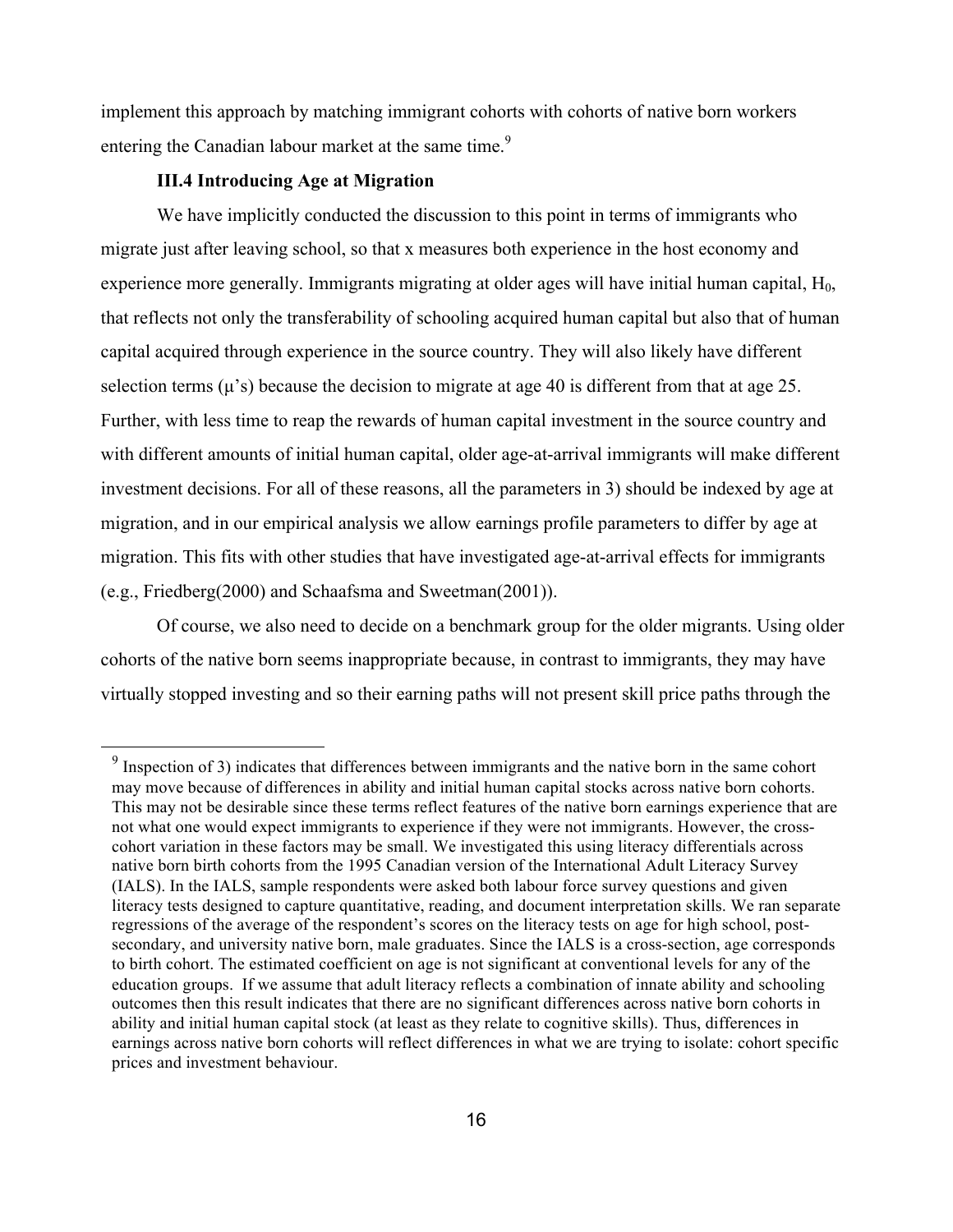lens of investment. We believe that, for this reason, older immigrants should still be matched to the cohort of native born workers entering the host labour market at the same time. To investigate whether using younger workers as a benchmark is likely to create biases, we rearranged our samples of native born workers by job tenure. In particular, we calculated average annual earnings for males with less than 1 year of job tenure in the period 1981-82 and then did the same for males in the 1993-97 period.<sup>10</sup> In each case, we calculated average earnings separately by twelve possible education/age groups defined by our three education categories and the four age ranges, 25-29, 30- 34, 35-39, and 40-44. This provides us with a picture of the experiences of new job entrants of different ages in the early 1980s and in the mid 1990s. Using these averages, we calculate that average annual earnings for males aged 25 to 29 with a high school education and one year or less of job tenure fell by 9.6% between the 1981-82 and the 1993-97 periods. The same figure for 35 to 39 year old high school educated males is a fall of 9.2% and for 40 to 44 years olds, a fall of 7.2%. For the university educated, the average annual earnings of 25 to 29 year olds with less than one year of tenure fell by 6.8%, those of 35 to 39 year olds fell by 7.3% and those of 40-44 year olds fell by 14.8% between 1981-82 and 1993-97. Thus, within each education group, annual earnings for new job starters fell by about the same amount for different age groups, with the exception of the oldest university educated workers. Our conclusion is that using the youngest native born job starters as a benchmark will not generate biases for the high school educated. Even for the university educated, the relatively larger decline for new entrant older workers is dwarfed by the size of the cohort effects we report in Section IV. $^{11}$ 

#### **III.5 Implications of Return Migration**

We do not explicitly account for the possibility of return migration or onward migration to a third country in our analysis. Using the IMDB data, Aydemir and Robinson (2008) estimate the five-year emigration rate of immigrants in Canada to be approximately 24 percent. To the extent this

 $10$  We know weeks worked in the previous year and use this to pro-rate the reported earnings so that they are on an annualized basis.

<sup>&</sup>lt;sup>11</sup> Potentially, we could use this data to construct "job entry" cohorts, i.e., groups of workers who started their jobs in a given period. Older job starters could then be used as a benchmark for older age-at-arrival immigrants. However, tenure is not reported as a continuous variable in the public use version of the SCF, making such an exercise impossible.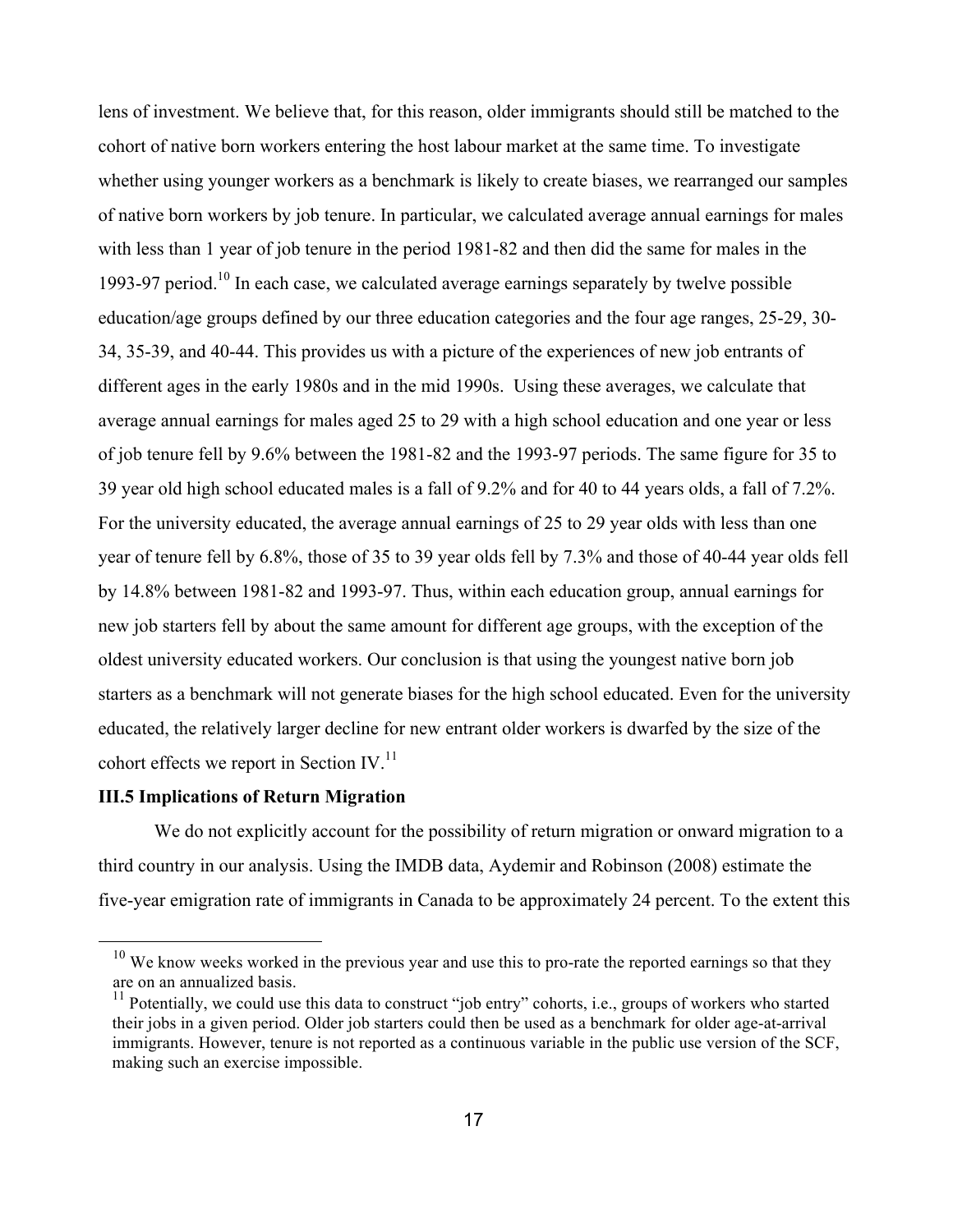emigration is not random with respect to earnings, this weakens our interpretation of wage profiles as reflecting human capital investment. Picot and Piraino(2011) investigate this issue using a longitudinal Canadian tax dataset and find that while lower earning immigrants are more likely to leave a sample of workers with positive earnings, the same is true for native born workers, and the resulting impact on the earnings gap between immigrants and matched native born workers is minimal. Whether emigration affects our conclusion about cohort patterns depends on whether it has differed over time. Aydemir and Robinson (2008) show that emigration differs systematically by source country, education level, and the unemployment rate at time of arrival. Since we control for all of these dimensions in our estimation, the impact of emigration on our estimated patterns will be lessened. Whether there are further effects through trends in unobservables is unclear.

### **IV Empirical Specification and Main Results**

### **IV.1 Regression Specification**

Based on the discussion in the previous section, we adopt an estimating equation given by:

6) 
$$
y = \beta_{0c}^{N} + \beta_{1c}^{N} YSE19_{jt} + \beta_{2c}^{N} YSEG9_{jt}
$$
  
+*DIMIG* \* { $\sum_{k=1}^{K} D_{ck}$  \*  $((\omega_{0ck}^{l} + \omega_{2ck}^{l} YSE19_{jt} + \omega_{3ck}^{l} YSEG9_{jt}))$ } +  $u_{tck}$ 

where, k indexes age at arrival, j equals year of entry, YSE19<sub>it</sub> and YSEG9<sub>it</sub> define a spline in years since entry defined so that  $\beta_{1c}^{N}$  is read as the slope for the first 9 years and  $\beta_{2c}^{N}$  is read as the slope for years 10 and beyond,<sup>12</sup> DIMIG is a dummy variable equaling one for immigrants and the  $D_{ck}=s$ are dummy variables taking values of one for immigrants in age at arrival group. This specification allows for a different profile for each cohort for natives and each cohort x age at entry group for immigrants. Note that the β parameters correspond to a combination of experience, cohort and year effects for natives. As is well known, the identity  $x = t - c$  for a given s, implies that these effects cannot be separated without further identifying assumptions. However, we do not need to achieve that identification to meet our goal of identifying the immigrant specific profiles and, so, do not try.

In the actual implementation of 6), we run separate regressions for each of four immigrant age at arrival groupings: 25-29, 30-34, 35-39 and 40-44. In each case, the immigrant data is pooled

<sup>&</sup>lt;sup>12</sup> In particular YSE19 = YSE if YSE<9 and equals 9 if YSE $\exists$ 9. YSEG9 = 0 if YSE<9 and equals YSE-9 if YSE∃9, where YSE is years since labour market entry.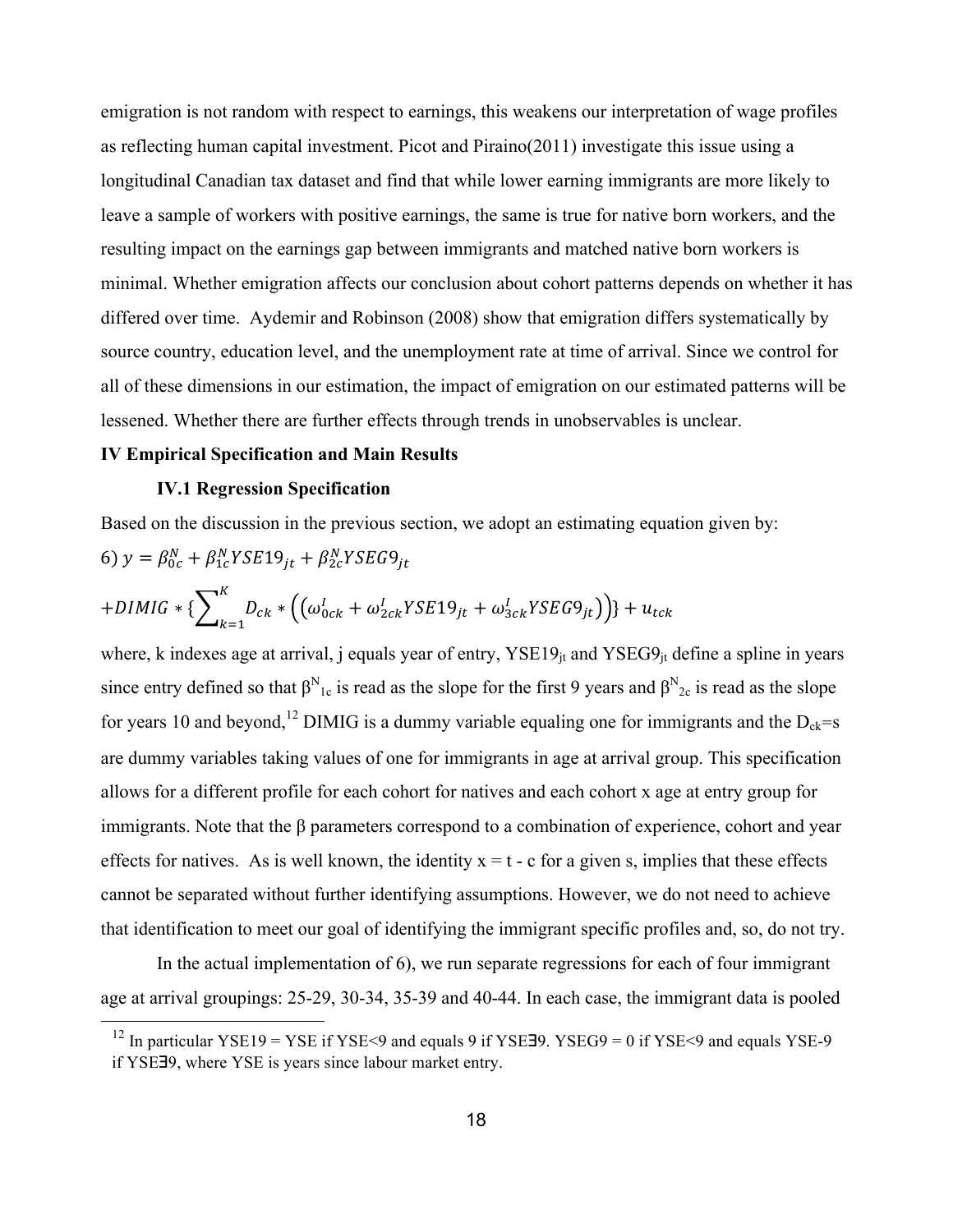with data from native born workers who are in one of the seven cohorts defined earlier (i.e., we do not use native born workers who entered the labour market before 1981). For regressors, we include a full set of cohort dummies, the YSE spline variables defined earlier, interactions of the YSE variables with the cohort dummies, the de-trended unemployment rate, and interactions of all of these variables plus the intercept with an immigrant dummy variable. We estimate two versions of 6). In the first (used in Tables 1, 2 and 3), we pool all education groups and capture their differences with simple intercept shifts. In the second (used in all the remaining analysis in the paper), we run 6) separately for each of the three education groups.

# **IV.2 Main Results**

#### **IV.2.a Native Born Results**

We present the results for the native born cohort profiles in the first column of Table  $1<sup>13</sup>$ The results reported here correspond to a somewhat restricted specification in which education groups are pooled and allowed to differ only in the intercepts of their earnings profiles. We also estimated a more general specification in which equation 6) is implemented separately for each of three education groups: high school graduate or less; post-secondary less than university; and an undergraduate degree or more. This more general specification underlies the decomposition exercise later in the paper but here we discuss the more restricted specification in the interests of brevity.

A comparison of the results in column 1 with Figure 1 indicates that native born and immigrant new entrants experienced broadly similar cross-cohort earnings patterns, but with the magnitudes being larger for the foreign born. In particular, the 1990s native born cohorts have lower labour market entry earnings than their 1980s counter-parts, with the 1997-99 cohort having entry earnings that are over 25% lower than those for the 1980-82 cohort. As with the immigrants, however, these declines are offset by higher earnings growth rates after entry for the cohorts entering the labour market after 1990. There is also some evidence of a turnaround in the downward trend in entry earnings for the very last cohort. As discussed earlier, patterns for the native born are

<sup>&</sup>lt;sup>13</sup>The SCF and SLID surveys are not perfectly representative and the survey weights were used in all regressions.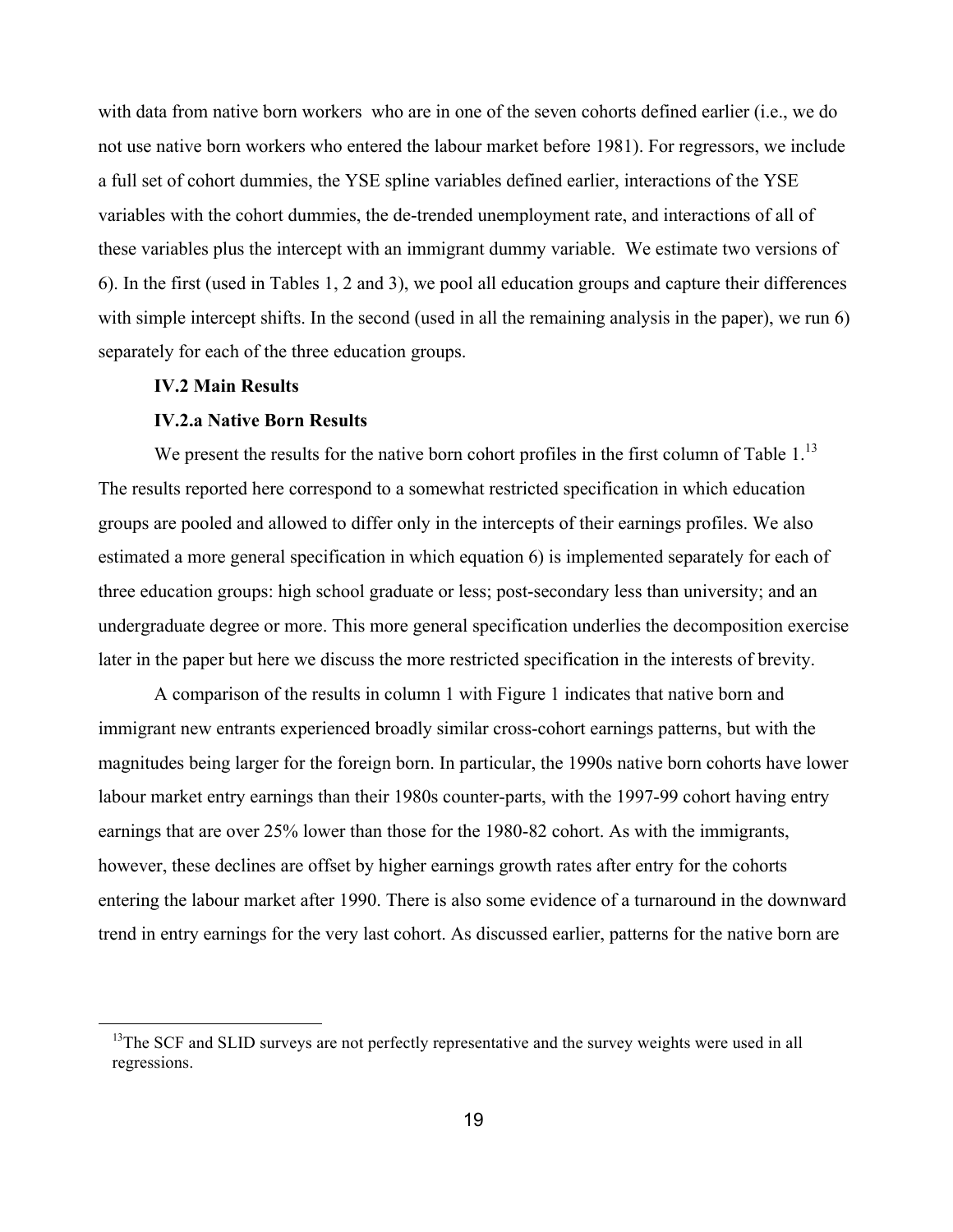very similar to those reported in Beaudry and Green(2000) and Green and Townsend(2010) for Canada and MaCurdy and Mroz(1995) for the US.

#### **IV.2.b Immigrant Results**

In the remaining columns of Table 1, we present the estimated  $(\omega)$  coefficients on the interactions of the immigrant dummy variable with cohort, YSE, and de-trended unemployment rate variables. Each column in the table corresponds to a separate regression run for a different age at arrival group, listed at the top. In each case, the immigrant group is pooled with all native born entry cohorts and the native born coefficients are given in column 1.

The results for all four age at immigration groups indicate larger declines in entry earnings compared to those experienced by native born new labour market entrants. All of the age groups also share a common pattern in which their changes in YSE slopes across cohorts are the same as those for the native born with the sole exception of the very last cohort. For that cohort, there is a much steeper YSE slope for immigrants, though this should be treated with caution since it is based on a small number of data points. The education coefficients indicate that younger immigrants experience a larger university premium (relative to the post-secondary-less-than-BA base group) than the native born but little difference in the penalty to having only a high school education while the opposite is true for the oldest age group. Finally, immigrant earnings are more cyclically sensitive than those of their native born counterparts, fitting with McDonald and Worswick(1998).

Perhaps the most interesting aspect of Table 1 is the patterns across age at entry groups. For ease of examination, we form fitted differences between entry year earnings for immigrants and the native born using the coefficients in Table 1 and plot those differences in Figure 2. In the 1980-82 cohort, the youngest age group faced a 12% short fall in initial earnings compared to native born new entrants from the same cohort. Meanwhile, those aged 40-44 had entry earnings that were 9% higher than the young native born entrants. The extra 15 years of foreign labour market experience was associated with 20% higher earnings. Across cohorts, though, the foreign experience difference evaporates, changing to 14% for the 1987-89 cohort and actually becoming negative for the last two cohorts. The finding that the foreign experience profile had become flat by the 1990s fits with Friedberg(2000)'s results for Israel, but for Canada this represents a shift from earlier periods.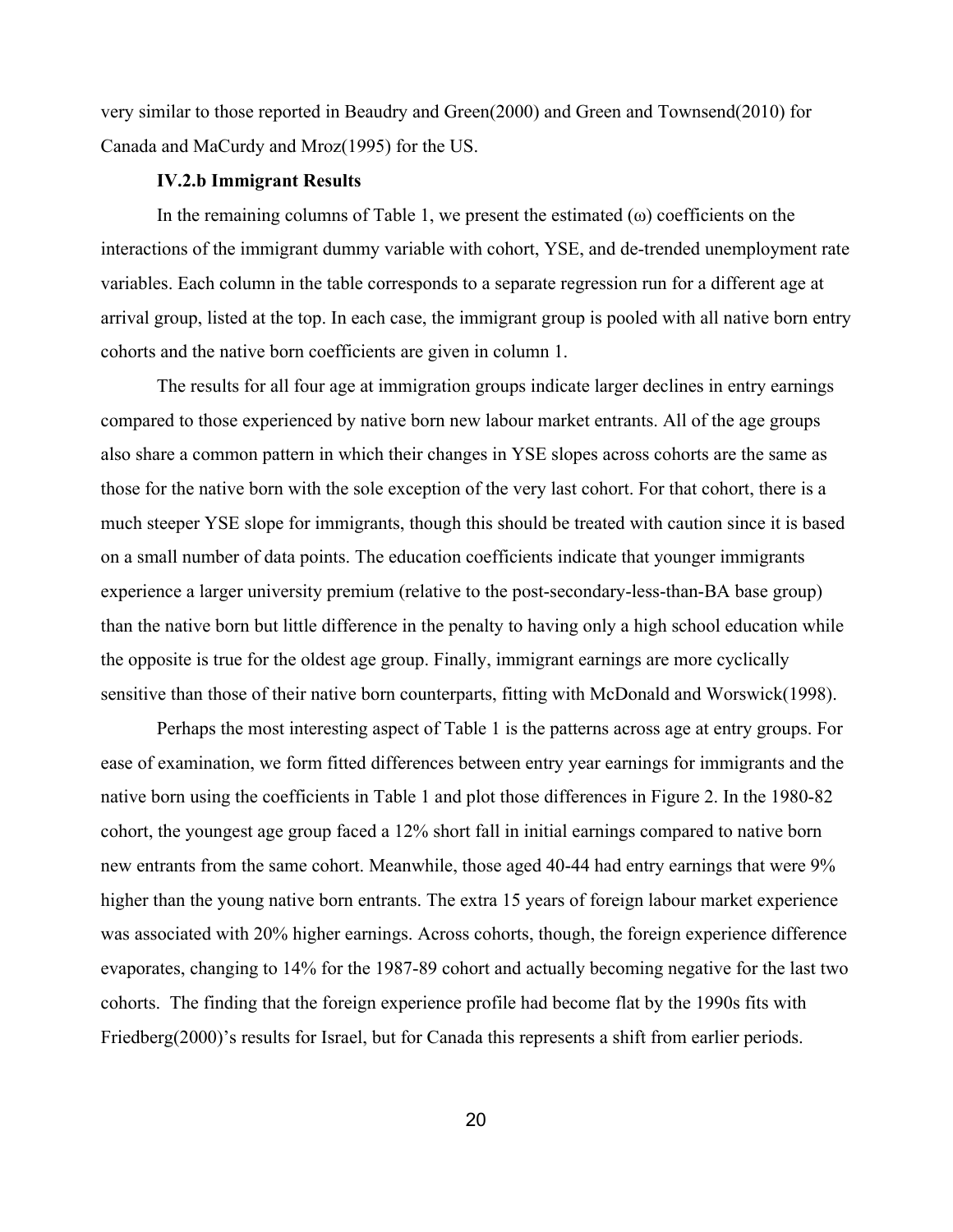Patterns in the returns to Canadian labour market experience for immigrants are also of interest. For all cohorts except the last, the return to Canadian experience is higher for younger than older entrants. Recall that these estimates represent differences relative to the experience of native born labour market entrants. Thus, these estimates plausibly suggest that younger immigrants make a similar investment in skills in Canada and receive a similar return in consequence when compared to their native born counterparts. In contrast, the oldest age group in the early cohorts was apparently able to transfer the value of their foreign experience to Canada and this, plus the fact they were older and had less time to realize returns on human capital investments, may have induced them to invest less. Indeed, the overall YSE profile for the oldest age at entry group (obtained by adding the  $YSE(t<9)$  coefficient from first column to the same coefficient in the last column of Table 1) is essentially horizontal.

Finally, the youngest entry groups are more sensitive to cyclical variation than comparable native born workers. The cyclical effect diminishes with age to the point where the oldest group experiences cycle effects in a manner nearly identical to native born new labour market entrants. Thus, older immigrants are almost certainly more sensitive to the cycle than older native born workers. This supports claims that a defining feature of immigrants of all ages is their greater flexibility in reaction to labour market conditions (e.g., Green(1999)).

### **IV.3 Calculating Present Values of Earnings**

Given the estimates of the cohort specific earnings profiles from equation 6), we are now in a position to calculate PVEH, the present values of earnings streams. We can calculate PVEH for a cohort by projecting cohort average earnings using the estimated intercept and YSE coefficients for the cohort and then taking the present value. The difficulty with this approach is that it requires us to put faith in profiles that are projected a long way out of sample for recent entry cohorts. This problem is highlighted by our spline specification, where there would be no way to obtain an estimate of the slope of the second branch of the spline for cohorts observed for less than 10 years.

We propose to use a concept from Mincer's 1974 analysis of empirical human capital models: the present value equivalent constant earnings level, which we will call,  $y_e$ . The idea is simple but very useful: for any earnings profile  $y(x)$  and its associated present value there exists a level of annual earnings, ye, paid out every year of the working life, which provides the same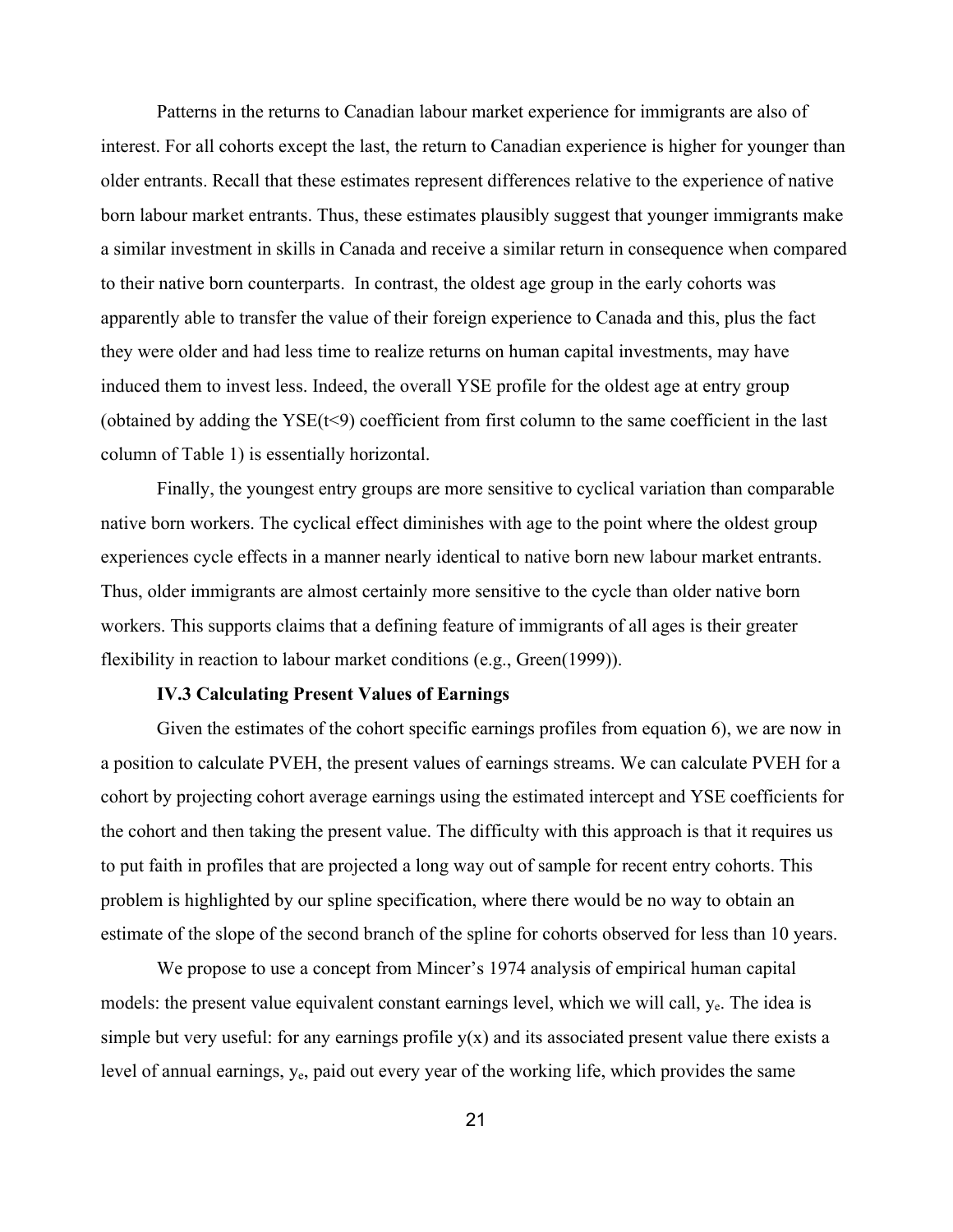present value (where both present values are calculated using the same discount rate). In earningsexperience space, the constant earnings path corresponds to a horizontal line at height,  $y_e$ , which crosses the upward-sloping  $y(x)$  line at a number of years of experience,  $x^*$ . Thus, if we know  $x^*$ , we can obtain  $y_e = y(x^*)$ . Then, we can calculate the appropriate present value using  $y_e$ .

This approach would be no different from simply calculating the present value from projected profiles if we chose a different value of x\* for each possible earnings profile (letting it vary with the different estimated slopes). We actually use one common x\* value for everyone in the same age group and evaluate the present values using that value. As we will describe, we choose the common x\* based on an analysis of the earnings profiles we see in the native born data. An alternative would be to calculate x\* for each profile, using a prediction for the slope of the upper part of the spline based on the estimates from earlier cohorts for those cohorts not observed for long enough to permit a direct estimate of that slope. The difficulty with this approach is that x\* would move with the estimate of the slopes of the spline segments – estimates which tend to be poorly defined for cohorts observed for short time periods. This would serve to amplify the variability of PVEH estimates across cohorts in a way that does not arise when we use one common  $x^*$  value. Thus, the advantage of the single value approach is that we get a relatively well defined representation of the present value of lifetime earnings even for the most recent cohorts that permits less noisy comparisons across cohorts. The potential disadvantage is that if the true x\* for a cohort is not close to our common value then we will misrepresent the PVEH for that cohort.

The key question in implementing this approach is what value to choose for x\*. It is easy to show that if  $y(x)$  is linear and increasing in x then  $x^* = (1/r)$ , where r is the discount rate. However, as Mincer points out, if the second derivative of  $y(x)$  is negative then  $x^*$  will be less than (1/r). In our spline specification, the first step in finding x\* is to derive the formula for the present value of our tied-spline earnings profile, taking account of the fact the person has a fixed working life, T. We then set this equal to the formula for the present value of earnings for a flat profile,  $y_e(1 - e^{rT})/r$ . Finally, we solve for  $y_e$  and set it equal to the formula for the lower branch of the spline profile. Rearranging yields a cross-over value for experience given by,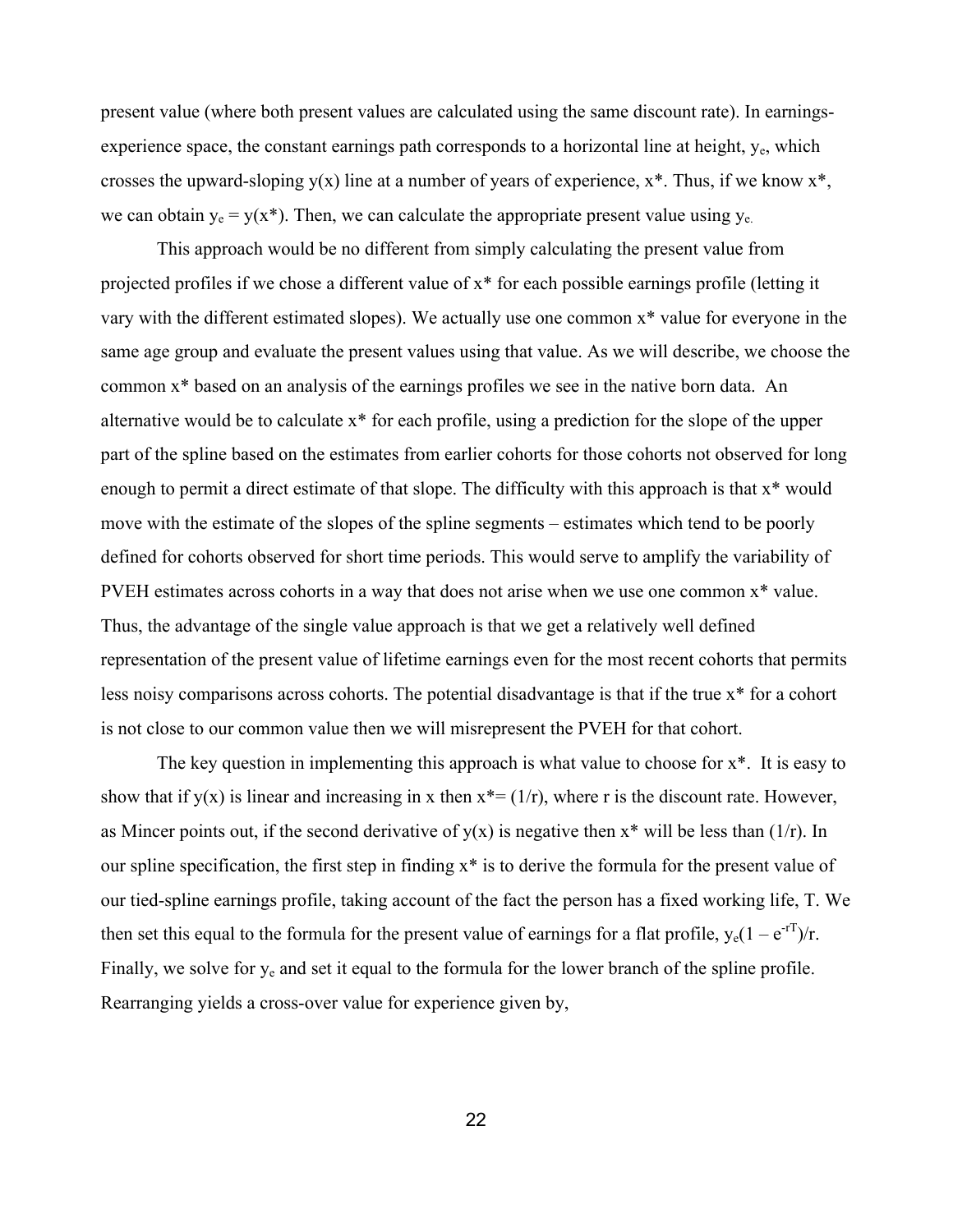$$
7) x * = \left(\frac{1 - e^{-rJ}}{1 - e^{-r}}\right) * \frac{1}{r} - \left(\frac{e^{-rT}}{1 - e^{-rT}}\right) * J + \frac{\alpha_2}{\alpha_1} \left[\left(\frac{e^{-rT}}{1 - e^{-rT}}\right) * \left(J - T\right) + \left(\frac{e^{-rJ} - e^{-rT}}{1 - e^{-rT}}\right) * \frac{1}{r}\right]
$$

Where J is the knot point of the spline profile,  $\alpha_1$  is the slope of the branch of the spline for x<J, and  $\alpha_2$  is the slope of the branch for x $\geq$ J.<sup>14</sup>

To establish a plausible value for  $x^*$  we use the average estimated values for  $\alpha_1$  and  $\alpha_2$  for the 1980s native born cohorts (the ones we observe the longest) and set J=9 as we do throughout our estimations. Inspection of equation 7) indicates that x\* will then vary with T (time until retirement) and r (the discount rate). Given that we observe our cohorts starting at age 25, we assume a value of T=40 and, therefore a retirement age of 65, for all of our native born cohorts. For the immigrant cohorts we use T=40 for those in the  $25 - 29$  age at arrival group but values of 35, 30 and 25 for the 30-34, 35-39 and 40-44 age at arrival groups, respectively, in order to capture the fact that the latter groups have less time to generate earnings in Canada.

Mincer argues for setting r=0.1 on the basis that this matches typically estimated rates of return on human capital, implying in our case that the present value of earnings can be viewed as the human capital asset an individual brings to the Canadian labour market. One could argue, in this case, that a return of 0.1 reflects what individuals need in response to the riskiness of the schooling investment. However, policy makers in the receiving society should view human capital investments as one of a set of investments with independent risks, implying that they would likely choose a lower discount rate. The Canadian Treasury Board Secretariat requires a discount rate of 0.08 for evaluating federal government projects but Boardman et al(2008) argue that this is too high. An alternative would be to use a standard after-tax return on private investments of 0.02. We focus on a discount rate of 0.06, which lies in the middle of these possibilities, but assess the sensitivity of our result to different discount rates in section V. With T=40 and r=0.06, the implied x\* for the native born cohorts is 8.4 years and the values for the immigrant cohorts range from 7.2 for the 40-44 age at arrival group to 8.4 for the age 25-29 group.

 <sup>14</sup> If the x\* value generated in this way is greater than J then we use the formula for the upper section of the spline rather than for the lower section in generating the final value for x\*.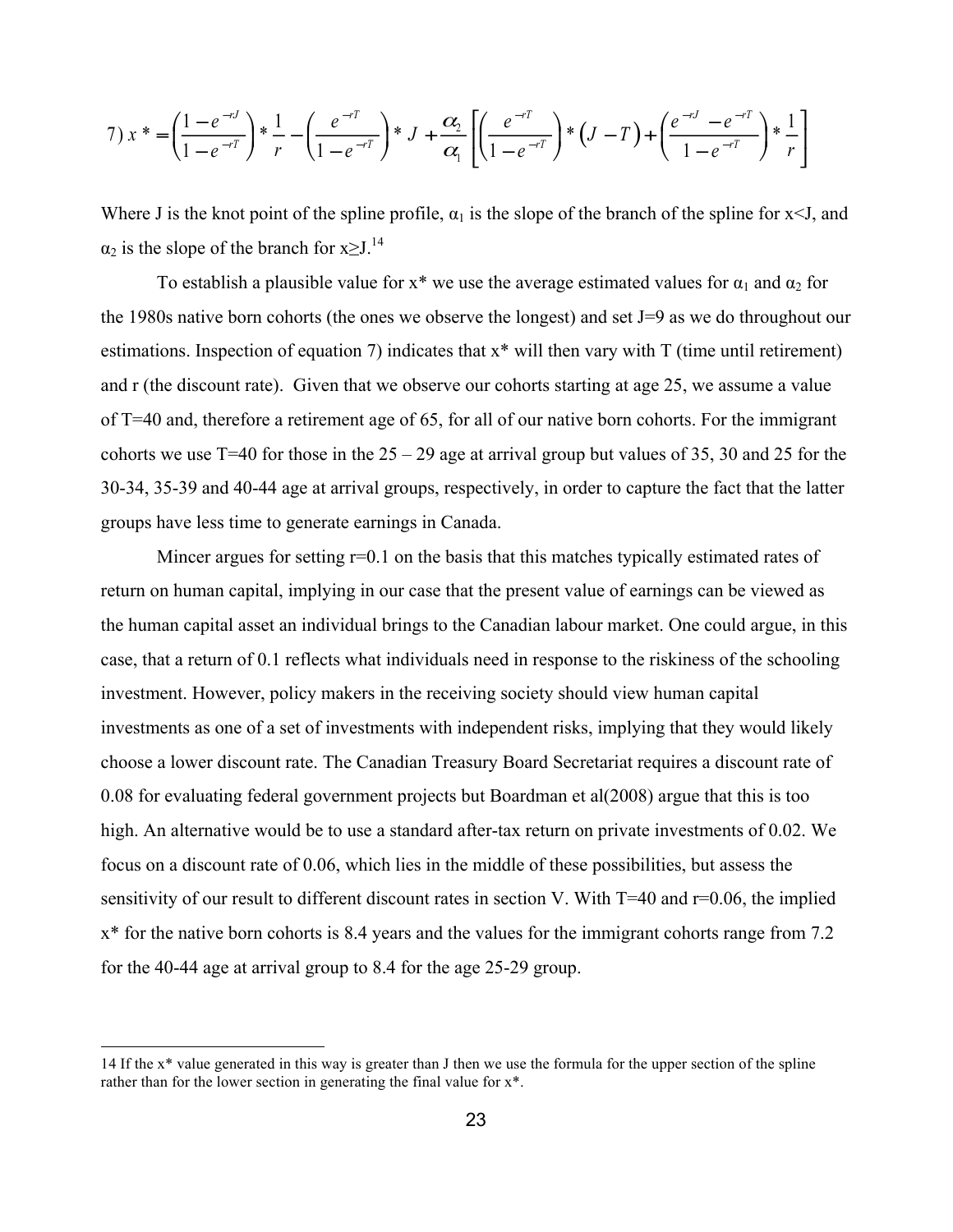One question of interest is the sensitivity of  $x^*$  to variations in values for T and r. We provide a range of values for x\* under different combinations of T and r in the web appendix Table A1. As we just noted for the immigrant arrival groups,  $x^*$  is relatively robust to variation in T, varying from 7.2 to 8.4 as we vary T from 25 to 40 with an r of 0.06. It shows more variation with r, however, as  $x^*$  varies from 12 when  $r = 0.03$  and T=40 to 6.8 when  $r = 0.1$  and T=40. We prefer r=0.06 both for the reasons just mentioned and because it implies that more recent cohorts are included in the analysis. We assess the robustness of our results to different values of r in section V. Finally, it is worth noting that when we use the estimated  $\alpha_1$  and  $\alpha_2$  values for immigrants from the 1981-83 cohort who arrived at age 25 to 29, the implied  $x^*$  is 8.9. Thus, the single value of  $x^* = 8.4$ that we use for the native born and the youngest age at arrival cohorts does not imply a large distortion for immigrant cohorts for which we can calculate the x\* number directly.

#### **IV.4 Comparing Present Values of Earnings**

#### **IV.4.a Native Born**

Using the method just outlined, we calculate the differences in PVEH for the different native born cohorts relative to the first (1980-82) cohort and present the resulting values in the first column of Table 2.<sup>15</sup> This set of values is interesting, in part, because it reveals the importance of making the present value calculation. Based on the estimated coefficients on the cohort dummies in the first column of Table 1, entry earnings for the native born cohorts fall nearly continuously across the cohorts and reaches a difference in entry earnings between the 1997-99 cohort and the first cohort of -.33 log points. Because of the offsetting increase in the profile slopes for later cohorts, that translates into virtually no difference in PVEH between those two cohorts. According to our arguments earlier, the U-shaped pattern in PVEH values across native born cohorts seen in Table 2 is the appropriate trend to benchmark general macro conditions for new-entrant immigrant cohorts.

# **IV.4.b Immigrants**

In the remaining columns of Table 2, we present the differences in PVEH values between a given entry cohort and the 1980-82 cohort for each age at entry group. For the 25-29 age-at-arrival

<sup>&</sup>lt;sup>15</sup> We could also present a PVEH for the 2000-2 cohort but do not do so here or in the rest of the paper because these estimates tend to be erratic as a result of the short time span for estimating profile slopes for that cohort. Part of generating the log PVEH values involves adjusting for the remaining working life. In particular, we add  $ln((1 - exp(-rT))/r)$  to the log earnings value at the cross-over point.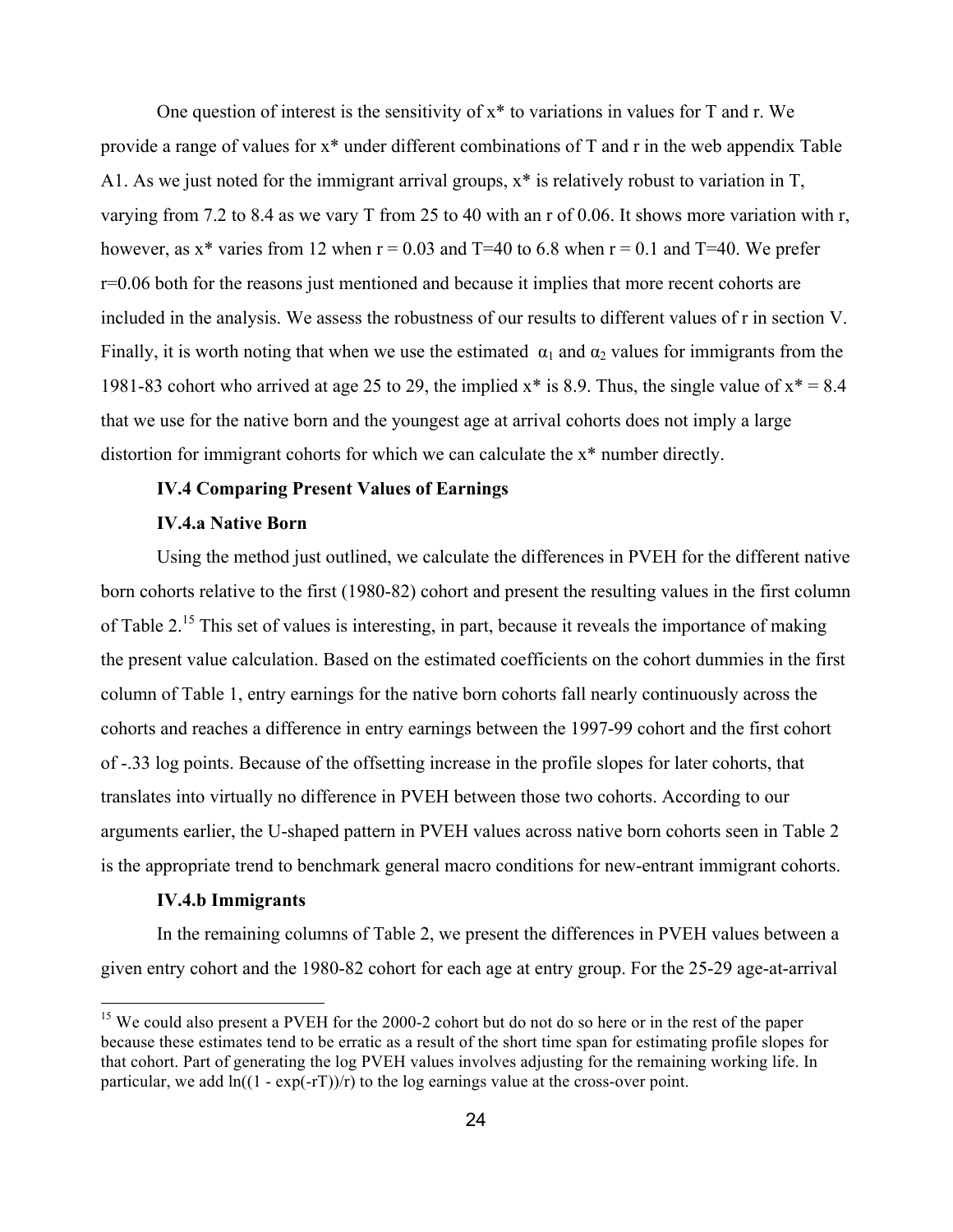group, the pattern reveals a .21 log point decline across the 1980s followed by a further .13 log point decline across the 1990s. As with the native born cohorts, this pattern is a substantial departure from what happens with entry earnings. In particular, adding the coefficients for the relevant cohorts in the first two columns of Table 1, the 1987-89 cohort has entry earnings that are .33 log points lower than the 1980-82 cohort while the 1997-99 cohort has entry earnings that are .63 log points lower. Thus, focusing on PVEH values makes the downward trend in immigrant outcomes less dramatic – though still substantial. Moreover, it draws attention to the importance of the increases in the slope of the earnings profiles that have been offsetting declines in entry earnings across recent cohorts. Based on Table 1, though, these slope increases are almost exactly the same as for recent native born cohorts: there is no added increase for immigrant cohort slopes to match their greater decline in entry earnings.

Examining the remaining columns in Table 2, the various age-at-arrival groups experience quite similar declines in PVEH across the 1980s. Over the 1990s, however, older age-at-arrival immigrants fall farther behind, with their relative decline increasing in age. The PVEH value for the 40-44 year old arrivals in the 1997-99 cohort is .82 log points (or 56%) below that for the same age arrivals in the 1980-82 cohort while the same comparison for the 25-29 year old arrivals reveals a .34 log point (or 29%) decline.

We can also use these numbers to understand the role of macro trends in the general declines in immigrant cohort outcomes. With the present value of native born earnings declining by 6.5% between the 1980-82 and 1987-89 cohorts and PVEH for immigrants in the 25-29 age at arrival group falling by 19% (or .21 log points) across these cohorts, this implies that just over a third of the immigrant decline in the 80s can be accounted for by a fall in earnings for all new entrants. In contrast, while PVEH improved across the 90s native born cohorts, cross cohort movements for immigrants continued to be negative. Thus, while general new entrant patterns provide an important explanation for the immigrant experience in the 80s, they appear less useful for explaining the 90s.

#### **IV.4.c Comparisons Between Immigrants and the Native Born**

In Table 3, we present the differences in PVEH values between immigrant entry cohorts and the matching native born cohorts (again, expressed in log points), broken down by immigrant age at arrival. Since they are based on the Table 1 estimates, they again correspond to a specification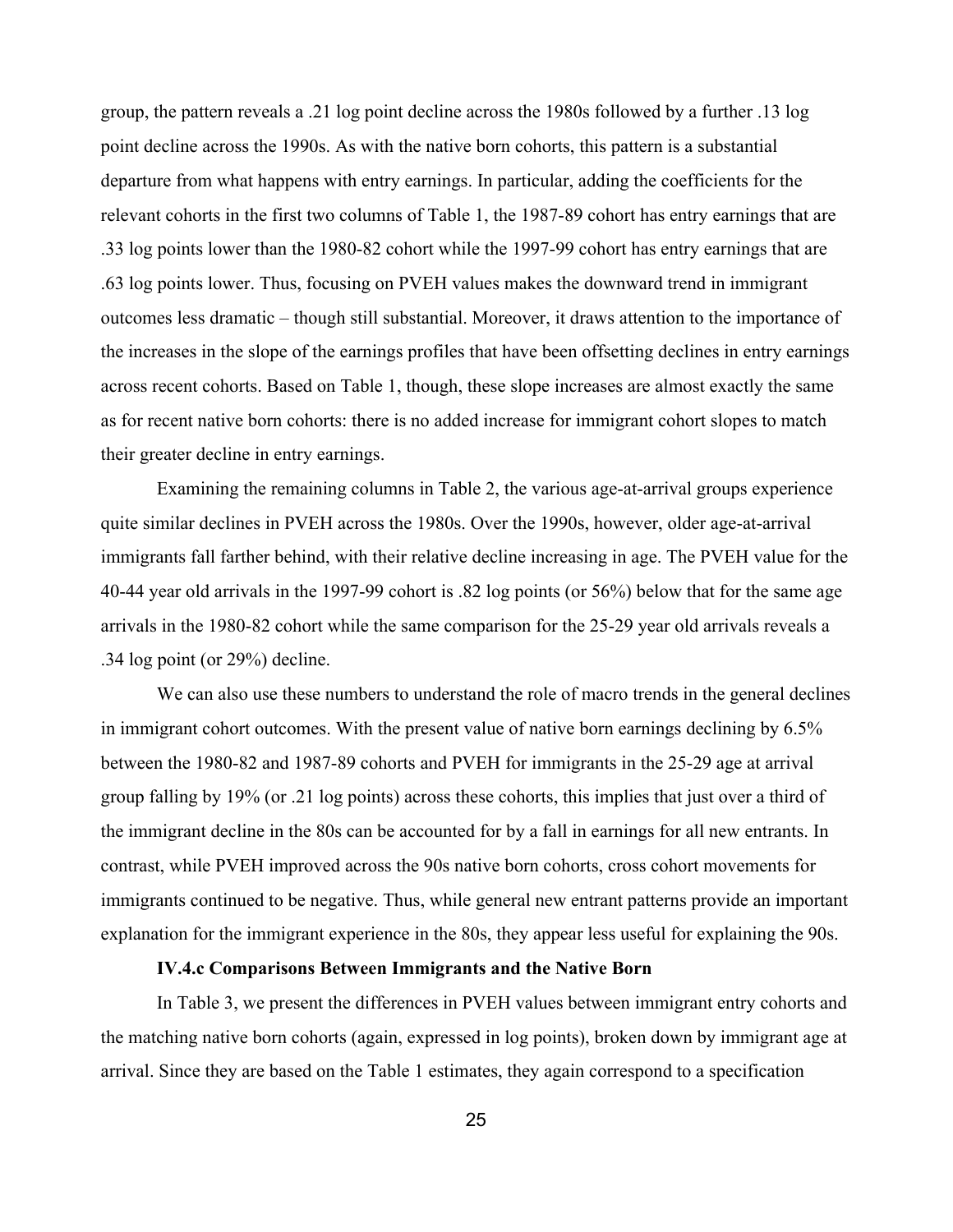where education groups are pooled and education differences are captured as intercept shifts. These figures correspond to the outcome for each immigrant age-at-arrival/cohort group, netting out macro trends as represented by native born new entrants. Thus, from the first column of the table, immigrants from the 1980-82 cohort who are age 25-29 at arrival have a present value of lifetime earnings that is 0.20 log points or about 18% less than (and statistically significantly different from) that for native born workers from the 1980-82 cohort. From the third row in that same column, young immigrants entering in 1987-89 have a PVEH that is 29% (0.34 log points) lower than native born workers from the same cohort. Comparing this to the 1980-82 difference indicates immigrant earnings fell by 11% more across the 1980s cohorts than the fall across the same native born cohorts. This is our measure of the decline in cohort "quality" over the 1980s, netting out general macro movements. For the 1990s, there is a further decline of 0.18 log points, or 16%. In section V.1, we compare these results to estimates from more standard specifications.

Perhaps the most striking feature of the results for the older age at entry groups in the remaining columns of Table 3 is their size, particularly in the later cohorts. For immigrants aged 40- 44 at arrival in the 1997-99 cohort, for example, their PVEH value is 67% (1.12 log points) lower than the matching native born new entrants. This partly reflects the fact that the older arrival groups are assumed to have fewer working years in Canada. If the 40-44 year old arrivals in the last cohort had the same number of years left to contribute in the labour market as the native born comparators, the difference in the PVEH values would be 60% below that of the 1980-82 native born cohort. The large negative values for the older age-at-arrival groups have important implications for selection policy. Over and above this, though, we can also ask how the older groups are doing in terms of their patterns over time. Here, the answer is much the same as for the 25-29 age at arrival group: for the 1980s they show declines of about .2 log points after netting out macro trends, with about a third of their total decline being attributable to general declines for new entrants. However, after 1990, when the native born new entrant PVEH values improve, all immigrant age groups show declines and those declines are worse for the oldest age-at-arrival groups. This fits with the evaporation of the returns to foreign experience described earlier. It is worth noting that when we estimate separately by education group, new entrant effects account for a larger portion of the 1980s declines for all age groups. Indeed, they account for at least 2/3 of the declines for all age groups for the high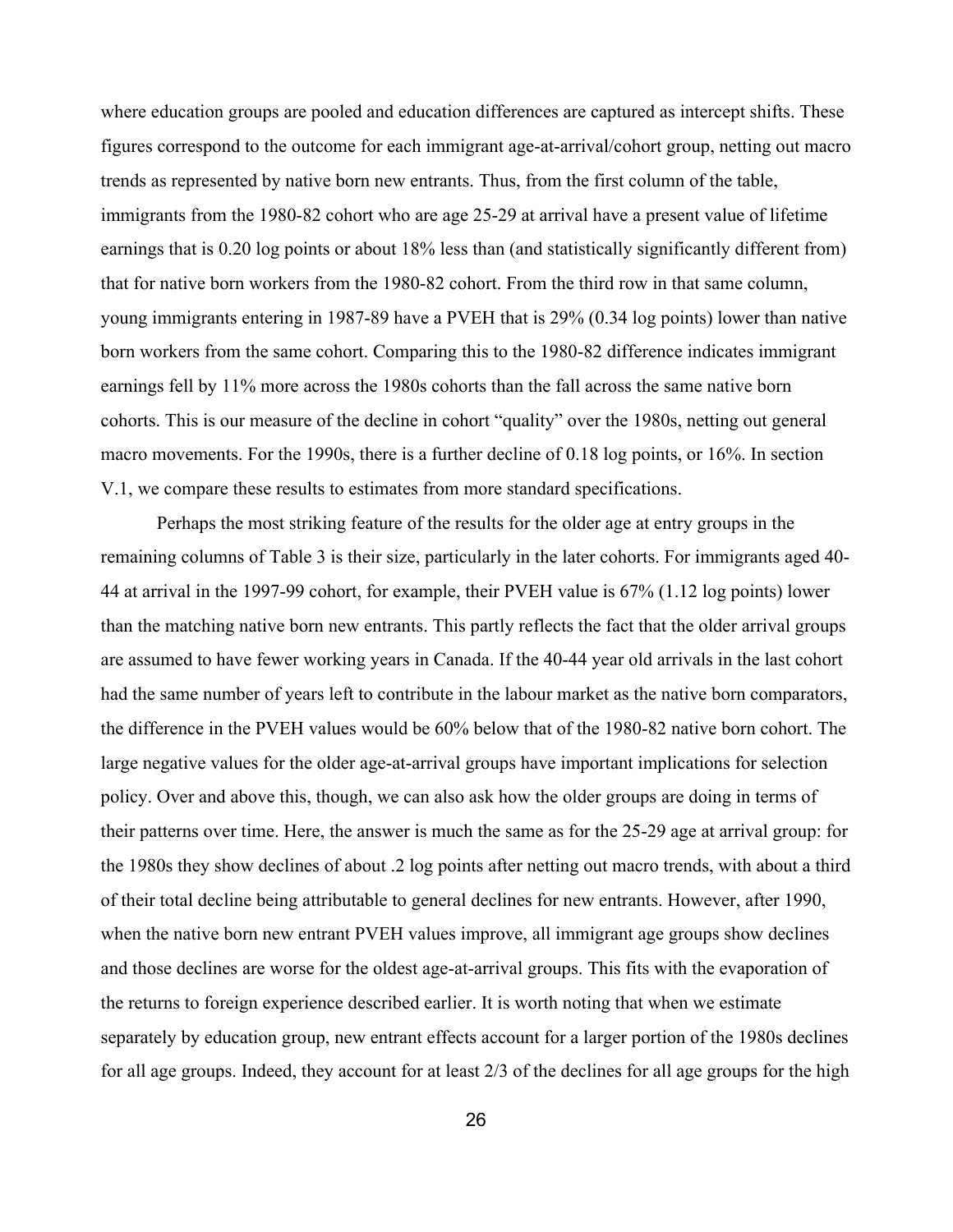school educated. We do not report this full set of results here for brevity, but they underlie the decomposition results in section VI where the stronger new entrant effects are evident.

# **V Comparison to Previous Approaches and Robustness Checks**

In this section, we compare the results from our preferred specification with those derived from other specifications commonly used in the literature.

# **V.1 Specifications**

The first, more restrictive specification is:

8) 
$$
y_{jtks} = \alpha_0 + \alpha_1 EXP_{itks} + \alpha_2 EXP_{itks}^2 + \alpha_3 ENDN_s + \alpha_4 DIMIG
$$
  
+ $\alpha_5 YSE19_{jt} + \alpha_6 YSEG9_{jt} + \psi' DCOH_j + \xi' DYR + u_{itks}$ 

where: t, j, k and s are the survey year, the year of entry to the Canadian labour force, the age at time of entry, and the number of years of schooling, respectively; the  $\alpha = s$  are individual parameters and  $\psi$  and  $\xi$  are parameter vectors; experience (EXP) is defined as (t - j + (k – s)), with s being years of schooling and (k-s)=0 for natives; DIMIG is an immigrant dummy variable; YSE is years since entry for immigrants and equals (t-j) for immigrants and 0 for natives; DCOH is a set of dummy variables corresponding to immigrant entry cohort; DYR is a set of dummy variables corresponding to the current calendar year; and  $u_{itks}$  is an error term. Movements in native born earnings over time identify the experience and year effects, while differences between immigrant and native born earnings identify the immigrant cohort effects and years since entry profile.

This specification can be derived from equation 6) by imposing the following restrictions: i) there are no cohort effects for native-born workers; ii) earnings-experience profiles differ across education groups only in their intercepts; iii) macro events affect all workers, regardless of education, experience or immigrant status, in the same way; iv) immigrants earn the same return to experience and education acquired in the source country as that earned by native born workers for Canadian experience and education; v) all immigrants, regardless of education or foreign experience, face the same relative differences in entry earnings across cohorts; and vi) all immigrants, regardless of education, foreign experience or cohort, face the same earnings assimilation path (apart from the intercept). We will test this set of restrictions with our data.

Another common estimation strategy (used by, for example, LaLonde and Topel(1992)) involves estimating separate age-earnings profiles for each Census. Allowing age effects to vary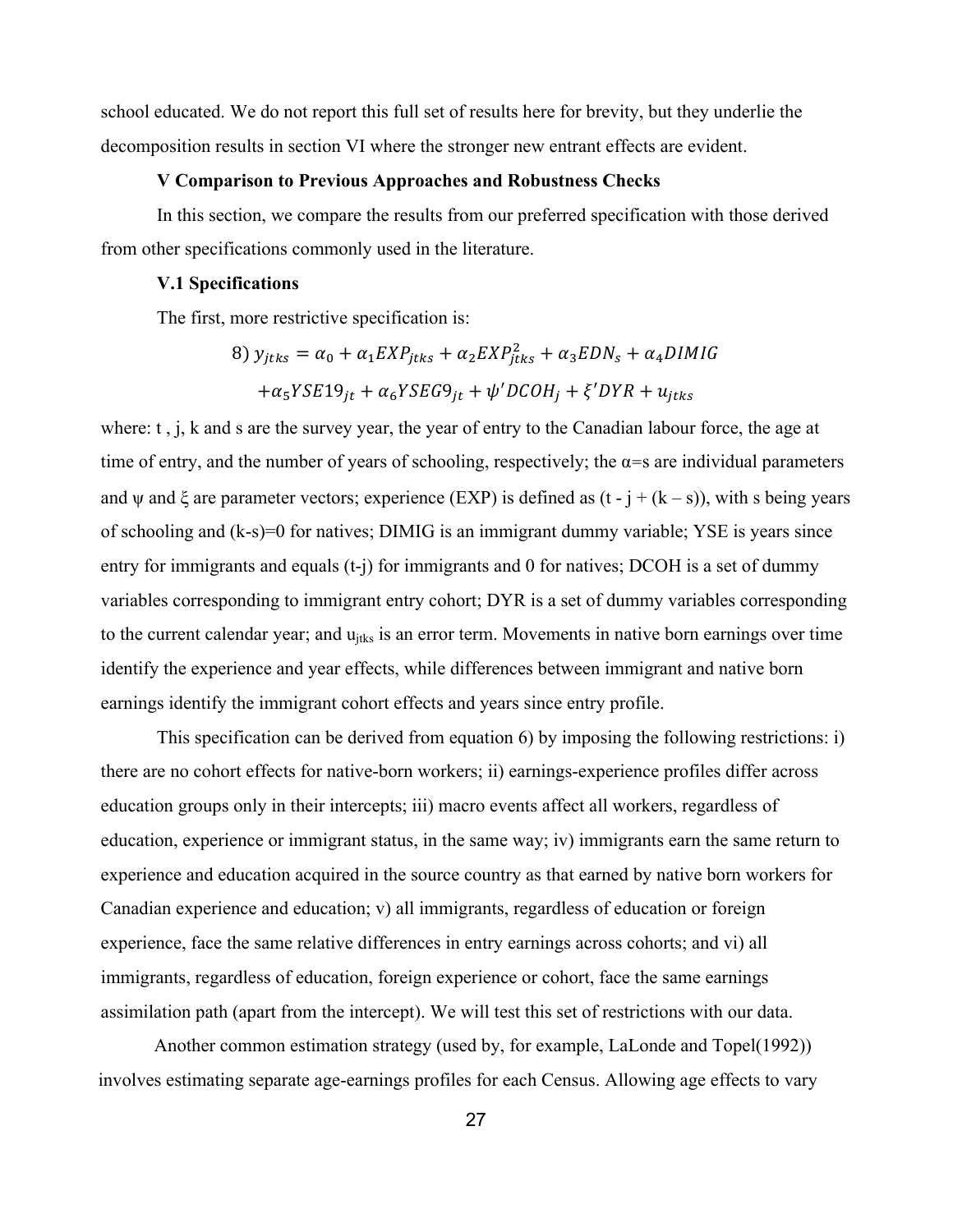over time in this way is equivalent (subject to restrictions implied by the form for the age polynomial) to allowing for birth cohort effects, and thus this approach too implies a matching of immigrant and native born workers from the same birth cohort.<sup>16</sup> This approach differs from the specification in 6) only because we match immigrants and native born workers by labour market entry cohort rather than birth cohort. Most noticeably, immigrants who are older at arrival are matched to young native born workers entering the Canadian labour market at the same time. In section III, we argued for this type of matching based on a lifecycle human capital framework. This choice of comparison group is an identifying assumption that cannot be tested.

#### **V.2 Estimation Results**

We present the results from the alternative specifications in Table 4. The first two columns of Table 4 contain results from estimating 8) and a variant of 8) in which the slope of the first branch of the immigrant YSE spline is allowed to vary by cohort. As with the earlier estimates, the dependent variable actually consists of year×cohort×education×age-at-arrival cell means obtained from first stage regressions that included provincial dummy variables. These regressions are based on a sample in which we pool all the native born observations for the years 1981-2003 (i.e., all native born workers aged 25 to 65 in each year) and all the immigrants available in the IMDB (i.e., all the immigrants who arrived after 1980. We include education dummy variables, experience (constructed according to the standard Mincer equation) and experience squared for the native born. For immigrants, we include these same variables plus an immigrant dummy variable, a full set of cohort variables, and the spline in YSE, described earlier. We also include a full set of year dummies to capture overall trends in the labour market.

The results in the first column of Table 4 indicate that male real average earnings fell precipitously in this period for all workers: falling by .28 log points from 1981 to 1993 and then improving somewhat thereafter. Nonetheless, immigrant entry earnings dropped even faster: by .65 log points, relative to the overall trend, from the first cohort to the last. However, the results from the second specification, in which the YSE profiles are allowed to differ across cohorts, are much like

<sup>&</sup>lt;sup>16</sup> Equivalently, Borjas(1995), for example, presents tables matching birth cohorts of immigrant and native born workers across US Censuses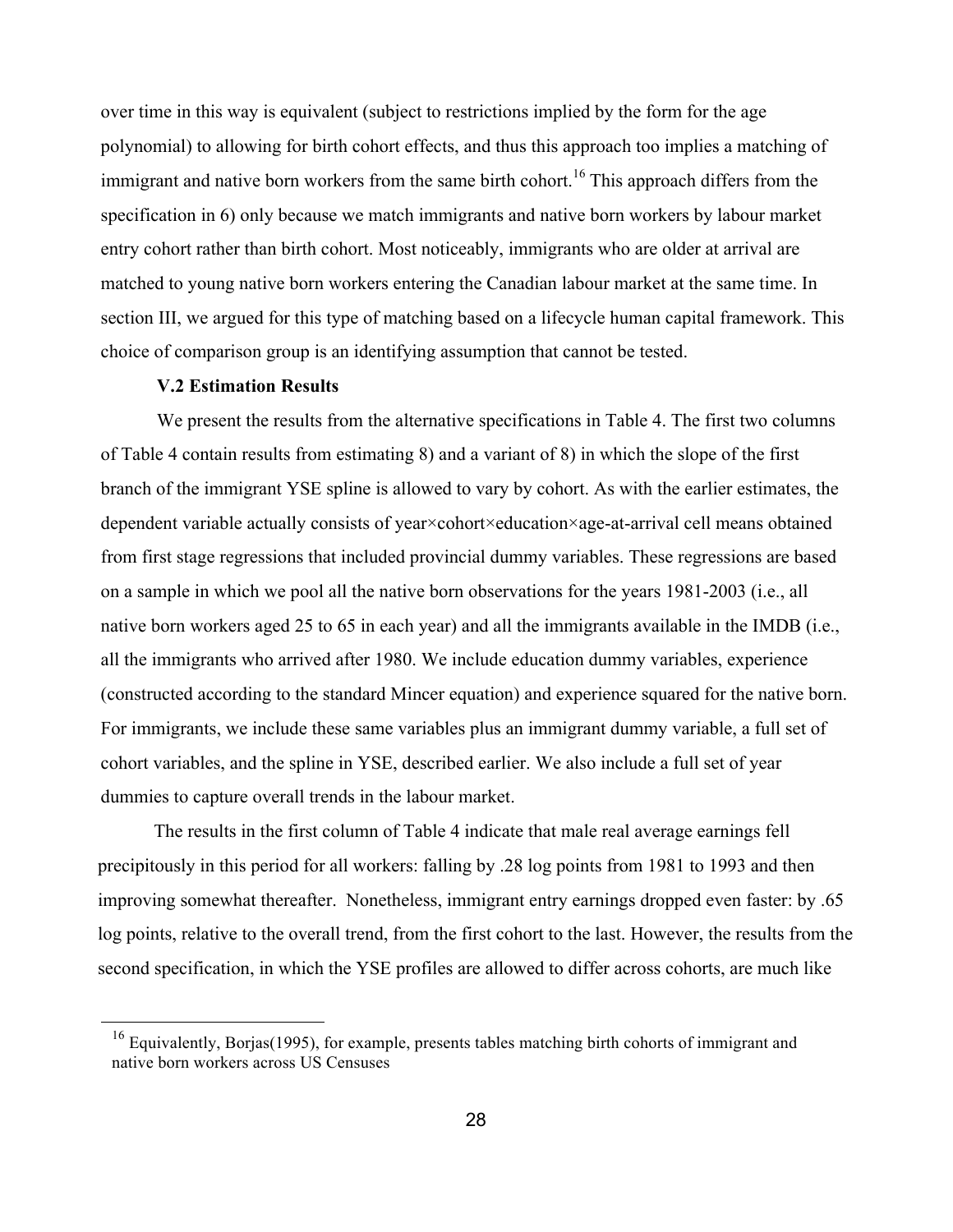what is observed in Figure 1: the 1990s cohorts have much lower entry earnings and much higher post-arrival growth rates than earlier cohorts. We can capture the net effect of these changes using PVEH calculations for the immigrant cohorts. We do this using  $r=0.06$  and an  $x^*$  of 7.7.<sup>17</sup> This results in PVEH values (relative to the value for the 1980-82 cohort) of -.25, -.24, -.40, -.36 and -.31 for the 1983-86, 1987-89, 1990-92, 1993-96, and 1997-99 cohorts, respectively. Thus, shifting to present values in this case alters the picture from one of dramatic decline in the 1990s as depicted in the entry earnings (i.e., cohort dummy coefficients) to one where all cohorts are somewhat similar in the extent to which they lag behind the 1980-82 cohort.

Column 3 of Table 4 contains estimates from our specification (equation (6)) with dummy variables included to capture the education level and estimated over the pooled sample for all immigrants (rather than broken down by age at arrival) in order to allow a direct comparison with the more common specifications. Since the immigrant dummy variable is fully interacted with all other covariates in this specification, we need only report the estimates from estimating with immigrants alone. The relevant comparison is again the native born estimation organized by cohort in the first column of Table 1 and, again, we use PVEH values based on  $r=0.06$  and  $x^*=7.7$ . To take out macro trends as captured in native born earnings, we difference calculated PVEH values relative to those for the matching native born cohorts. If we then difference these trend corrected estimates relative to the 1980-82 cohort, the resulting cohort differences (in log points) are -.21, -.22, -.40, - .51, -.55 for the 1983-86, 1987-89, 1990-92, 1993-96 and 1997-99 cohorts, respectively. These differences are very similar to those calculated from the standard specification in column 2 up to the 1990-92 cohort but show much larger negative differences for the 1993-96 and 1997-99 cohorts. Recall that in the 1980s, the native born and immigrant entry cohorts shared similar patterns but in the late 1990s, the native born entry cohorts experienced improved PVEH values while the new immigrant cohorts continued to decline. The standard specification does not focus on native born new entrants as the comparison group and so misses the turnaround in outcomes for new entrants in general. Thus, this table shows both that using PVEH and using native born new entrant cohorts to capture macro trends matters.

 $17$  We choose 7.7 because the average age at arrival for immigrants is approximately 35 and our calculated value for x\* with 30 years until retirement is 7.7.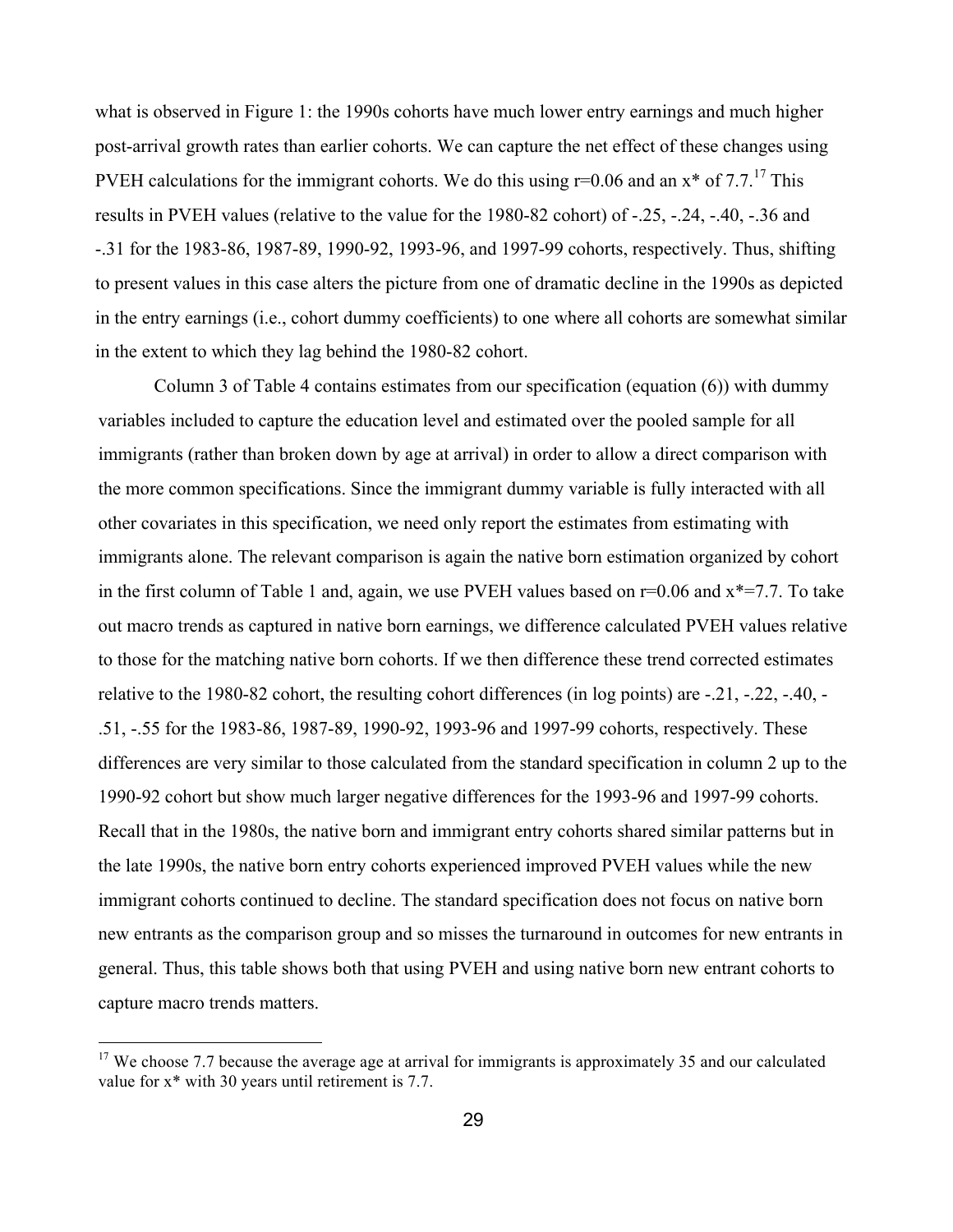### **V.3 Robustness to Choice of Discount Rate**

One key point of interest with the present value approach is the sensitivity of results to our choice of r, the discount rate. In the web appendix, we present alternative versions of Table 3 (Tables A2 and A3) in which we employ a discount rate of 0.1 (Mincer's preferred rate) and 0.02 (a commonly used real interest rate). The choice of discount rate has its largest impact for the older age-at-arrival groups since a lower discount rate puts more emphasis on the fact that these workers have a short horizon until retirement. For example, for the 40-44 age at arrival group in the 1990-92 cohort, the PVEH difference relative to the native born comparison group takes values of -1.0, -0.78 and  $-0.63$  log points for  $r = 0.02$ , 0.06, and 0.1, respectively. In contrast, the differences for the 25-29 age at arrival group are small, with the PVEH difference equaling -.52, -.49 and -.48 for the same cohort and the same r values, in order. The general patterns in the tables are also the same, with declines in PVEH values in the 1980s followed by even strong declines in the 1990s and the 1990s being particularly bad for older age-at-arrival immigrants. Thus, our main conclusions stand up to changes in r, though some of the magnitudes change.

#### **V.4 Robustness to Choice of Native Born Comparison Group**

As argued above, we believe that the best comparison group for a cohort of new immigrants is the native-born new entrants who entered the labour market at the same time. However, if matched immigrant and native born cohorts are systematically different in characteristics that are related to responses to macroeconomic events then the native born cohorts may be a poor comparison group. One potentially important difference in this regard is in the occupational distributions of the native born and immigrant cohorts, which are particularly likely to differ between older age at arrival immigrant groups and new-entrant native born workers. We attempt to assess the importance of any such differences by effectively constructing a set of alternative native born comparison groups, each with the same occupational distribution as a given age-at-arrival/entry cohort immigrant group. In particular, we do this within the three education groups so that we match the native born occupational distribution for a given cohort/education level combination to the immigrant occupational distribution for the corresponding cohort and education level. To do this, we construct the proportions of native born workers in each of 14 broad occupation groups for each cohort and education level at 3 to 6 years after arrival in Canada. We then obtain the proportions of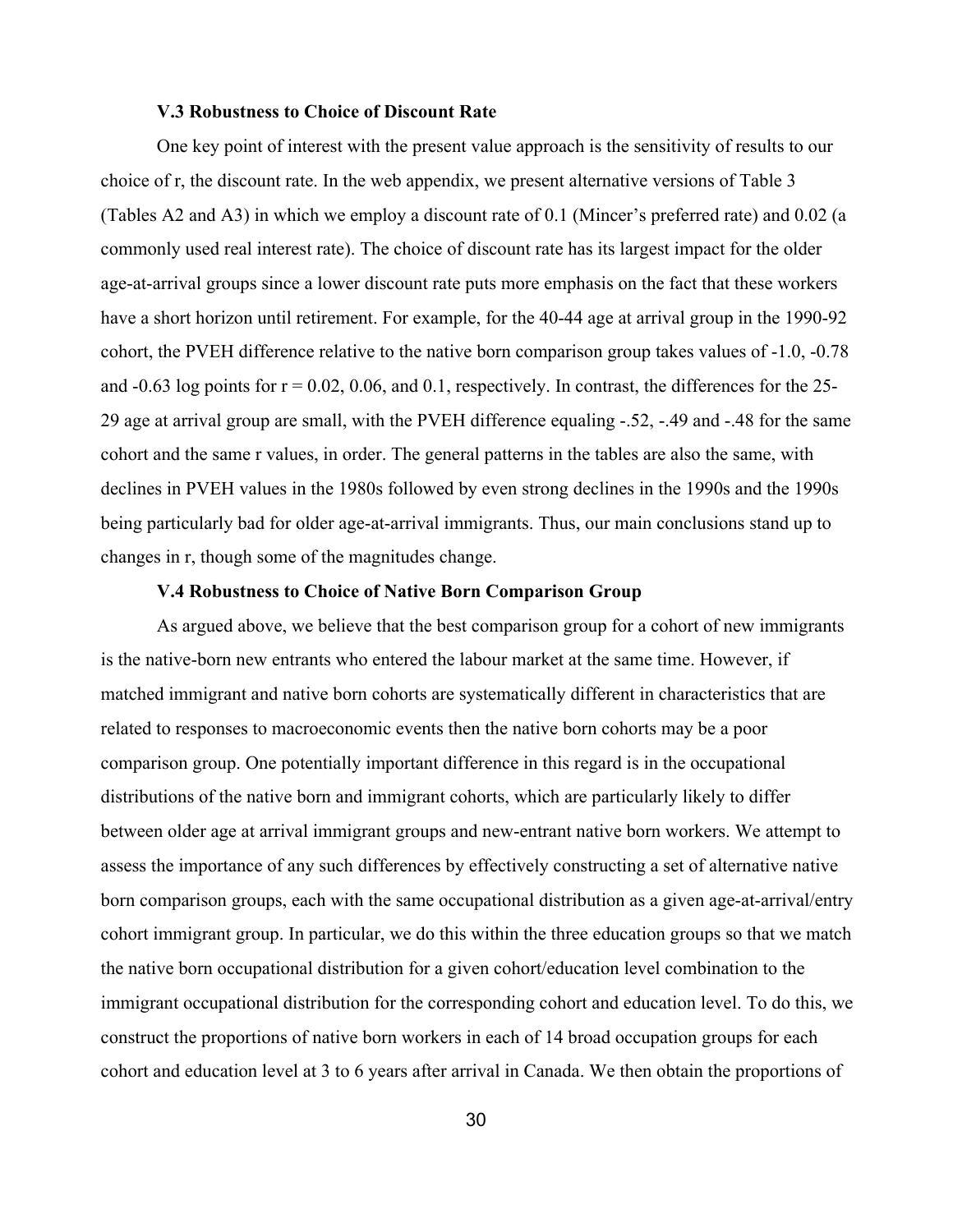immigrants in each of these occupation groups for each cohort/education grouping. For a given cohort/education combination, we take the ratio of the immigrant proportion to the corresponding native born proportion for each occupation.<sup>18</sup> Using these proportions, we rescaled the weight variable in the first stage regression analysis for the native born then re-estimated the second stage regression model which is equivalent to the first column in Table 1. For example, consider the case of men in the 1990-92 cohort with a university degree. The percentage of immigrant men who were in the Professionals occupational category was 35% while the corresponding figure for native born men in this cohort/education group was 50% resulting in a ratio of 0.7 (used in the re-weighting of the native born first stage observations for this cohort/education group). Next, we re-calculate the PVEH values in Tables 2 and 3. Comparing these results to those without the re-weighting, we find small differences between the two. Based on this, we conclude that our results are not sensitive to the comparison group, at least in this dimension.

#### **VI Investigating Determinants of the Cohort Patterns**

Our focus now turns to explaining the immigrant earnings patterns described to this point. We are interested in understanding the substantial declines in immigrant PVEH values across the 1980s and the even more substantial declines in the 1990s. It already appears that the pattern of declines in earnings for all new entrants provides part of the answer for the 1980s but we would like to quantify that contribution.<sup>19</sup>

<sup>&</sup>lt;sup>18</sup> Problems with occupation coding in the IMDB and SCF/SLID meant that we had to carry out the exercise with Census data. We re-estimated our Table 1 specification with and without the occupational re-weighting to see the effect of the latter. Complete details on this exercise and the resulting estimates are available in the Web appendix.

<sup>&</sup>lt;sup>19</sup> In an earlier version of the paper, we investigated the explanatory power of changes in the entry class composition of immigration. However, the composition shifted toward the skills assessed entrants and the latter had higher earnings than other entrants and a similar cross-cohort time pattern to what we present here for all immigrants. Shifts in composition toward a group who have higher earnings but similar over time patterns cannot explain a general pattern of decline, and we have chosen not to present the entry class results here for brevity.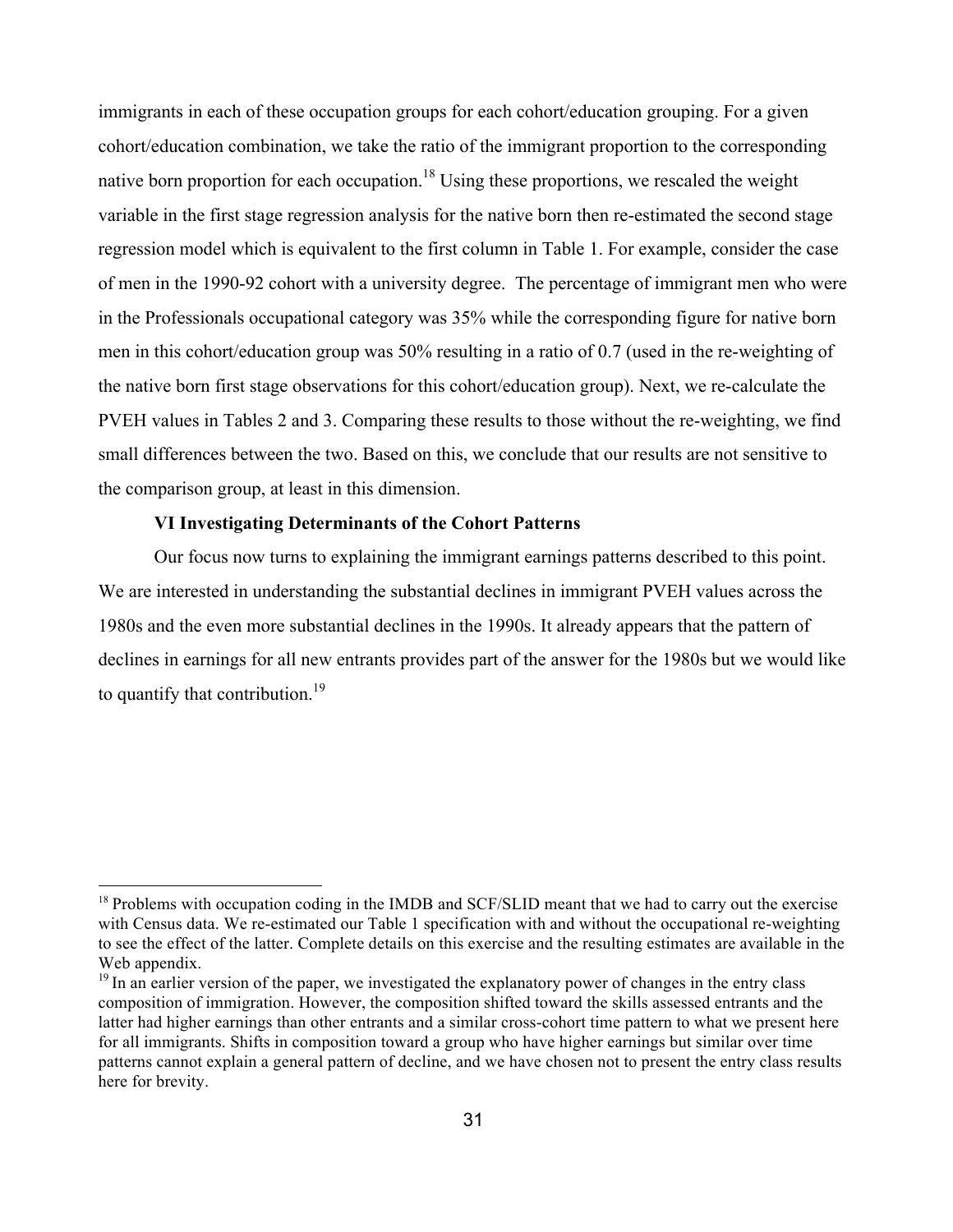# **VI.1 The Role of Shifts in the Country of Origin Composition**

Shifts in the source country composition of immigration toward countries where the skills acquired in the labour market may be harder to match to the Canadian labour market provide a potentially credible explanation for the cross-cohort patterns. Table 5 contains the proportion of immigrants in our sample who are from the US, the UK, Australia or New Zealand by cohort and education level. We chose this grouping to highlight a set of source countries from which it would likely be easy for immigrants to transfer human capital.<sup>20</sup> While the proportions vary across education levels, the pattern is much the same in each column: the proportion of immigrants from these English countries falls by about 50% from the first to the last of the 1980s cohorts and falls further, though at a slower rate, over the 1990s. Thus, shifts in country composition may be useful in explaining the 1980s declines in entry earnings and, to some extent, the 1990s shifts as well.

A necessary condition for shifts in source country composition to be important is that the earnings outcomes differ across country. To check this, we re-estimated equation 6) for three source country groups: English (US, UK, Australia and New Zealand); North-Western Europe (France, Germany, Holland, Denmark, Belgium, Switzerland, Sweden, Norway); and Others. We estimated 6) separately for each of our three education groups for each source country grouping. Rather than presenting the extensive set of resulting parameter estimates, we summarize our results by recreating Figure 2 for each source country/education group to show how entry earnings patterns differ and recreating Table 3 for each group to show how PVEH results differ by source region. The results for the North-Western European group are somewhat erratic, perhaps due to a smaller underlying sample size, and we do not report them here in order to save on space.

We begin by considering the English source country group. Figures 3a and 3b show the entry earnings for various cohort  $\times$  age at arrival groups for the high school and the university educated, separately. The height of the bars in this graph can be used both to see cross-cohort movements in entry earnings and to examine movements in the foreign experience profile. Cross-cohort movements in entry earnings for the youngest age at arrival group can be seen in the left-most bar in each cohort grouping. For the high school educated, these bars indicate that these immigrants had cross-cohort earnings patterns that closely matched those of other workers entering the mature

 $20$ The proportion of immigrants from these countries in our sample are higher than those seen in tables on the source country composition of the total immigrant inflow because we select for prime-age males who have positive earnings and because immigrants from other source countries tend to have larger accompanying families.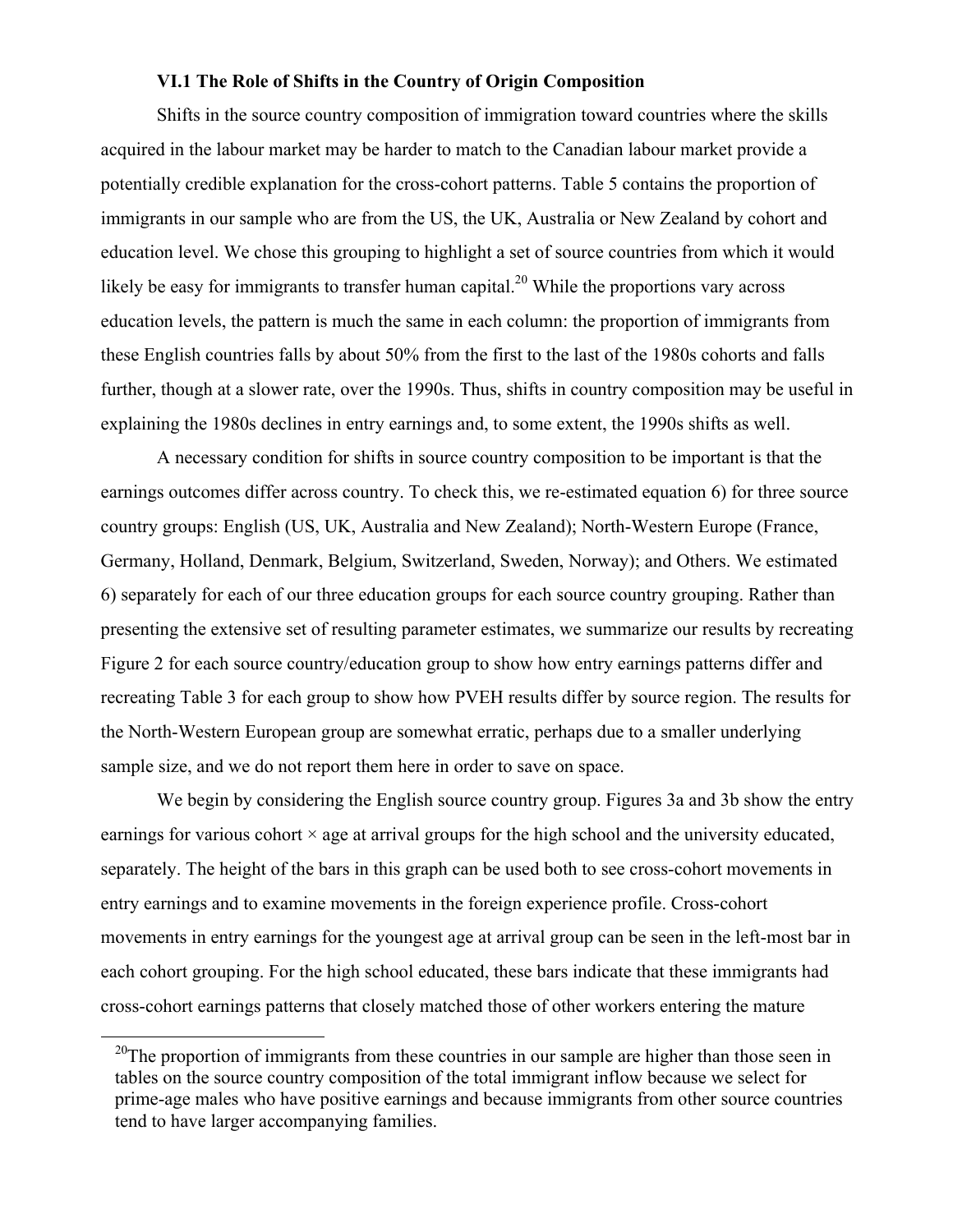labour market at the same time up to the 1993-96 cohort. However, the last two cohorts of immigrants show substantial relative declines in entry earnings. Comparing the earnings of the youngest and oldest age groups in each cohort suggests that a positive foreign experience profile exists in all cohorts but with a smaller differential in more recent cohorts. Similar general patterns are evident for the university educated in Figure 3b: the youngest cohort maintains a relatively constant advantage over matching native born cohorts for all cohorts except the last; and the slope of the foreign experience profile remains strongly positive until the last two cohorts when it becomes flat or even negative.

The entry earnings for the immigrants from the rest of the world (shown in Figures 4a and b) have lower entry earnings in most age groups and have much flatter foreign experience profiles even in the earlier years. By the last three entry cohorts for both education groups, the immigrants from this region actually face a strongly negatively sloped foreign experience profile. Thus, shifts in composition toward this latter group will generate both lower overall entry earnings and a tendency for the overall foreign experience profile to flatten. But the flattening of the foreign experience profile is not due solely to this: immigrants from all regions face some such flattening, particularly in the last three cohorts. One interpretation of these patterns is that the Canadian labour market has always placed little value on foreign experience from non-English speaking countries outside Europe and that changes in the 1990s reduced the valuation of foreign experience from all countries.

Table 6 contains differences in PVEH values between high school educated immigrants and the native born broken down by region of origin. Comparing the patterns in this table to those in the preceding figures tells us something about how post-arrival earnings growth differs across age and region groups. For the English region immigrants in the first cohort, for example, the PVEH for the oldest group is roughly double the value for the youngest group. In comparison, Figure 3 shows that the entry earnings of the oldest immigrants were over four times those for the youngest group. The difference between entry earnings and PVEH values reflects the fact that the youngest immigrants have much stronger post-arrival growth rates as well as that the oldest group's value is calculated over a much shorter remaining work time. The same pattern is observed for North-West European immigrants in the first cohort (not shown here): a positive age differential in entry earnings converts into a flat age profile in PVEH. For immigrants from the rest of the world, this same effect converts a flat age at arrival profile in entry earnings into a negatively sloped profile in PVEH.

The PVEH values move sporadically across cohorts for the English immigrants, making it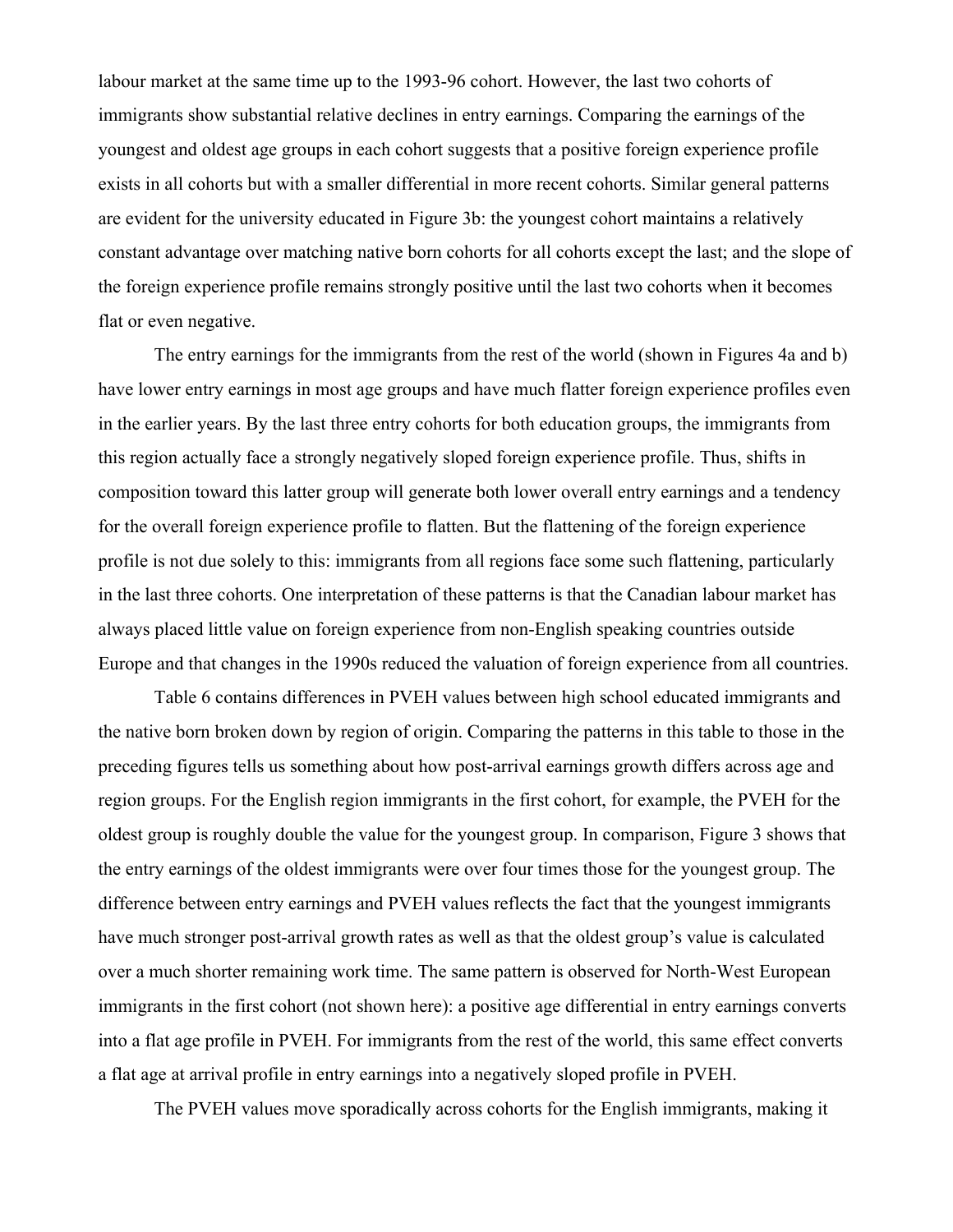difficult to make generalizations, though the numbers are often positive. For the two older age at arrival groups, though, there is a trend toward lower PVEH values across cohorts. For immigrants from the rest of the world, there is little change in PVEH across the 1980s but sharp drops from the last cohort of the 1980s to the first of the 1990s and continuing drops thereafter. Thus, the PVEH values reflect the same difficulties with recent immigrant cohorts as are evident in the entry earnings. In fact, the present values show even more decline than the entry earnings after 1990, implying that for more recent immigrant cohorts both their entry earnings and their post-entry earnings growth are falling behind in relative terms. This should be a point of some concern. Similar patterns are evident in results for the university educated presented in Table 7. Once again, the post-1990 cohorts are faring much worse.

#### **VI.4 Decomposing the Cross-Cohort Movements in PVEH**

 The results in the previous sections imply that both general new entrant effects and shifts in the source country composition of immigration provide potential explanations for shifts in immigrant earnings across cohorts. We turn now to a simple Oaxaca type decomposition to get a measure of the relative importance of these forces. Specifically, we ask the question: What percentage of the cross cohort decline in PVEH for immigrants can be explained by the cross cohort changes in: 1) the PVEH for the native born, 2) the immigrant source country composition, 3) the distribution across age at arrival groups, and 4) the educational composition for immigrants?

In this exercise, we first use native-born estimates from our entry cohort specification and versions of Table 1 that are broken down by the three source country groups to form fitted PVEH values for a set of cohort  $\times$  age at arrival  $\times$  source country groups and we do this separately by education level. This is the most flexible specification estimated in the paper since it allows for completely separate estimation by each permutation of the three education levels, the four age-atarrival groupings and the three source country groupings.<sup>21</sup> We combine these estimated PVEH values according to the proportion of a given cohort accounted for by a given age at arrival group from a given source country group then combine the results according to the proportion from each source country group in the cohort. This creates fitted PVEH values for each cohort which we normalize to express the movements relative to the first cohort in our sample. In the first stage of the decomposition, we subtract from these relative immigrant cohort PVEH values the change in the

<sup>&</sup>lt;sup>21</sup> We recalculate the cross-over YSE value,  $x^*$ , separately for each group, using their estimated year of arrival effect.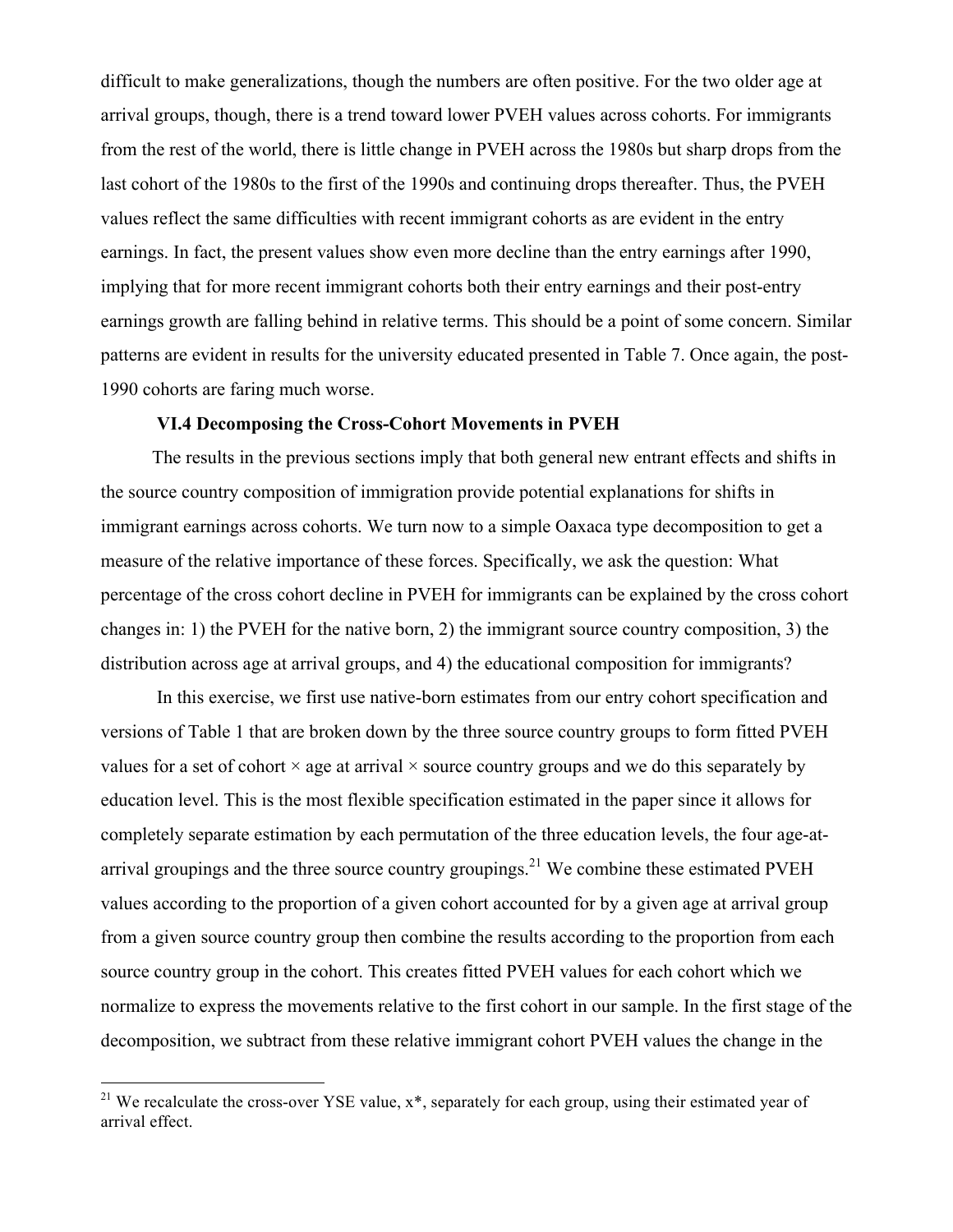PVEH for the matching native born cohort (again measured relative to the first cohort). The resulting counterfactual series shows the change in immigrant earnings that would have happened if the general changes for all new labour market entrants had not occurred. In the second stage, we recreate the counterfactual but use the source country proportions from the first cohort in creating the fitted earnings for all cohorts. Since we again subtract the native born cohort effects, the resulting counterfactual series shows what would have happened to immigrant PVEH values if neither the changes in general new entrant conditions nor the changes in source country composition had occurred. In the third stage, we repeat this exercise but also hold the distribution across age at arrival groups constant at their initial period value. Comparing the second and third counterfactuals shows the impact of changes in the age at arrival distribution while holding the country composition and new entrant effects constant. Finally, to get overall movements, we combine the previous PVEH values using the proportions of a given immigrant entry cohort with each education level. We then create an extra step in which we hold those proportions constant at their 1980-82 cohort values. The educational composition changes substantially over time, with the proportion who are university educated rising from .30 in the first cohort to .40 in the 1993-96 cohort to .63 in the last cohort.

We present the results from the decomposition exercise in Table 8. In the 1980s, declines in earnings for all new entrants explain approximately 50% of the overall decline in PVEH across immigrant cohorts. This is in strong contrast to the results obtained with the standard specification earlier and to the types of conclusions drawn in earlier papers, i.e., that general macro conditions explain little of observed cross-cohort declines and, thus, that these declines largely represent declines in immigrant "skills". The large shifts in country composition described earlier also played an important role in the 1980s, accounting for 20% of the overall decline. In contrast, shifts in age and education composition across cohorts play relatively small roles. In total, we can explain approximately 75% of the decline in the present value of earnings across the 1980s cohorts. For the 1990s, new entrant effects again imply substantial declines in immigrant earnings. Country composition shifts have similar sized (negative) effects to those in the 1980s and foreign experience effects also imply negative shifts in immigrant earnings. These negative forces are offset by the increased education level of immigrants, which, on its own, would have implied a .21 log point increase in the present value of immigrant earnings. For the entire period (defined by the 1980/82 to 1997/99 cohorts), new entrant effects can explain over 90% of the total decline in immigrant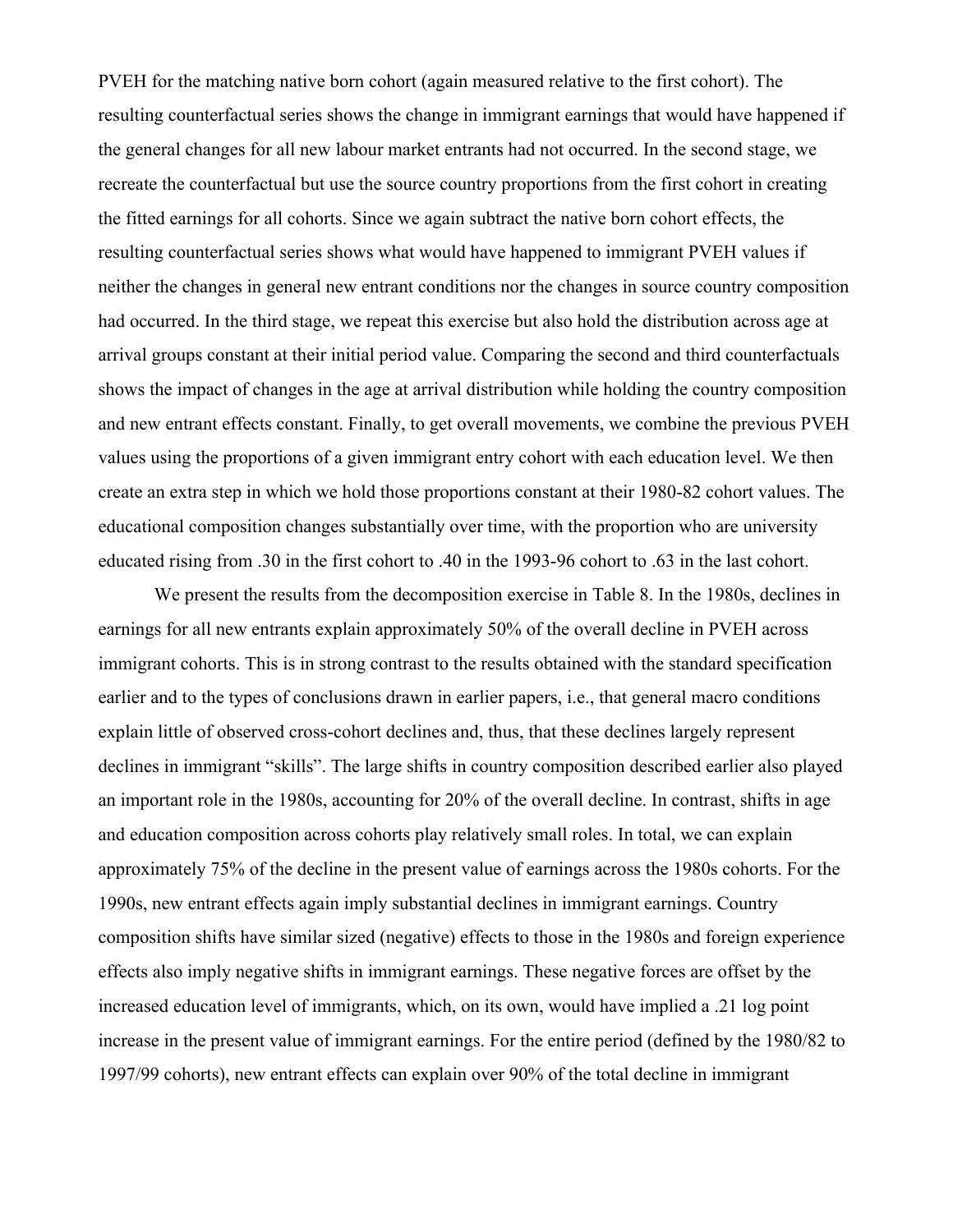earnings while education composition effects are in the opposite direction. Together, the four factors account for 91% of the decline across the whole period.

It is interesting to contrast these results from those in Table 2. There, the fact that the PVEH of native born earnings was almost unchanged from the first to last cohorts while the immigrant PVEH declined suggested that general new entrant effects were unlikely to provide a strong explanation for immigrant patterns. The difference between the tables arises from shifting educational composition: for each separate educational group, the native born show substantial declines in PVEH across cohorts but when aggregated together, the shift in composition toward the higher earning university group implies that the overall average PVEH is increasing across native born cohorts. In the decomposition, immigrants are first compared to native born workers in the same education group and then aggregated together. The declines for the native born then turn out to be strongly related to the immigrant declines within each education group.

The decomposition results in Table 8 correspond to PVEH calculations in which we assume a discount rate of .06. However, as we discussed earlier, much of the immigration literature focuses on entry earnings, which corresponds to  $r = 1.0$ . In Table 9, we recreate our decomposition using  $r =$ 1.0. The results for the 1980s are substantively similar to those in Table 8: new entrant and country composition effects together account for about 75% of the overall decline in the decade. In the 1990s (column 2 in both tables), when large declines in entry earnings were partially offset by increases in time since arrival slope coefficients, using a higher discount rate implies a much larger decline in PVEH. New entrant and country composition effects are still present but explain much less of the 1990s' larger decline. The results in the third column indicate they also explain much less of the decline for the whole period . Thus, shifting to using present values to compare cohorts has the potential to alter conclusions. Working in present value terms, general new entrant effects explain most of the patterns we observe, suggesting that troubles with recent immigrant cohorts reflect something more pervasive in the economy. Focusing on entry earnings alone, implies more emphasis on the immigrant cohorts themselves.

#### **VII Conclusions**

Following discussions in Duleep and Regets(1992, 2002) and Borjas(1999), we argue that immigrant earnings profiles in the host country should be viewed in the context of a life-cycle model of human capital acquisition. Within that context, we argue that the best comparison group defining the impact of general macro events on immigrants consists of native born workers who enter the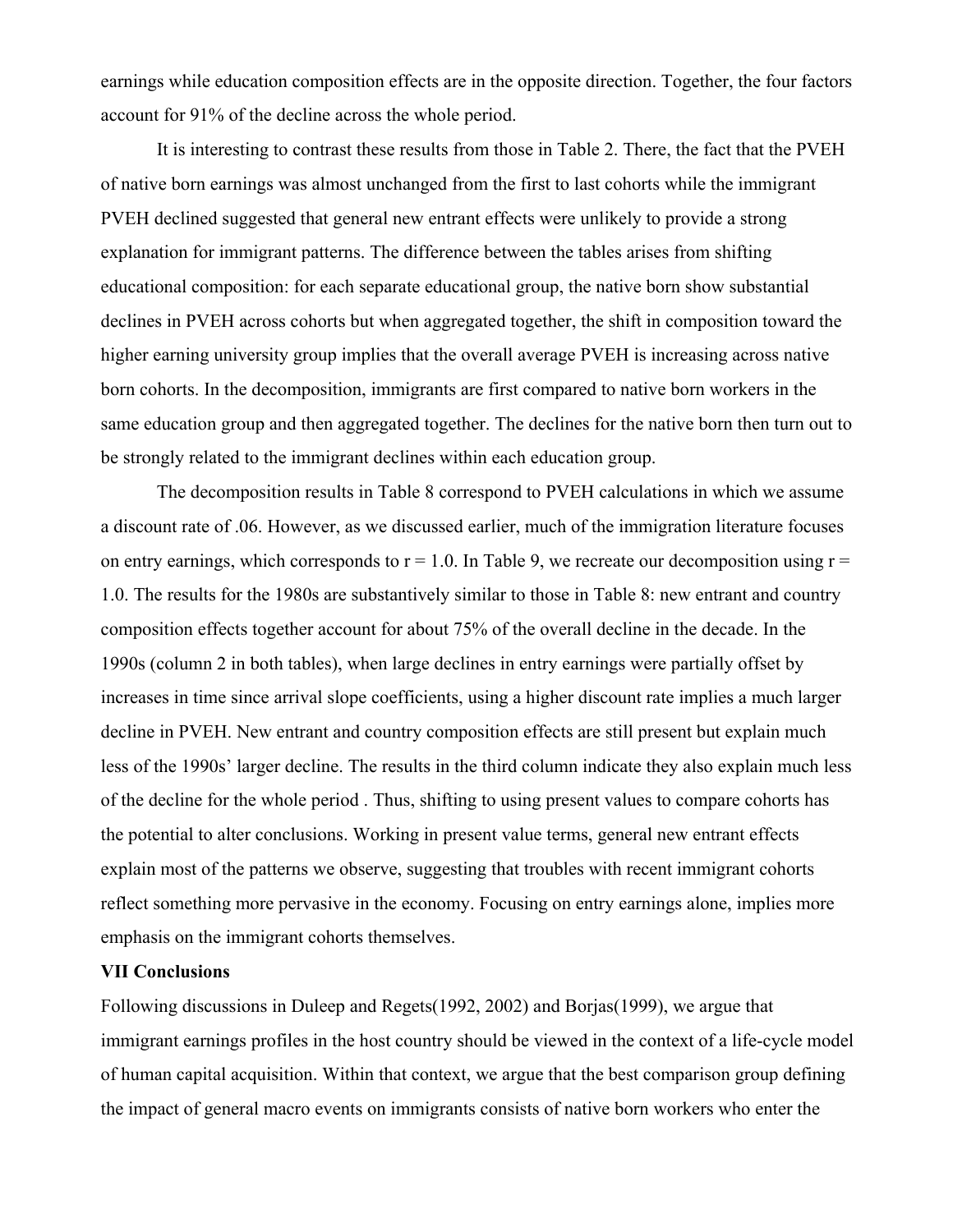host labour market at the same time as the immigrants. We present evidence suggesting that native born new entrants provide an appropriate comparison for both older and younger age at arrival immigrants. Further, we argue that a true representation of cross-cohort differences in immigrant contributions of human capital to the host economy must be done in the context of the present value of earnings in the host economy rather than, as is typically done, by comparing earnings at the time of arrival.

We examine the importance of these comparison group and earnings measure decisions using a unique Canadian dataset that matches immigrant arrival records with tax data. Using a standard estimation approach we find, as is well known, that entry earnings for successive immigrant cohorts fell substantially over the 1980s. Further, we find that entry earnings fell even faster in the 1990s. We show that substantial declines in returns to foreign experience play an important role in these declines. Most importantly, when we use the native born cohorts as comparison groups and work with present values of earnings streams, we find that much of the decline earnings across immigrant cohorts entering Canada in the 1980s and 1990s can be accounted for as part of a general decline facing all new entrant workers. This suggests that the answers to how to better integrate immigrant human capital into the Canadian economy may lie more in policies targeting new labour market entrants in general than in policies targeted exclusively at immigrants and that part of our concern over immigrant earnings should be redirected to the broader issue of difficulties facing all new entrants.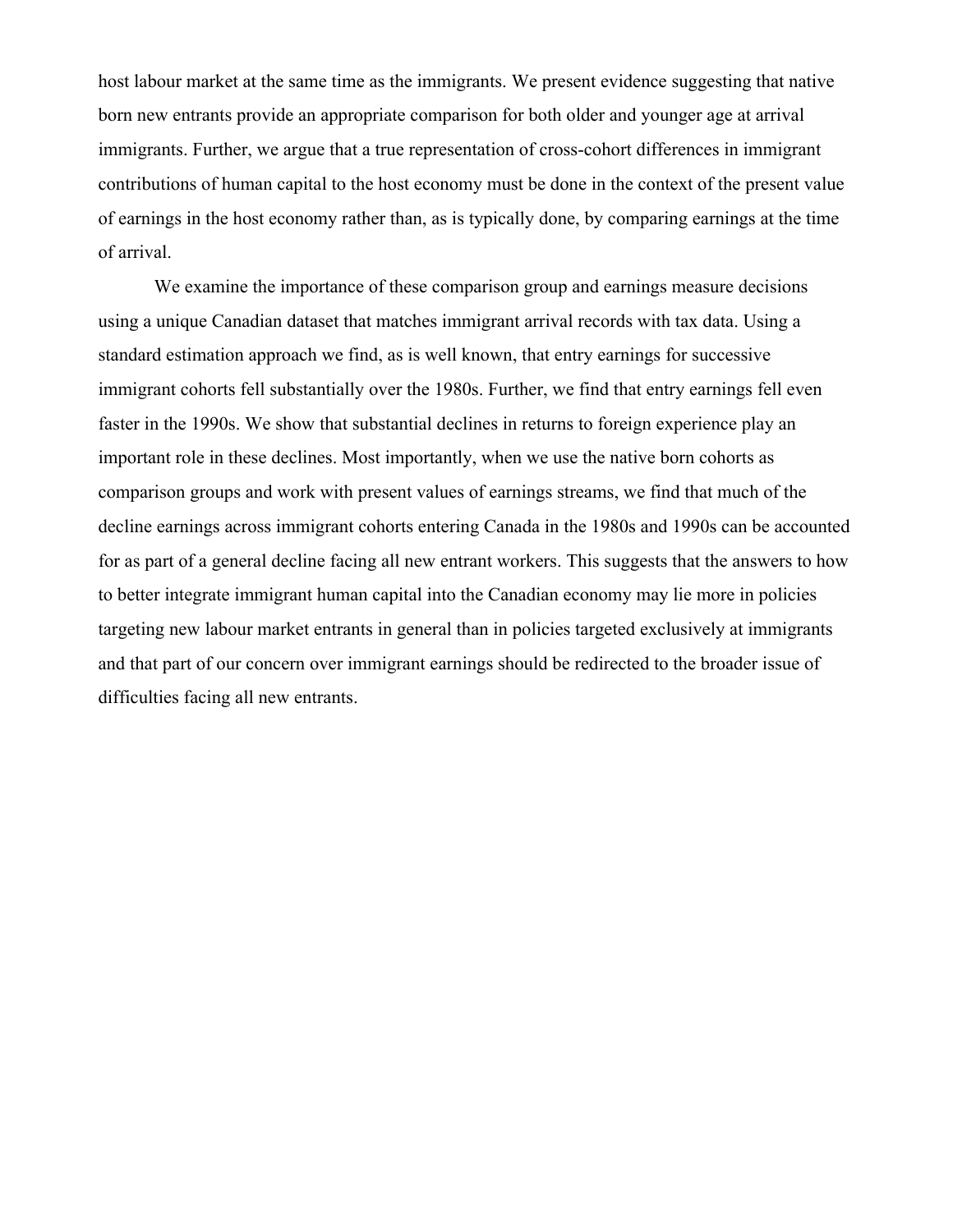# **References**

- Antecol, H., P. Kuhn and S. Trejo(2006) "Assimilation via Prices or Quantities? Labor Market Institutions and Immigrant Earnings Growth in Australia, Canada and the United States" Journal of Human Resources, 41(4): 821-40.
- Aydemir, A. and G.J. Borhas (2007) "Cross-Country Variation in the Impact of International migration: Canada, Mexico, and the United States," Journal of the European Economic Association, 5(4): 663-708.
- Aydemir, A. and C. Robinson (2008), "Global Labour Markets, Return and Onward Migration," Canadian Journal of Economics, 41(4): 1285-1311.
- Aydemir, A. and M. Skuterud (2005) "Explaining the Deteriorating Entry Earnings of Canada=s Immigrant Cohorts, 1966-2000," Canadian Journal of Economics, 38(2): 641-71.
- Baker, M. and D. Benjamin(1994). "The Performance of Immigrants in the Canadian Labour Market," Journal of Labor Economics, 12(3): 369-405.
- Beaudry, P. and D. A. Green (2000) "Cohort Patterns in Canadian Earnings: Assessing the Role of Skill Premia in Inequality Trends" Canadian Journal of Economics, 33(4): 907-36.
- Ben-Porath, Y. (1967) "The production of human capital and the life cycle of earnings," Journal of Political Economy, 75: 352-365.
- Bloom, David E, Gilles Grenier, and Morley Gunderson (1995) "The Changing Labour Market Position of Canadian Immigrants," Canadian Journal of Economics, 28(4b): 987-1005.
- Boardman, A.E., M.A. Moore and A.R. Vining (2008). "Social Discount Rates for Canada," Simon Fraser University.
- Borjas, George J.(1985) AAssimilation, change in cohort quality, and the earnings of immigrants, @ Journal of Labor Economics,@ 3(4): 463-489.
- Borjas, George J.(1987). ASelf-Selection and the Earnings of Immigrants, @ American Economic Review, 77(4): 531-53.
- Borjas, George J.(1995). AAssimilation and Changes in Cohort Quality Revisited: What Happened to Immigrant Earnings in the 1980s?@ Journal of Labor Economics, 13(2): 201-45.
- Borjas, George J.(1999). @The Economic Analysis of Immigration, @ in Handbook of Labor Economics, Vol. 3A, O.C. Ashenfelter and D. Card, eds.. Elsevier, pp. 1697-1760.
- Borjas, George J. And Rachel M. Friedberg (2009) ARecent trends in the earnings of new immigrants to the United States,@ NBER Working Paper 15406, October.
- Card, David(2001). @Immigrant Inflows, Native Outflows, and the Local Labor Market Impacts of Higher Immigration,A Journal of Labor Economics , 19(1): 22-64.
- Card, David and Thomas Lemieux(2001). "Can Falling Labor Supply Explain the Rising Return to College for Younger Men? A Cohort-Based Analysis" Quarterly Journal of Economics, 116(2): 705B46.
- Chiswick, Barry R.(1978). AThe Effect of Americanization on the Earnings of Foreign-born Men,@ Journal of Political Economy, 86(5): 239-249.
- Chiswick, Barry R. and Paul W. Miller (2002). AImmigrant Earnings: Language Skills, Linguistic Concentrations and the Business Cycle,@ Journal of Population Economics, 15(1): 31-57.
- Chiswick, Barry R. and Paul W. Miller (2003). AThe complementarity of language and other human capital: immigrant earnings in Canada,@ Economics of Education Review, 22: 469-480.
- Duleep, H.O. and M. Regets (1997) AMeasuring Immigrant Wage Growth Using Matched CPS Files,@ Demography 34(2): 239-249.
- Duleep, H.O. and M. Regets (2002). AThe Elusive Concept of Immigrant Quality: Evidence from 1970- 1990,@ IZA Discussion Paper 631.
- Eckstein, Z. and Y.Weiss(2004). AOn the Wage Growth of Immigrants: Israel, 1990-2000,@ Journal of the European Economic Association, 2(4): 665-95.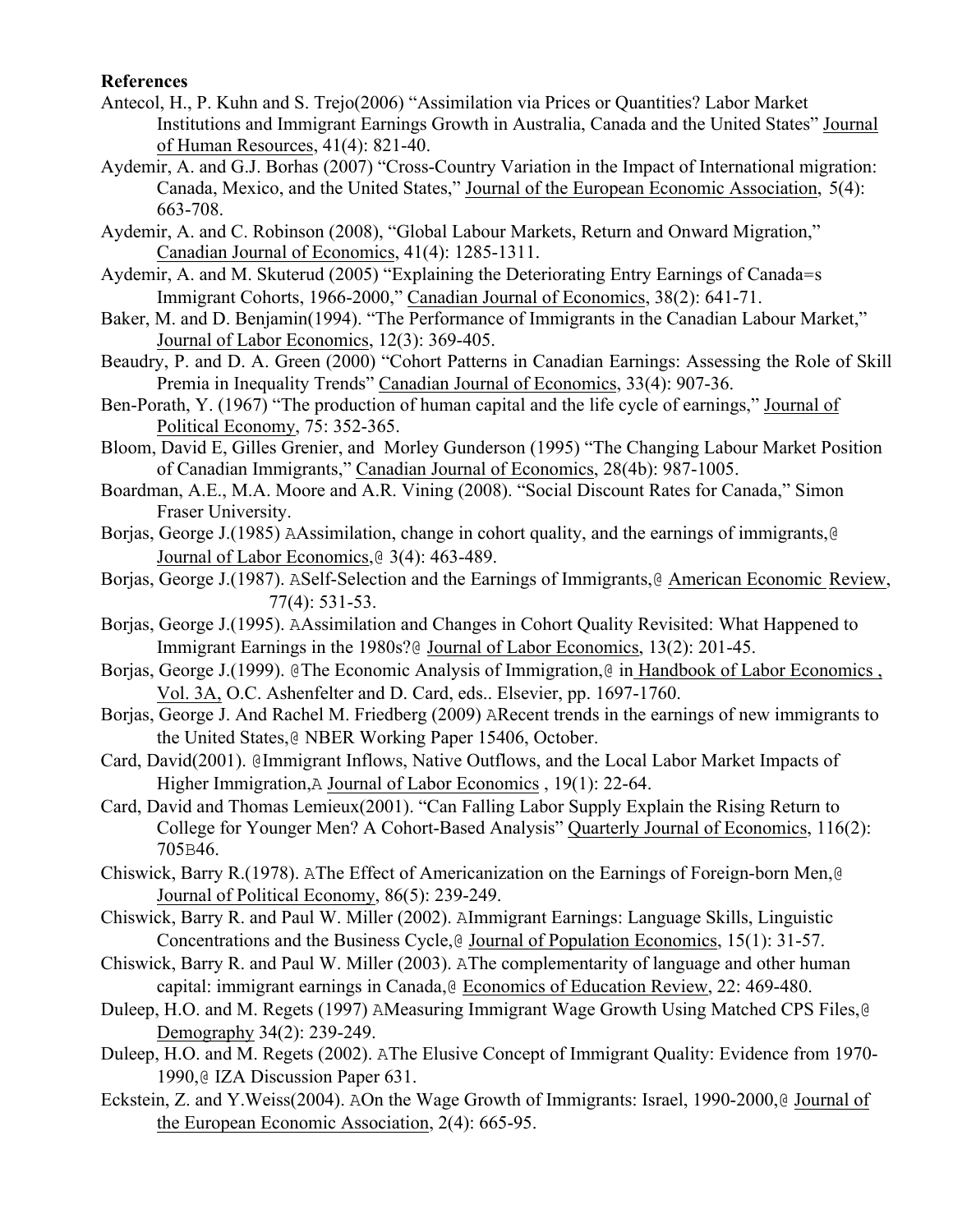- Frenette, M. And R. Morissette (2003) AWill They Ever Converge? Earnings of Immigrant and Canadian-born Workers over the Last Two Decades,@ Statistics Canada, Analytical Studies Branch Research Paper Series.
	- Friedberg, R.M. (2000). AYou Can=t Take It With You? Immigrant Assimilation and the Portability of Human Capital, @ Journal of Labor Economics, Vol. 18, No. 2, pp. 221-251.
	- Gosling, Amanda, Stephen Machin and Costas Meghir (2000). "The Changing Distribution of Male Wages in the UK." The Review of Economic Studies, 67(4): 635-666.
	- Grant, Mary L. (1999) AEvidence of New Immigrant Assimilation in Canada, @ Canadian Journal of Economics, 32(4): 930-55.
	- Green, David A. and W. Craig Riddell (2003). ALiteracy and Earnings: An Investigation of the Interaction of Cognitive and Unobserved Skills in Earnings Generation,@ Labour Economics, 10(2): 165-84.
	- Green, David A. and James Townsend (2010) AUnderstanding the Wage Patterns of Canadian Less Skilled Workers: The Role of Implicit Contracts, @ Canadian Journal of Economics, 43(1): 373-403.
	- LaLonde, R. J. and R.H. Topel (1992). AThe Assimilation of Immigrants in the U.S. Labor Market, @ in Immigration and the Work Force, G.J. Borjas and R.B. Freeman, eds.. Chicago: The University of Chicago Press, pp. 67-92.
	- MaCurdy, Thomas and Thomas Mroz (1985). "Measuring Macroeconomic Shifts in Wages from Cohort Specifications," mimeo Stanford University.
	- McDonald, J.T. and C. Worswick (1998) AThe Earnings of Immigrant Men in Canada: Job Tenure, Cohort, and Macroeconomic Conditions,@ Industrial and Labor Relations Review 51(3): 465-482.
	- Picot, G. and P. Piraino (2011). "Immigrant Earnings Growth: Selection Bias or Real Progress?" Analytical Studies Branch, Statistics Canada.
	- Reitz, J.G..(2001), AImmigrant Success in the Knowledge Economy: Institutional Change and the Immigrant Experience in Canada, 1970-1995,@ Journal of Social Issues, 57(3): 579- 613.
	- Smith, James P. (2006) "Immigrants and the Labor Market," Journal of Labor Economics, 24(2): 203-33.
	- Schaafsma, J. and A. Sweetman (2001) A Immigrant earnings: age at immigration matters,@ Canadian Journal of Economics, 34(4): 1066-1099.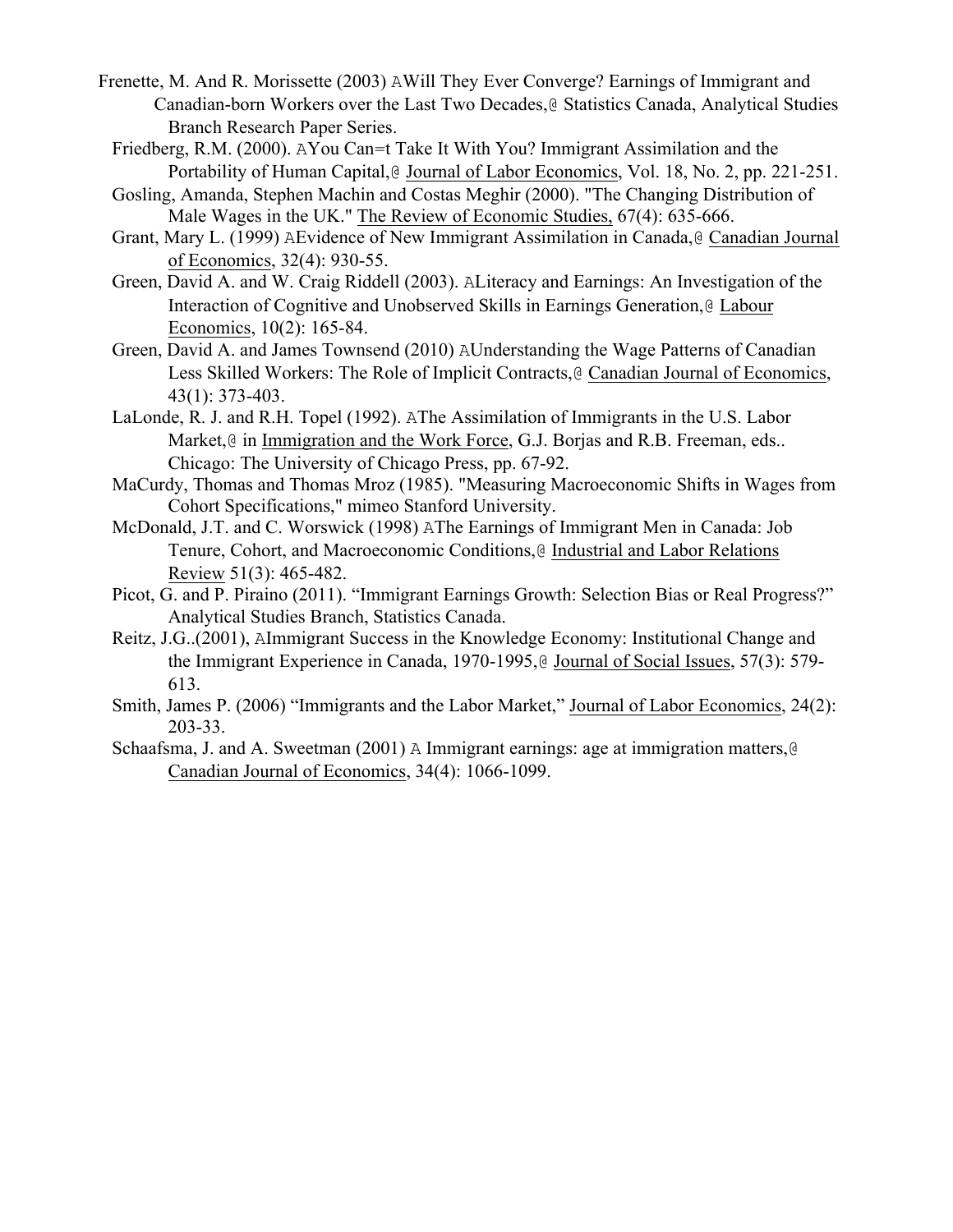**Table 1 Cohort Based Regression Estimates of Average Log Annual Earnings: Native Born Cohorts and Differences Between Immigrant and Native Born Men**

| <b>Variables</b>              | Native Born                       | <b>Immigrant/Native Born Differences by Age at Entry</b> |                       |                       |                       |  |
|-------------------------------|-----------------------------------|----------------------------------------------------------|-----------------------|-----------------------|-----------------------|--|
|                               |                                   | Age 25-29 at<br>Entry                                    | Age 30-34<br>at Entry | Age 35-39<br>at Entry | Age 40-44<br>at Entry |  |
| Constant                      | $10.20(.028)**$                   | $-.12(.037)$ **                                          | .041(.039)            | $.14(.039)$ **        | $.090(.043)$ **       |  |
| <b>Cohort Dummies:</b>        |                                   |                                                          |                       |                       |                       |  |
| 1983-86                       | $-.10(.044)$ **                   | $-.27(.055)$ **                                          | $-.29(.055)$ **       | $-.27(.057)$ **       | $-.23(.059)$ **       |  |
| 1987-89                       | $-.14(.040)$ **                   | $-19(0.052)$ **                                          | $-.24(.053)$ **       | $-.27(.055)$ **       | $-.23(.058)$ **       |  |
| 1990-92                       | $-.25(.039)$ **                   | $-.29(.054)$ **                                          | $-.38(.056)$ **       | $-.45(.058)**$        | $-.38(.061)$ **       |  |
| 1993-96                       | $-.25(.040)$ **                   | $-.28(.052)$ **                                          | $-.43(.056)$ **       | $-.55(.059)$ **       | $-.50(.064)$ **       |  |
| 1997-99                       | $-.33(.072)**$                    | $-.30(.083)$ **                                          | $-.50(.091)$ **       | $-.68(.090)*$         | $-.74(.095)$ **       |  |
| 2000-02                       | $-.24(.080)$ **                   | $-.66(.14)**$                                            | $-.92(.16)$ **        | $-1.17(.14)$ **       | $-1.23(.15)$ **       |  |
| YSE $(t<9)$                   | $.038(.004)$ **                   | $-.0091(.006)$                                           | $-.016(.006)$ **      | $-.025(.0059)$ **     | $-.033(.007)$ **      |  |
| $YSE(t) = 39$                 | $.0091(.0023)*$                   | .0022(.0053)                                             | $-.0074(.0055)$       | $-0.014$ $(.0055)*$   | $-.019(.006)$ **      |  |
|                               | Cohort - YSE $(t<9)$ Interactions |                                                          |                       |                       |                       |  |
| 1983-86                       | .0069(.0064)                      | .012(.0086)                                              | .0082(.0085)          | .0058(.0088)          | .0059(.0092)          |  |
| 1987-89                       | $.008(.006)$ **                   | .0056(.0079)                                             | .0025(.0082)          | .0040(.0084)          | .0060(.0089)          |  |
| 1990-92                       | $.019(.007)$ **                   | $-00027(.009)$                                           | $-.0033(.009)$        | $-.0014(.010)$        | $-.0073(.010)$        |  |
| 1993-96                       | $.026(.007)$ **                   | $-.0087(.009)$                                           | $-.0049(.009)$        | $-.0045(.0097)$       | $-.024(.010)*$        |  |
| 1997-99                       | $.039(.019)*$                     | $-.0037(.021)$                                           | $-.0053(.023)$        | .00093(.023)          | $-.0037(.023)$        |  |
| 2000-02                       | $-.012(.036)$                     | $.12(.063) +$                                            | $.15(.071)*$          | $.19(.064)$ **        | $.21(.064)$ **        |  |
| YSE (t39) Cohort Interactions |                                   |                                                          |                       |                       |                       |  |
| 1983-86                       | $-.0034(.004)$                    | $-.0078(.008)$                                           | .001(.0085)           | .0003(.01)            | $-0.016(.096)$        |  |
| 1987-89                       | $.011(.0056) +$                   | $-.027(.009)*$                                           | $-.02(.0089)*$        | $-.023(.0088)$ **     | $-.047(.010)**$       |  |
| 1990-92                       | $-.0089(.013)$                    | $-.006(.017)$                                            | .0079(.018)           | $-.003(.019)$         | $-.028(.021)$         |  |
|                               |                                   |                                                          |                       |                       |                       |  |

Education

 $\begin{array}{c} \hline \end{array}$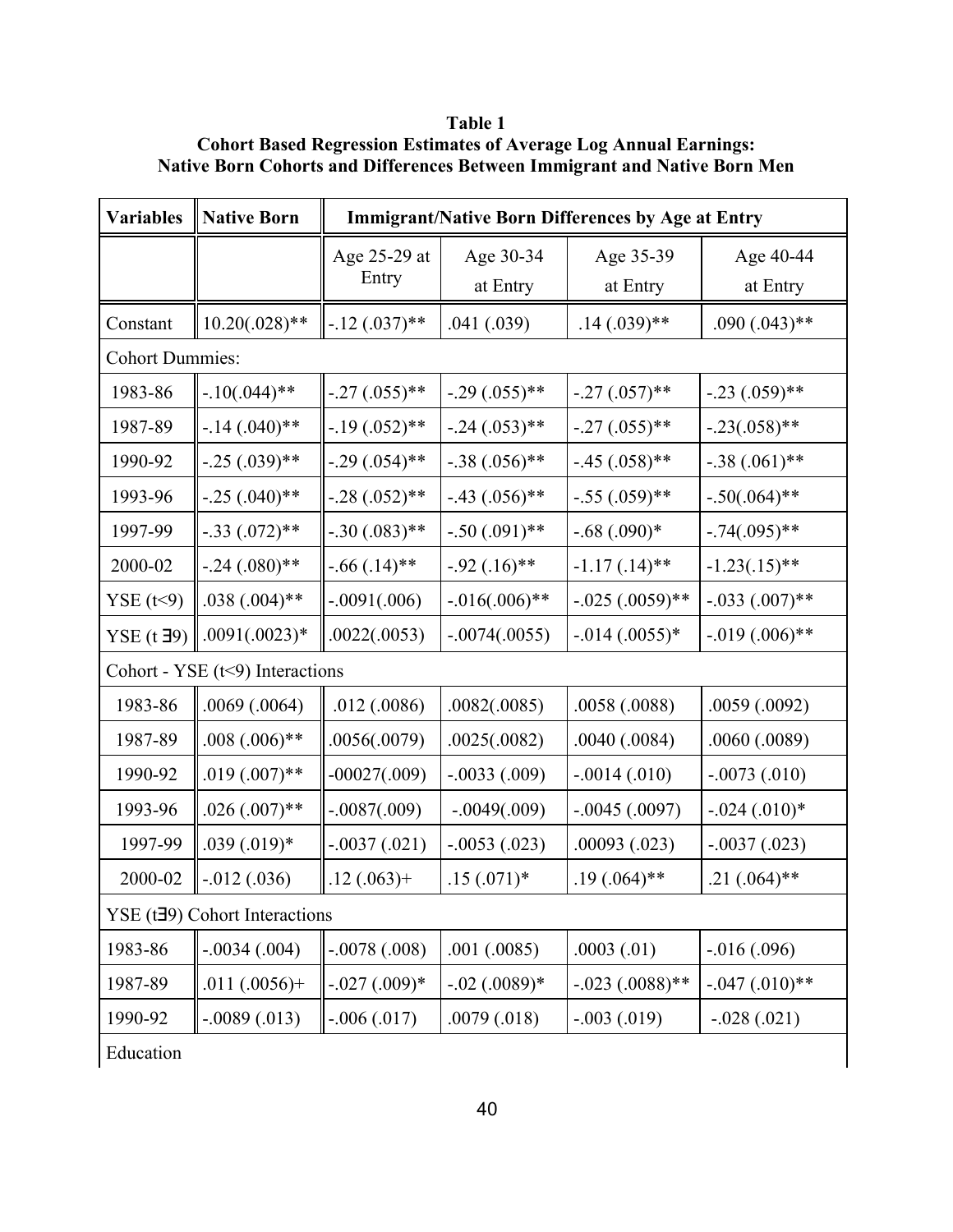| Secondary         | $-17(.0082)$ **                             | $-.013(.011)$   | $-0.062(0.011)$ ** | $-.086(.013)$ **              | $-0.056(0.013)$ ** |
|-------------------|---------------------------------------------|-----------------|--------------------|-------------------------------|--------------------|
| or Less           |                                             |                 |                    |                               |                    |
| BA or<br>More     | $.23(011)**$                                | $.071(.014)$ ** | $.052(.014)*$      | $.029(.015) +$                | $-.020(.016)$      |
| De-trend.<br>U.R. | $\left -.018(.0042)**\right $ -.021(.005)** |                 | $-0.019(.0053)$ ** | $-0.014$ (.0057) <sup>*</sup> | $-.0073(.0058)$    |
| $R^2$             |                                             | 0.93            | 0.92               | 0.92                          | 0.92               |

Notes:  $+,*,**$  significantly different from zero at the 10, 5, 1% level of significance. The first column reports coefficients for the base group (native born) in a regression of ln earnings on the regressors listed in the "Variables" column. The coefficients in the remaining columns correspond to coefficients on interactions between the relevant variables and an immigrant dummy variable.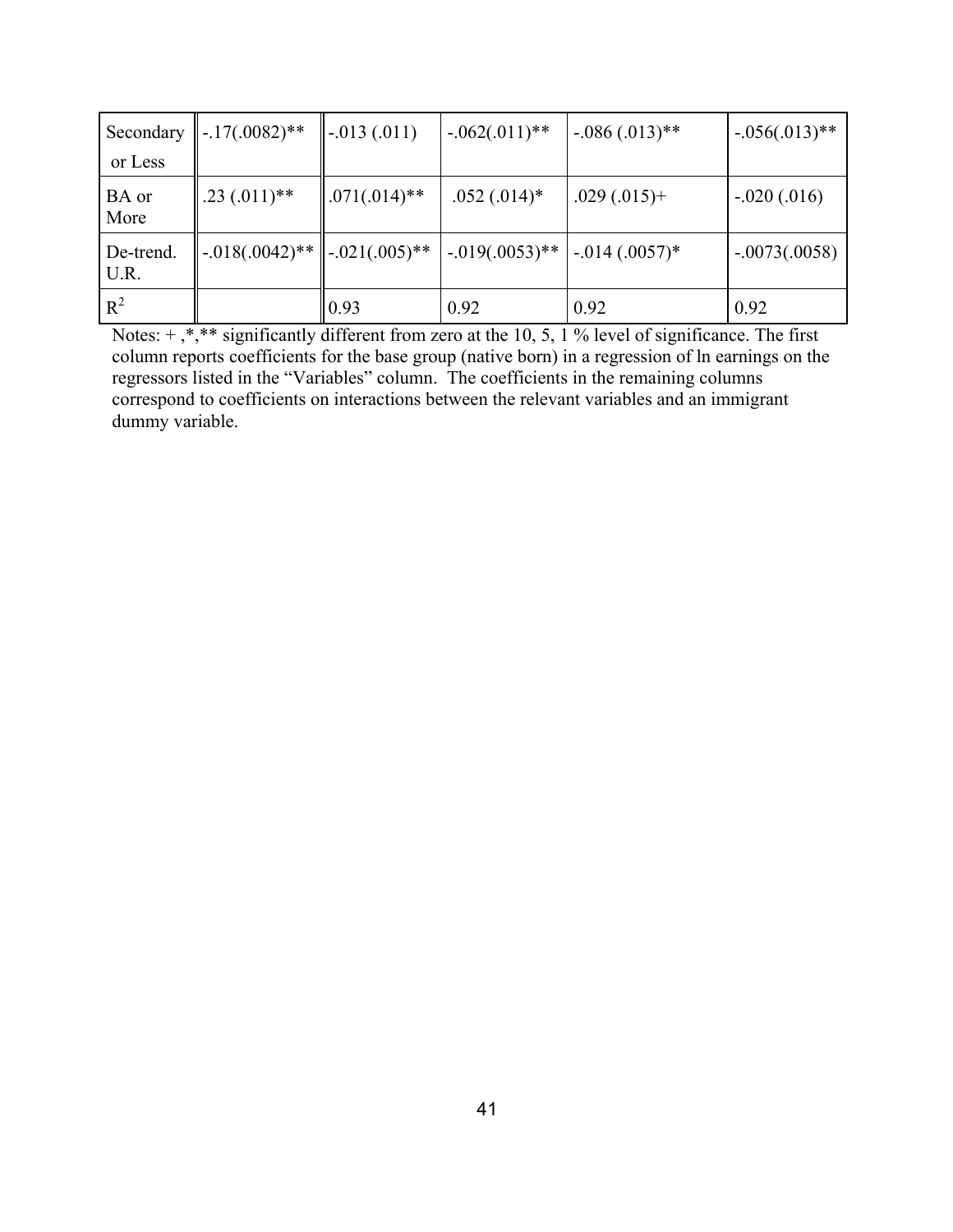| Cohort  | Native Born                     | Immigrant       |                 |                 |                 |
|---------|---------------------------------|-----------------|-----------------|-----------------|-----------------|
|         |                                 | Age 25-29       | Age 30-34       | Age 35-39       | Age 40-44       |
| 1983-86 | $-0.043$ $(0.017)$ <sup>*</sup> | $-21(.021)$ **  | $-.28(.020)**$  | $-.28(.021)$ ** | $-.24(.020)**$  |
| 1987-89 | $-0.065(0.018)$ **              | $-21(.018)$ **  | $-.30(.018)**$  | $-.32(.016)**$  | $-.27(.018)**$  |
| 1990-92 | $-0.081$ $(0.024)$ **           | $-.39(.020)**$  | $-.51(.021)$ ** | $-.56(.023)**$  | $-.54(.023)**$  |
| 1993-96 | $-0.030(0.028)$                 | $-.39(.022)**$  | $-.51(.021)$ ** | $-.64(.022)**$  | $-.74(.022)**$  |
| 1997-99 | $-.008(.091)$                   | $-.34(.043)$ ** | $-.56(.057)$ ** | $-.71(.060)$ ** | $-.82(.044)$ ** |

**Table 2 Differences in Present Value Relative to 1980-82 Cohort Native Born and Immigrants by Age-at-Arrival Group**

Notes:  $+$ ,\*,\*\* significantly different from zero at the 10, 5, 1 % level of significance. The entries are differences in the calculated present values of Canadian lifetime earnings between the cohort listed in the left-most column and the 1980-82 cohort for each group listed at the top of the column based on  $r = 0.06$ . See section IV.3 for a description of the derivation of the present values. Standard errors in parentheses.

**Table 3 Differences in Present Values of Earnings Immigrant Cohorts Relative to Matching Native Born Cohorts**

| Cohort  | 25-29 at Arrival   | 30-34 at Arrival    | 35-39 at Arrival    | 40-44 at Arrival    |
|---------|--------------------|---------------------|---------------------|---------------------|
| 1980-82 | $-0.20$ (.020)**   | $-0.13(.021)$ **    | $-0.17$ $(.019)$ ** | $-0.34$ $(.021)$ ** |
| 1983-86 | $-0.36$ (.020)**   | $-0.36$ (.020)**    | $-0.40$ $(.021)$ ** | $-0.54$ $(.022)**$  |
| 1987-89 | $-0.34$ (.018)**   | $-0.36$ (.018)**    | $-0.42$ (.018)**    | $-0.54$ (.019)**    |
| 1990-92 | $-0.49$ (.028)**   | $-0.55$ $(.027)$ ** | $-0.63$ $(.028)$ ** | $-0.78(.026)$ **    |
| 1993-96 | $-0.55$ $(.032)**$ | $-0.60$ $(.031)$ ** | $-0.77$ $(.031)$ ** | $-1.02$ (.029)**    |
| 1997-99 | $-0.52$ (.11)**    | $-0.68(0.11)$ **    | $-0.85$ (.10)**     | $-1.12(.087)$ **    |

Notes:  $+$ ,\*,\*\* significantly different from zero at the 10, 5, 1 % level of significance. The entries are differences in the calculated present values of Canadian lifetime earnings between immigrants in the given age-at-arrival/cohort group and native born new entrants in the matching cohort based on r= .06. Note that the same native born new entrants (aged 25-29) are matched against immigrants in all age-atarrival groups for a cohort. See section IV.3 for a description of the derivation of the present values. Standard errors in parentheses.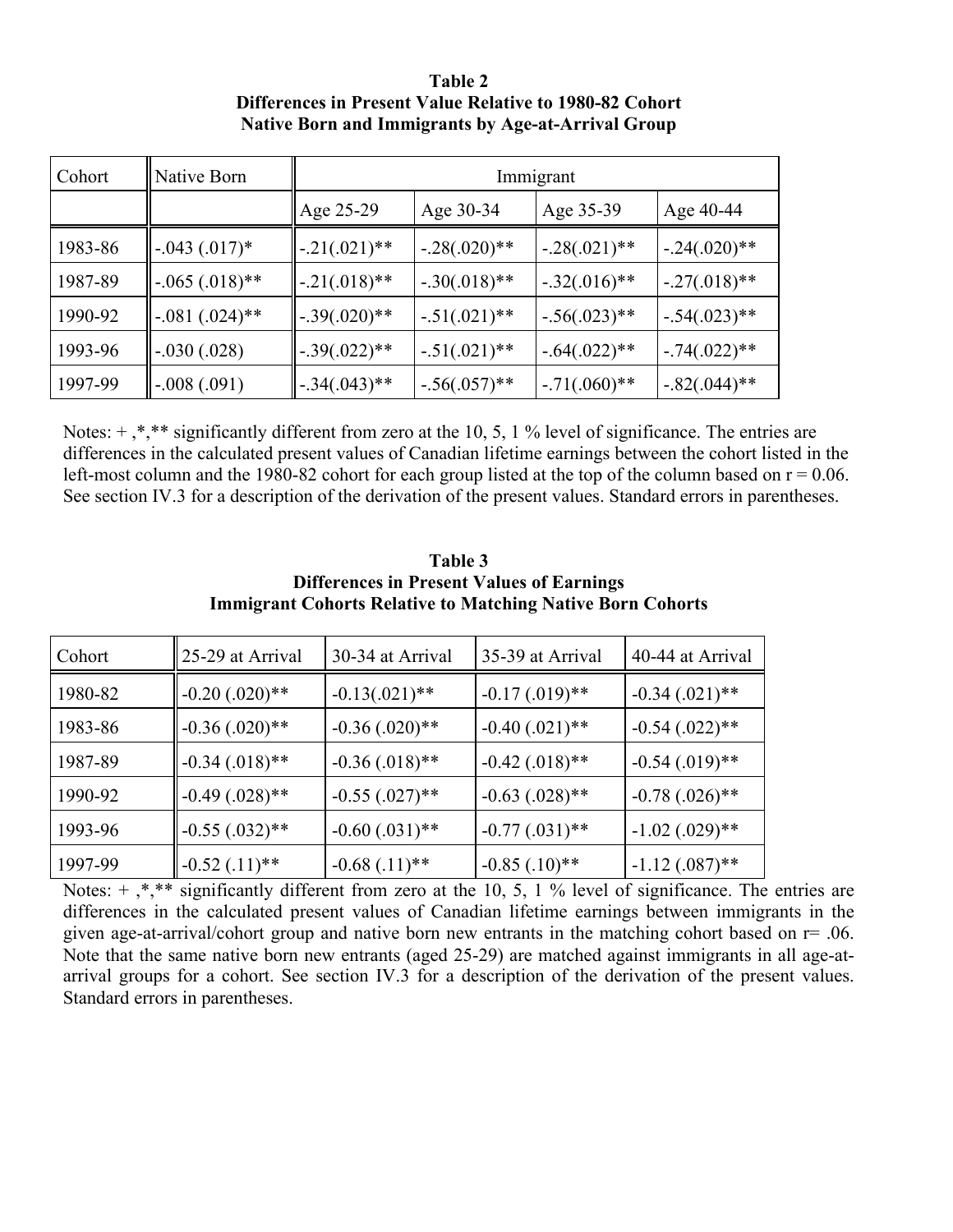| Variables                            | <b>Standard Regression</b><br>(Immigrants + Natives) | Regression with YSE<br>Varying by Cohort<br>(Immigrants + Natives) | Regression with YSE<br>Varying by Cohort<br>(Immigrants Only) |
|--------------------------------------|------------------------------------------------------|--------------------------------------------------------------------|---------------------------------------------------------------|
| <b>Immigrant Variables</b>           |                                                      |                                                                    |                                                               |
| <b>Immigrant Dummy</b>               | $-.38(.017)$ ***                                     | $-.24(.025)$ ***                                                   |                                                               |
| YSE $(t<9)$                          | $.037(.0016)$ ***                                    | $.019(.0034)$ ***                                                  | .020 $(.0028)$ ***                                            |
| $YSE(t) = 9$                         | $.013(.0020)$ ***                                    | $.017(.0036)$ ***                                                  | .0023(.0029)                                                  |
| 1983-86 Cohort                       | $-.24(.0078)$ ***                                    | $-.35(.023)$ ***                                                   | $-.37(.023)$ ***                                              |
| 1987-89 Cohort                       | $-.23(.011)$ ***                                     | $-.33(.029)$ ***                                                   | $-.37(.022)$ ***                                              |
| 1990-92 Cohort                       | $-.42(.015)$ ***                                     | $-.60(.030)$ ***                                                   | $-.61(.024)$ ***                                              |
| 1993-96 Cohort                       | $-44$ (.015)***                                      | $-.63(.032)$ ***                                                   | $-.66(.024)$ ***                                              |
| 1997-99 Cohort                       | $-51(.027)$ ***                                      | $-.69(.045)$ ***                                                   | $-.82(.034)$ ***                                              |
| 2000-02 Cohort                       | $-.65(.041)$ ***                                     | $-.94(.084)$ ***                                                   | $-1.17(075)$ ***                                              |
| YSE $(t<9)$ - Cohort<br>Interactions |                                                      |                                                                    |                                                               |
| 1983-86 Cohort                       |                                                      | $.013(.0037)$ ***                                                  | $.016(.0037)$ ***                                             |
| 1987-89 Cohort                       |                                                      | $.012(.0044)$ **                                                   | $.012(.0035)$ ***                                             |
| 1990-92 Cohort                       |                                                      | $.026(.0046)$ ***                                                  | $.017(.0040)$ ***                                             |
| 1993-96 Cohort                       |                                                      | $.035(.0051)$ ***                                                  | $.016(.0040)$ ***                                             |
| 1997-99 Cohort                       |                                                      | $.049(.011)$ ***                                                   | $.033(.0085)$ ***                                             |
| 2000-02 Cohort                       |                                                      | $.15(.037)$ ***                                                    | $.15(.033)$ ***                                               |
| YSE (t39) Cohort<br>Interactions     |                                                      |                                                                    |                                                               |
| 1983-86 Cohort                       |                                                      | .0042(.0045)                                                       | $-.0081(.0045)$                                               |
| 1987-89 Cohort                       |                                                      | $.011(.0052)**$                                                    | $-.017(.0047)$ ***                                            |
| 1990-92 Cohort                       |                                                      | $.016(.0072)**$                                                    | $-0.015(.0081)$ *                                             |
| Other Controls                       |                                                      |                                                                    |                                                               |
| <b>High School Education</b>         | $-.22(.0048)$ ***                                    | $-.22(.0048)*$                                                     | $-0.22(.0055)$ ***                                            |
| University Education                 | $.29(.0057)$ ***                                     | $.29(.0055)*$                                                      | $.28(.0063)$ ***                                              |
| Experience                           | $.056(.0019)$ ***                                    | $.054(.0019)*$                                                     | $\blacksquare$                                                |
| <b>Experience Squared</b>            | $-.0013(.000041)$ ***                                | $-.0013(.000041)*$                                                 |                                                               |

**Table 4 Standard Log Wage Regressions**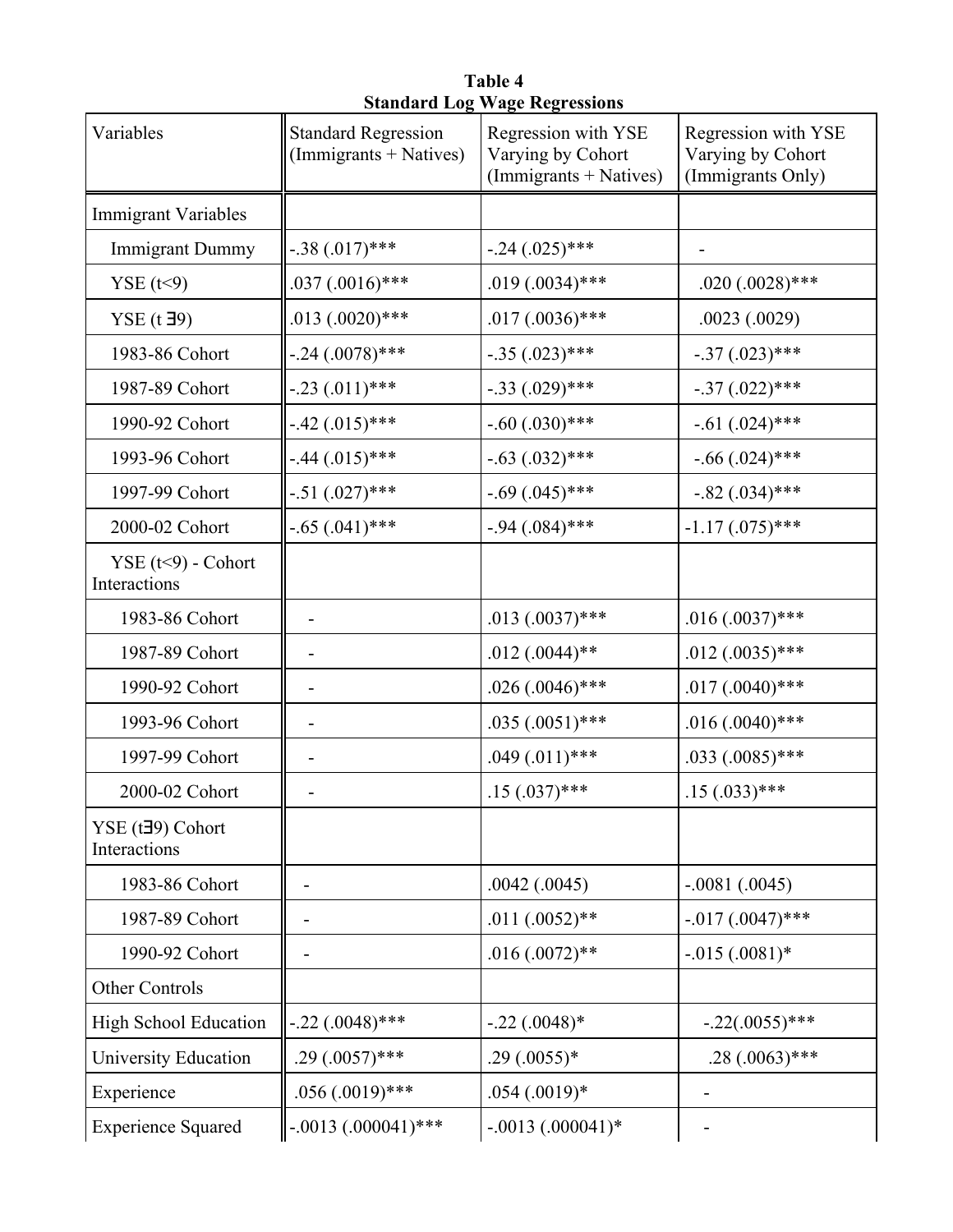| <b>Year Dummies</b>    |                   |                   |                              |
|------------------------|-------------------|-------------------|------------------------------|
| 1982                   | $-14(031)$ ***    | $-.13(.028)$ ***  |                              |
| 1984                   | $-.22(.027)$ ***  | $-.17(.025)$ ***  |                              |
| 1985                   | $-.18(.026)$ ***  | $-.11(.025)$ ***  |                              |
| 1986                   | $-19(0.026)$ ***  | $-12(.025)$ ***   |                              |
| 1987                   | $-17(.025)$ **    | $-.083(.026)$ *** |                              |
| 1988                   | $-.11(.026)$ ***  | $-.020(.027)$     |                              |
| 1989                   | $-.10(.026)$ ***  | $-.0039(.028)$    | $\qquad \qquad \blacksquare$ |
| 1990                   | $-15(0.027)$ ***  | $-.046(.028)$     |                              |
| 1991                   | $-.32(.028)$ ***  | $-16(.022)$ ***   |                              |
| 1992                   | $-.31(.028)$ ***  | $-.21(.029)$ ***  |                              |
| 1993                   | $-.28(.028)$ ***  | $-.19(.029)$ ***  |                              |
| 1994                   | $-.24(.029)$ ***  | $-.12(.030)$ ***  |                              |
| 1995                   | $-.25(.029)$ ***  | $-.13(.029)$ ***  |                              |
| 1996                   | $-.25(.030)$ ***  | $-.14(.029)$ ***  | $\qquad \qquad \blacksquare$ |
| 1997                   | $-.23(.030)$ ***  | $-.12(.029)$ ***  |                              |
| 1998                   | $-.22(.032)$ ***  | $-.12(.030)$ ***  |                              |
| 1999                   | $-.21(.033)$ ***  | $-12(0.031)$ ***  |                              |
| 2000                   | $-.22(.034)$ ***  | $-14(031)$ ***    |                              |
| 2001                   | $-.23(.035)$ ***  | $-16(.032)$ ***   |                              |
| 2002                   | $-.27(.036)$ ***  | $-.22(.033)$ ***  |                              |
| 2003                   | $-.27(.036)$ ***  | $-.25(.034)$ ***  |                              |
| <b>SLID Data Years</b> | $.20(.015)$ ***   | $.22(.016)$ ***   |                              |
| Detrended Unemp Rate   |                   |                   | $-.035(.0021)$ ***           |
| Constant               | $10.11(.032)$ *** | $10.02$ (.029)*** | $10.22$ (.019)***            |
| # Observations         | 3762              | 3762              | 2844                         |
| $R^2$                  | .89               | .89               | .86                          |

\*,\*\*,\*\*\* significantly different from zero at the 10, 5, 1 % level of significance. Standard errors in parentheses. All regressions are estimated from year×cohort×education×age-at-arrival cell means obtained from first stage regressions that included provincial dummy variable. The first stage regressions were run separately for each natives and immigrants and by education category. Standard errors are White standard errors. Note that the omitted category for the education variables is high school, the omitted cohort group is 1980-82, and the omitted year in estimating the year effects is 1981.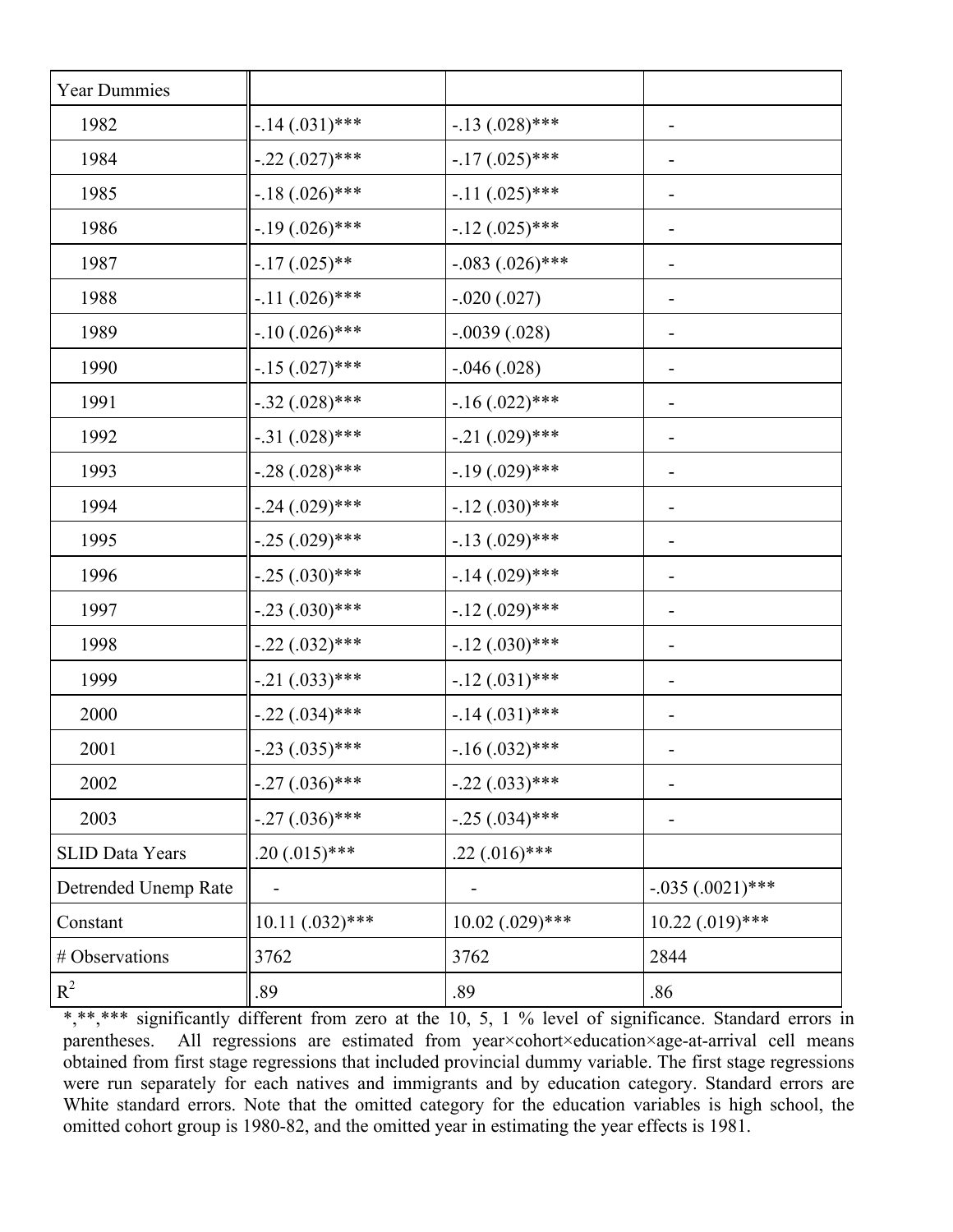**Table 5 Proportion of Immigrants from US, UK, Australia or New Zealand by Cohort for Different Schooling Levels**

| Cohort  | High School | o<br>Post-Secondary | University |
|---------|-------------|---------------------|------------|
| 1980-82 | 0.1         | 0.26                | 0.24       |
| 1983-86 | 0.07        | 0.12                | 0.17       |
| 1987-89 | 0.048       | 0.11                | 0.098      |
| 1990-92 | 0.033       | 0.076               | 0.077      |
| 1993-96 | 0.035       | 0.076               | 0.06       |
| 1997-99 | 0.049       | 0.077               | 0.047      |
| 2000-02 | 0.061       | 0.087               | 0.036      |

Source: Calculations using IMDB dataset. Sample restrictions are the same as those used in first stage regression analysis and are listed in section II.1.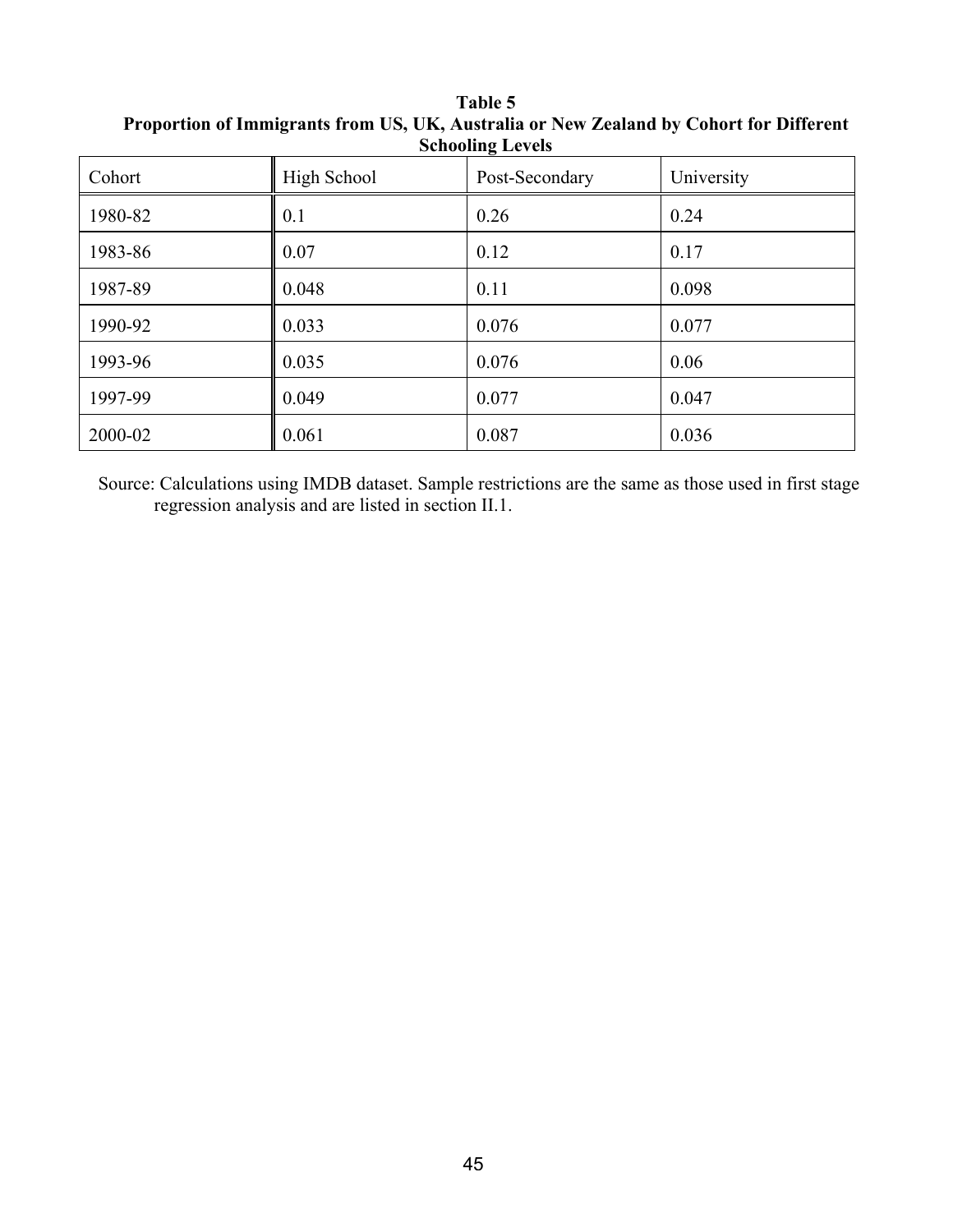# **Table 6 Differences in Present Values of Earnings Immigrant Cohorts Relative to Matching Native Born Cohorts By Region of Origin High School**

| <b>English</b> |                     |                                |                     |                     |  |
|----------------|---------------------|--------------------------------|---------------------|---------------------|--|
| Cohort         | 25-29 at Arrival    | 30-34 at Arrival               | 35-39 at Arrival    | 40-44 at Arrival    |  |
| 1980-82        | $0.10(0.023)$ **    | $0.094$ $(.025)$ **            | 0.003(0.025)        | $0.18(.025)$ **     |  |
| 1983-86        | $-0.067(0.041)$     | $-0.13$ $(.034)$ <sup>**</sup> | $-0.14$ (.038)**    | 0.026(.036)         |  |
| 1987-89        | 0.062(0.037)        | $-0.086$ $(.039)*$             | $-0.14$ $(.043)$ ** | 0.023(0.041)        |  |
| 1990-92        | $0.13(0.053)*$      | 0.036(.052)                    | $-0.096(.056) +$    | 0.059(.050)         |  |
| 1993-96        | 0.032(0.065)        | $-0.28$ (.073)**               | $-0.53$ $(.11)$ **  | $-0.34$ $(.10)$ **  |  |
| 1997-99        | 0.29(0.22)          | $-.010(.20)$                   | $-0.48(.37)$        | $-.29(.33)$         |  |
|                |                     | <b>Other</b>                   |                     |                     |  |
| Cohort         | 25-29 at Arrival    | 30-34 at Arrival               | 35-39 at Arrival    | 40-44 at Arrival    |  |
| 1980-82        | $-0.30$ $(.027)$ ** | $-0.32$ $(.028)$ **            | $-0.41$ $(.027)$ ** | $-0.56$ (.028)**    |  |
| 1983-86        | $-0.35$ $(.026)$ ** | $-0.42$ $(.027)$ **            | $-0.48$ $(.031)$ ** | $-0.60$ $(.032)**$  |  |
| 1987-89        | $-0.36$ $(.024)$ ** | $-0.40$ $(.027)$ **            | $-0.46$ (.023)**    | $-0.58$ $(.028)$ ** |  |
| 1990-92        | $-0.46$ $(.051)$ ** | $-0.55$ $(.052)$ **            | $-0.65$ $(.054)$ ** | $-0.71$ $(.052)**$  |  |
| 1993-96        | $-0.66$ $(.047)$ ** | $-0.74$ (.048)**               | $-0.95$ (.12)**     | $-1.14(.045)$ **    |  |
| 1997-99        | $-.54(.12)$ **      | $-0.76$ (.14)**                | $-0.96$ (.12)**     | $-1.17(0.10)$ **    |  |

+,\*,\*\* Significantly different from zero at the 10, 5, 1% level of significance. The entries are differences in the calculated present values of Canadian lifetime earnings between immigrants in the given age-at-arrival/cohort group and native born new entrants in the matching cohort based on r= .06. Note that the same native born new entrants (aged 25-29) are matched against immigrants in all age-atarrival groups for a cohort. See section IV.3 for a description of the derivation of the present values. Standard errors in parentheses.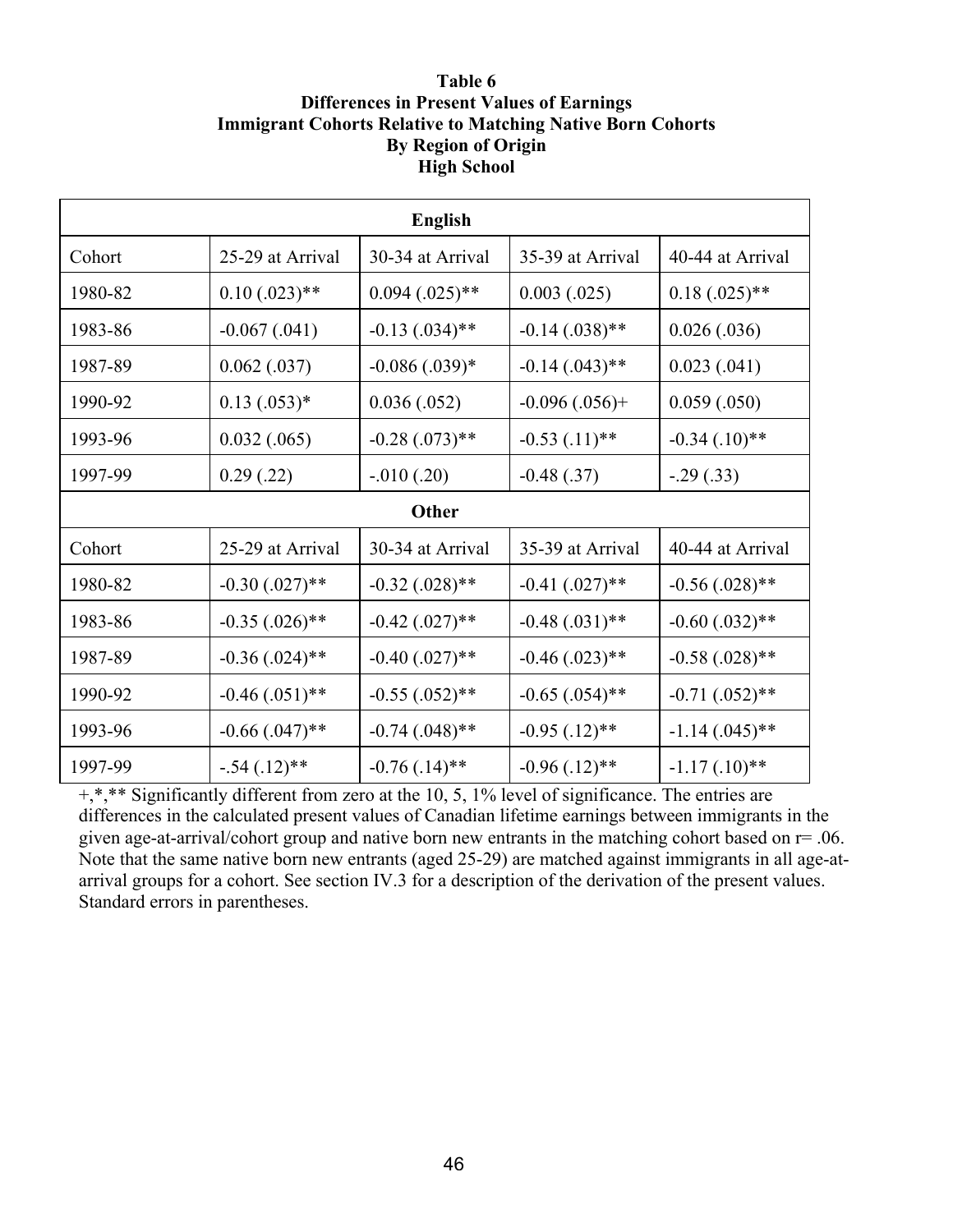# **Table 7 Differences in Present Values of Earnings Immigrant Cohorts Relative to Matching Native Born Cohorts By Region of Origin University**

| <b>English</b> |                     |                     |                    |                     |
|----------------|---------------------|---------------------|--------------------|---------------------|
| Cohort         | 25-29 at Arrival    | 30-34 at Arrival    | 35-39 at Arrival   | 40-44 at Arrival    |
| 1980-82        | $0.086$ $(.032)**$  | $0.10(0.031)$ **    | $0.087(0.031)$ **  | 0.051(.040)         |
| 1983-86        | 0.021(0.036)        | $-.010(.037)$       | 0.054(0.041)       | $-0.072$ (.044)     |
| 1987-89        | $0.076(.043) +$     | 0.057(0.038)        | $-0.023(0.038)$    | $-0.096(.053) +$    |
| 1990-92        | 0.035(.044)         | 0.042(0.041)        | 0.040(0.039)       | $-0.29$ $(.047)$ ** |
| 1993-96        | 0.11(.068)          | $-0.11(.059) +$     | $-0.20$ (.058)**   | $-0.24$ (.068)**    |
| 1997-99        | $-0.26(0.22)$       | $-.40(.20) +$       | $-0.50$ $(.19)*$   | $-0.78(.18)$ **     |
|                |                     | Other               |                    |                     |
| Cohort         | 25-29 at Arrival    | 30-34 at Arrival    | 35-39 at Arrival   | 40-44 at Arrival    |
| 1980-82        | $-0.19(0.031)$ **   | $-0.18(.031)$ **    | $-0.26$ $(.032)**$ | $-0.52$ (.037)**    |
| 1983-86        | $-0.29$ $(.035)$ ** | $-0.33$ $(.039)$ ** | $-0.42$ (.039)**   | $-0.65$ $(.041)$ ** |
| 1987-89        | $-0.30$ (.035)**    | $-0.38$ $(.037)$ ** | $-0.48$ (.038)**   | $-0.71$ (.038)**    |
| 1990-92        | $-0.49$ $(.037)$ ** | $-0.60$ $(.036)$ ** | $-0.75$ (.039)**   | $-0.99$ $(.039)$ ** |
| 1993-96        | $-0.46$ (.062)**    | $-0.51$ (.061)**    | $-0.72$ (.058)**   | $-1.10(.057)$ **    |
| 1997-99        | $-0.65$ $(.21)$ **  | $-0.90(0.20)$ **    | $-0.99(0.19)$ **   | $-1.35(.17)$ **     |

+ ,\*,\*\* Significantly different from zero at the 10, 5, 1% level of significance. The entries are differences in the calculated present values of Canadian lifetime earnings between immigrants in the given age-at-arrival/cohort group and native born new entrants in the matching cohort based on r= .06. Note that the same native born new entrants (aged 25-29) are matched against immigrants in all age-atarrival groups for a cohort. See section IV.3 for a description of the derivation of the present values. Standard errors in parentheses.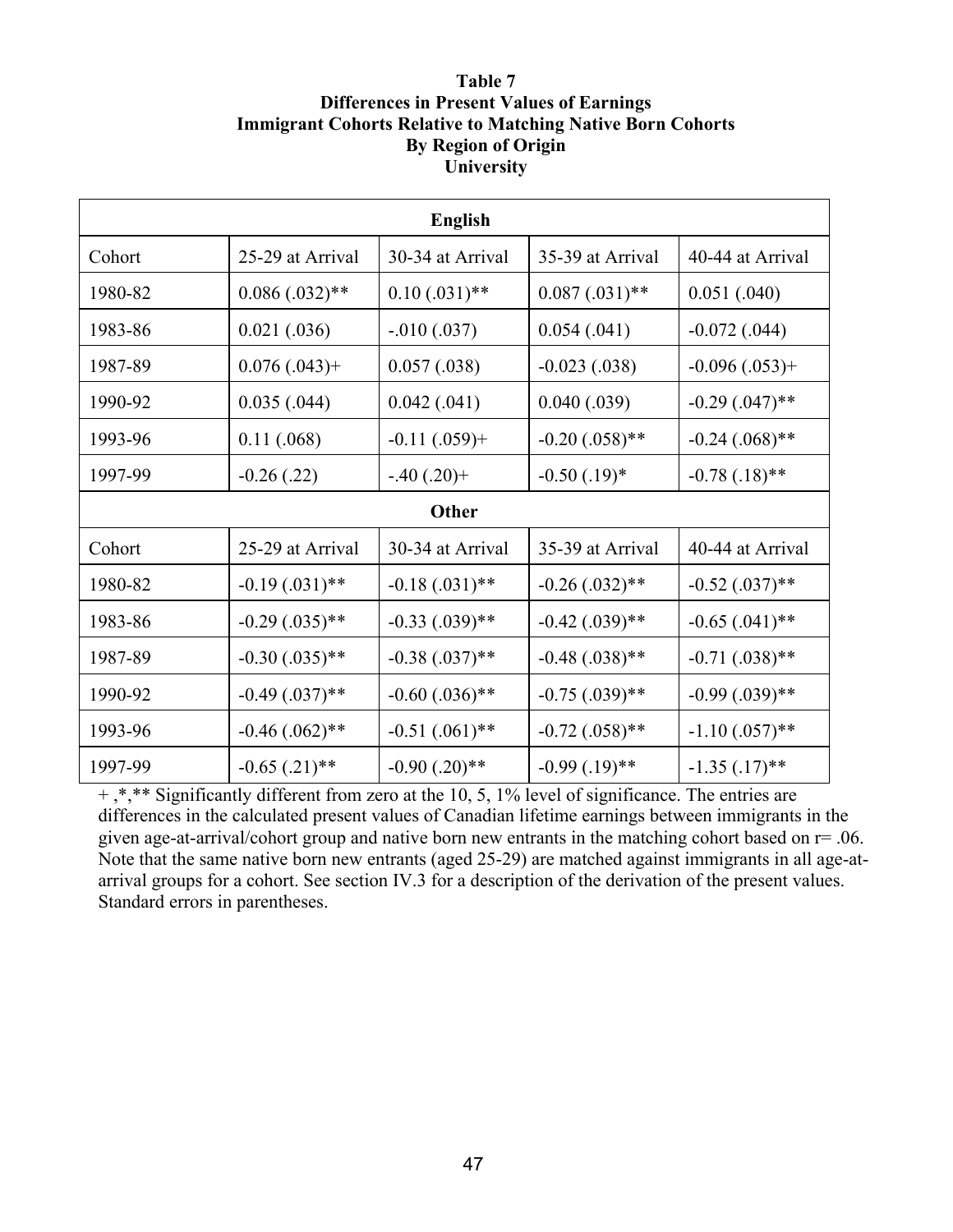| Component                  | 1980s     | 1990s     | <b>Whole Period</b> |
|----------------------------|-----------|-----------|---------------------|
| Total                      | $-28$     | $-14$     | $-41$               |
|                            | (1.0)     | (1.0)     | (1.0)               |
| New Entrant Effect         | $-15$     | $-.25$    | $-.40$              |
|                            | (.54)     | (1.76)    | (.95)               |
| <b>Country Composition</b> | $-0.052$  | $-0.054$  | $-.11$              |
| Effect                     | (.19)     | (.39)     | (.26)               |
| Age at Arrival             | $-0.019$  | $-080$    | $-.099$             |
| <b>Composition Effect</b>  | (.068)    | (.57)     | (.24)               |
| Education                  | .014      | .21       | .22                 |
| <b>Composition Effect</b>  | $(-.051)$ | $(-1.51)$ | $(-.54)$            |
| Sum of Counterfactual      | $-21$     | $-17$     | $-.39$              |
| Effects                    | (.75)     | (1.21)    | (.91)               |

**Table 8 Counterfactual Results, All Education Groups**

Source: Authors' calculations based on decomposition exercise defined in section VI.4. Number in parenthesis is the proportion of the total decline accounted for by the given component.

**Table 9 Counterfactual Results, All Education Groups Discount Rate = 1.0**

| Component                  | 1980s     | 1990s    | <b>Whole Period</b> |
|----------------------------|-----------|----------|---------------------|
| Total                      | $-.31$    | $-43$    | $-.74$              |
|                            | (1.0)     | (1.0)    | (1.0)               |
| New Entrant Effect         | $-.15$    | $-.25$   | $-.40$              |
|                            | (.48)     | (.58)    | (.54)               |
| <b>Country Composition</b> | $-.073$   | $-0.064$ | $-14$               |
| Effect                     | (.24)     | (.15)    | (.19)               |
| Age at Arrival             | .014      | $-.049$  | $-.035$             |
| <b>Composition Effect</b>  | $(-.047)$ | (.12)    | (.048)              |
| Education                  | .020      | .12      | .14                 |
| <b>Composition Effect</b>  | $(-.063)$ | $(-.28)$ | $(-.19)$            |
| Sum of Counterfactual      | $-.19$    | $-0.24$  | $-44$               |
| Effects                    | (.61)     | (.56)    | (.59)               |

Source: Authors' calculations based on decomposition exercise defined in section VI.4. Number in parenthesis is the proportion of the total decline accounted for by the given component.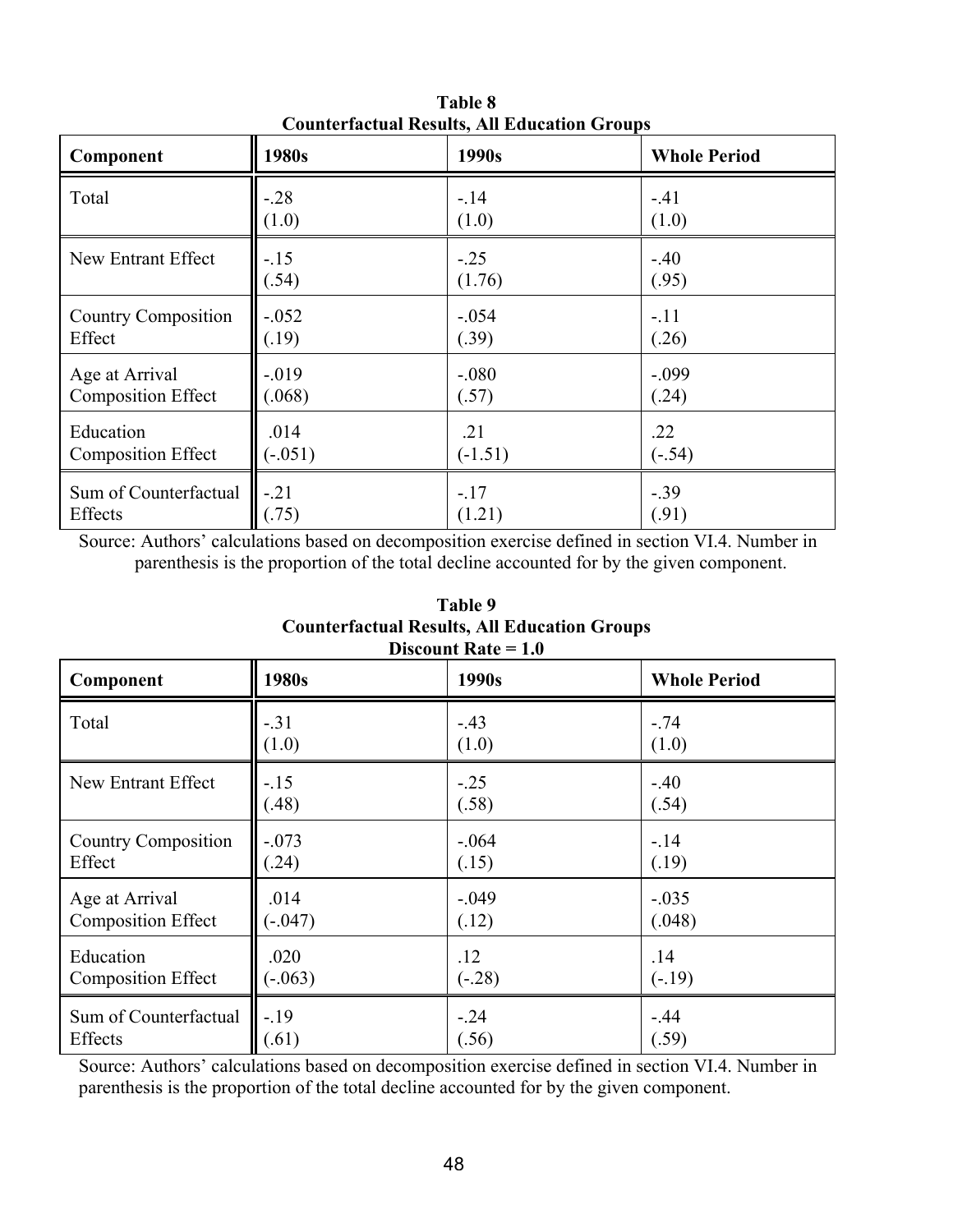

Authors' calculations based on log earnings regression estimates over the second stage sample of synthetic cohort cells for immigrant men. All differences are relative to the entry earnings for the 1980-82 immigrant arrival cohort.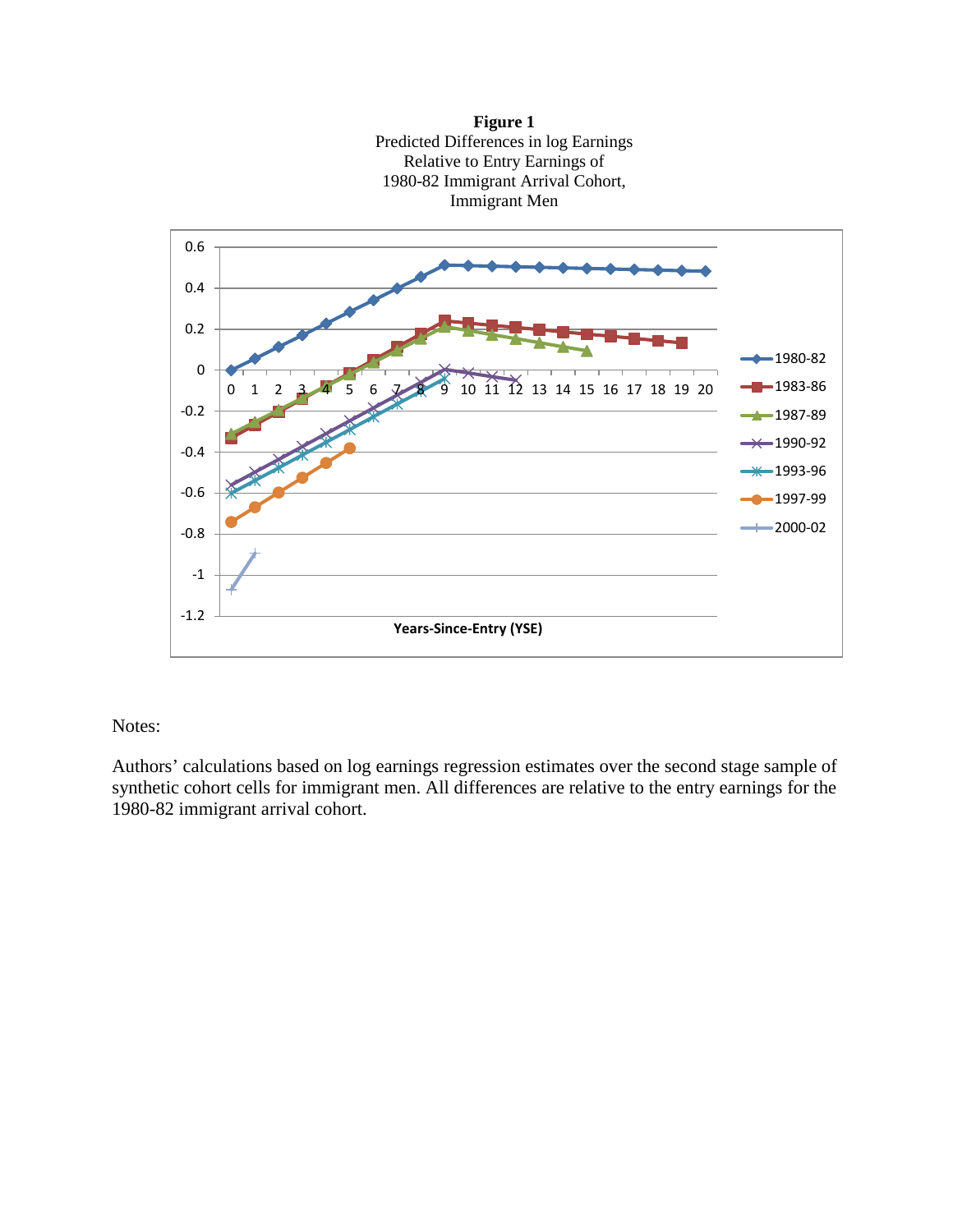

# **Figure 2: Entry Wages by Age and Cohort Relative to Native Born in the Same Cohort**

Notes:

Authors' calculations of immigrant/native born cohort-specific log earnings differences at entry into Canada based on estimates from Table 1.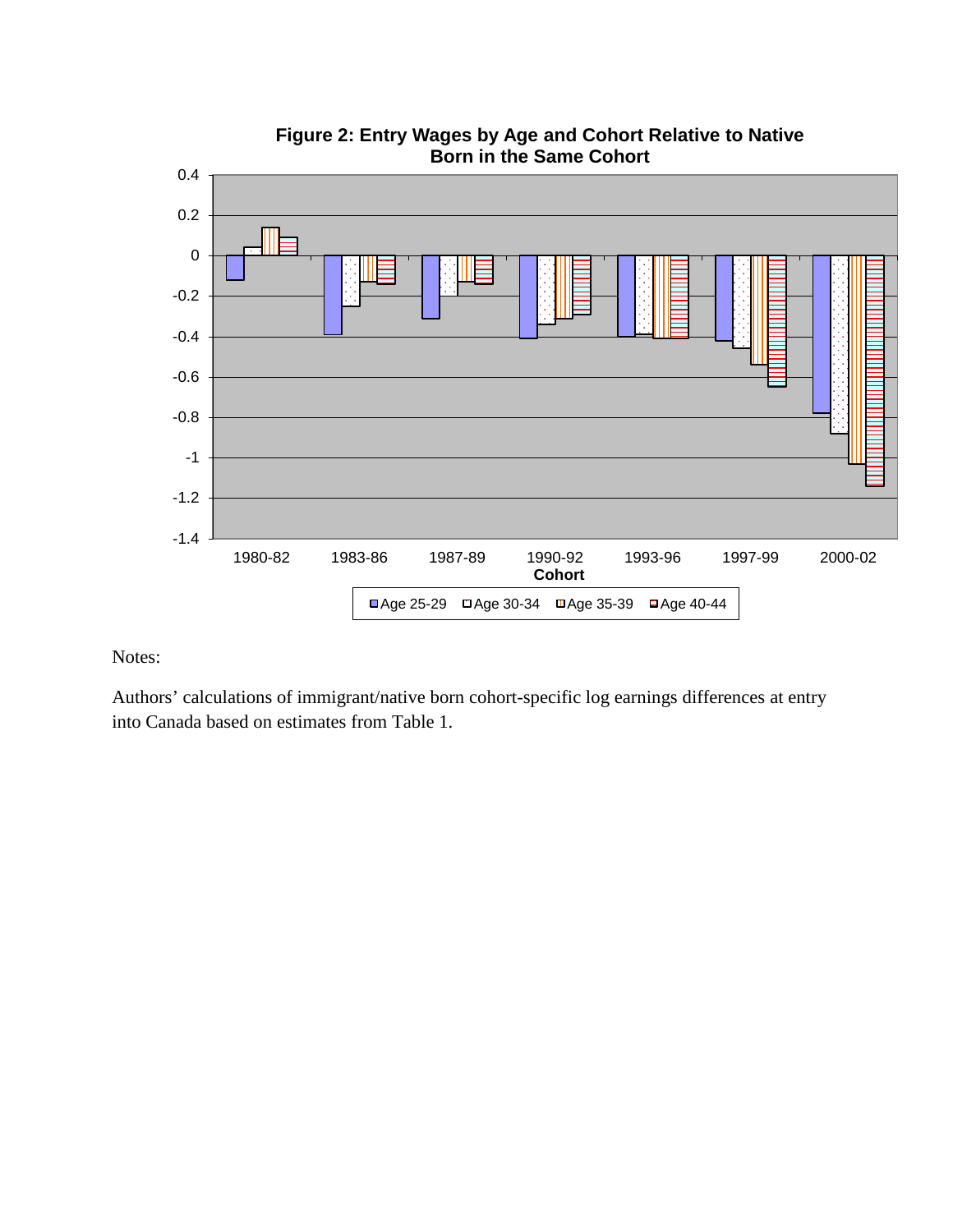

# **Figure 3a: Fitted Entry Earnings by Age and Cohort: English Source Countries, High School**

Notes: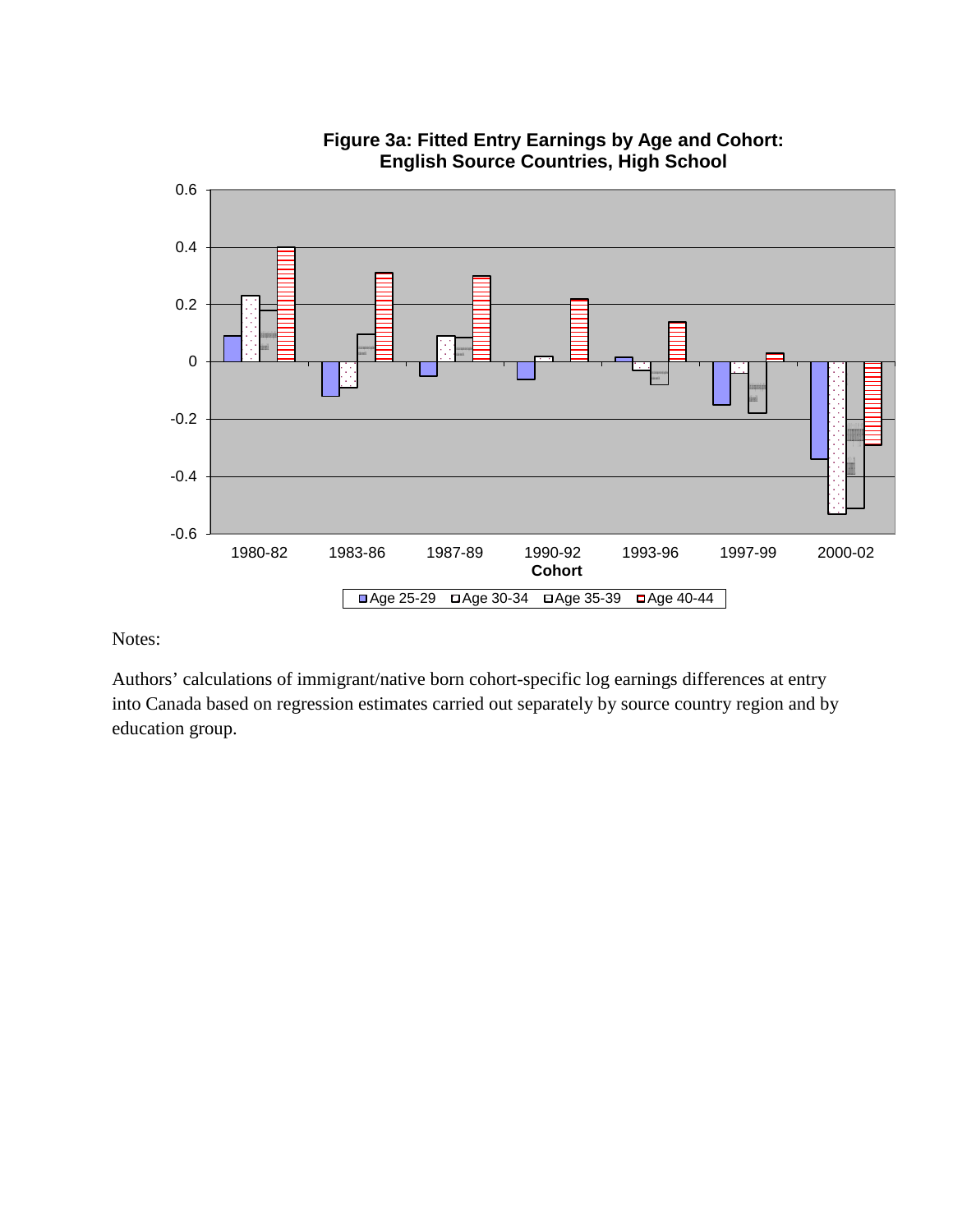

**Figure 3b: Fitted Entry Earnings by Age and Cohort: English Source Countries, University**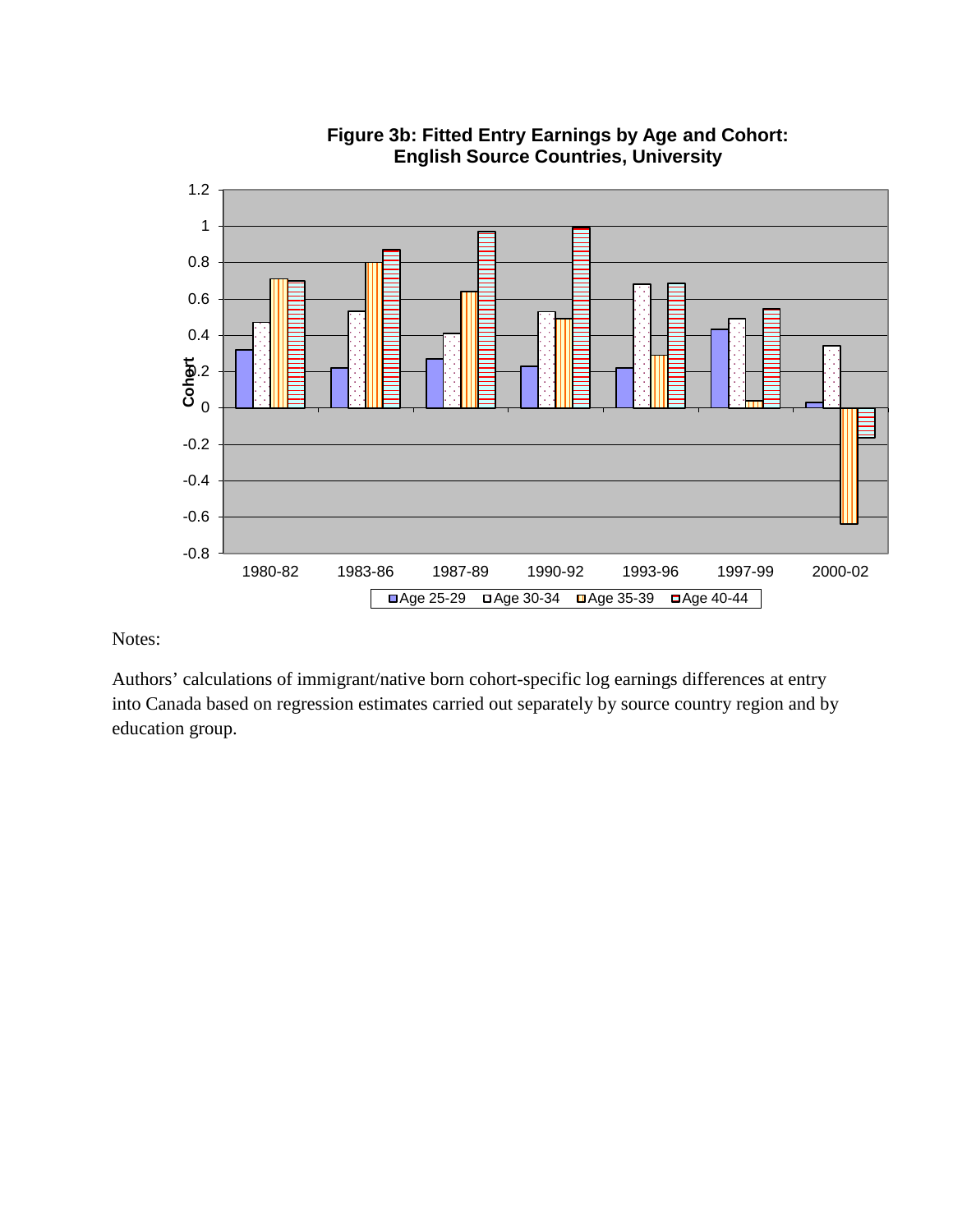